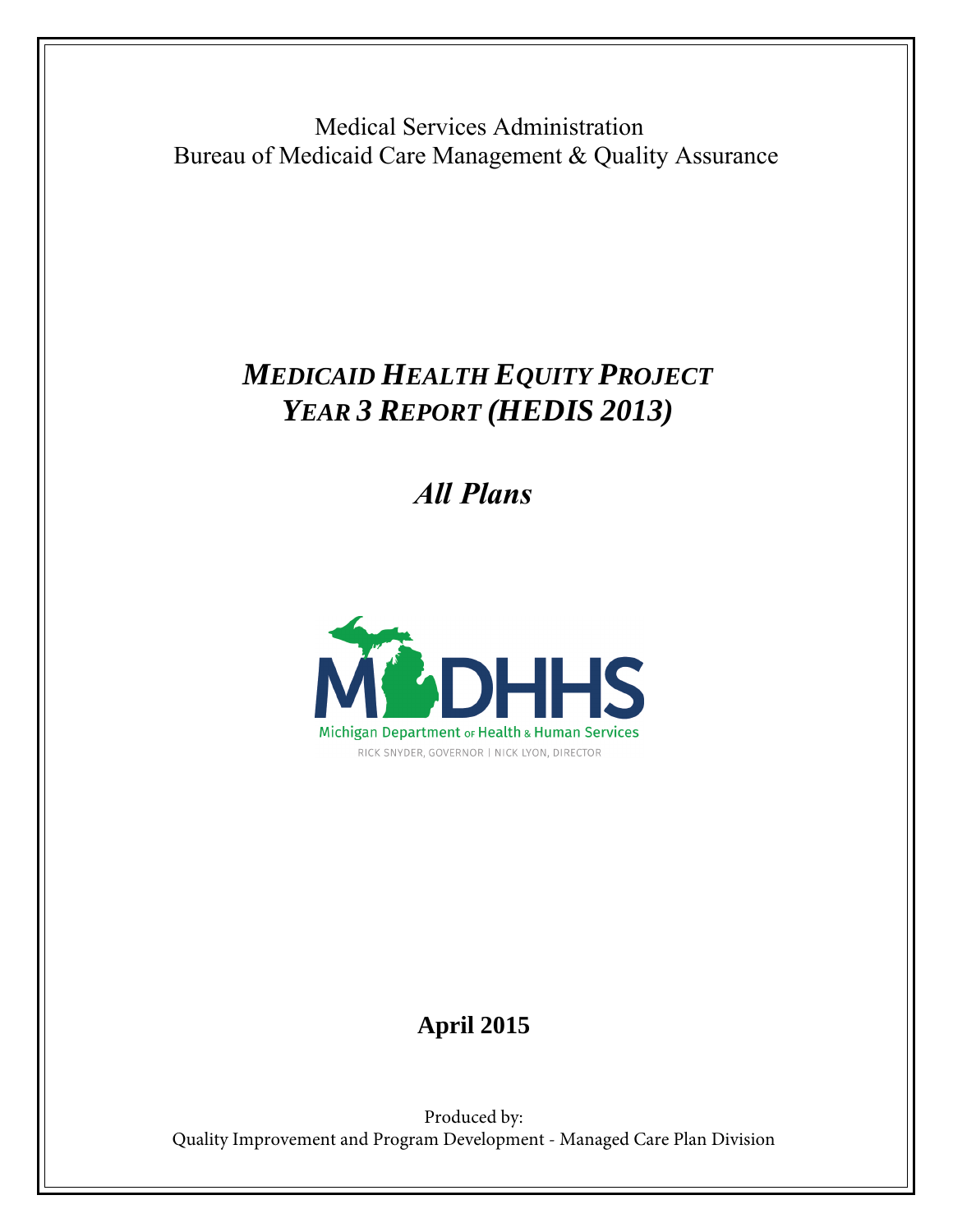### **Background**

Racial and ethnic disparities in healthcare and health outcomes exist in both publicly and privately funded health programs. Racial and ethnic minority populations experience worse outcomes than the general population for almost every health condition. The combined costs of these racial and ethnic health disparities and premature death in the United States between 2003 and 2006 were estimated by the Joint Center for Political and Economic Studies to be \$1.24 trillion. It is projected that eliminating these health disparities would have reduced *direct medical*  care expenditures in the US by \$229.4 billion for the same time period<sup>1</sup>. Michigan Medicaid has both an ideological and financial interest in determining what, if any, racial/ethnic disparities exist in the health care services we provide and/or the outcomes to beneficiaries.

### **Introduction**

Disparities identification and reduction have been priorities for Michigan Medicaid for several years. In 2005, Michigan Medicaid participated in the Center for Health Care Strategies' Practice Size Exploratory Project (PSEP) where racial/ethnic disparities in a number of measures were identified by health plan, and by provider. Results were disseminated to health plans and to providers for their information. In 2008, Michigan Medicaid was awarded a grant by the Center for Health Care Strategies (funded by the Robert Wood Johnson Foundation) to participate in the three year, Reducing Disparities at the Practice Site Project. This project focused on six high volume Medicaid practices in Detroit/Wayne County and facilitated the introduction of the Patient Centered Medical Home into the practice. Diabetic-related HEDIS measures were tracked by race/ethnicity across time at the participating practices. Between 2008 and 2010, MHPs were required to conduct an annual Performance Improvement Project (PIP) specifically aimed at reducing an identified disparity in one of their quality measures. The Medicaid Health Equity Project is the next step in the state's strategy to identify and reduce health disparities in Medicaid.

This commitment to reducing disparities is also codified in federal and state law. Michigan Medicaid is required to monitor the quality and appropriateness of the healthcare services delivered by our fourteen participating Medicaid Health Plans (MHPs) to the 1.2 million beneficiaries in their care<sup>2</sup>. Federal regulations require that MHPs provide services "in a culturally competent manner to all enrollees, including those with limited English proficiency and diverse cultural and ethnic backgrounds."3 Both federal and state laws address the need to reduce racial/ethnic disparities in healthcare and outcomes. The Affordable Care Act (ACA) includes language that prohibits discrimination under any health program or activity that is receiving federal financial assistance<sup>4</sup>. The ACA also includes improved federal data collection efforts by ensuring that federal health care programs collect and report data on race, ethnicity, sex, primary language, and disability status<sup>5</sup>. On a state level, Michigan Public Act 653 of 2006 directs the Michigan Department of Health and Human Services (MDHHS) to develop strategies to reduce racial and ethnic disparities, including the compilation of racial and ethnic specific data including, but not limited to, morbidity and mortality<sup>6</sup>.

<sup>&</sup>lt;sup>1</sup> LaVeist RA, Gaskin DJ, Richard P. The Economic Burden of health Inequalities in the United States.

Washington, DC: Joint Center for Political and Economic Studies; September 2009

<sup>&</sup>lt;sup>2</sup> Michigan Medicaid Managed Care Enrollment Report, January 2012

<sup>3</sup> Balanced Budget Act of 1997. 42 CFR 438.206(e)(2). Cultural Considerations.

<sup>4</sup> Patient Protection and Affordable Care Act, PUBLIC LAW 111–148, Sec. 1557

<sup>5</sup> Patient Protection and Affordable Care Act, PUBLIC LAW 111–148, Sec. 4302

<sup>&</sup>lt;sup>6</sup> Michigan Compiled Laws, 2006 PA 653. Signed by Gov. Jennifer M. Granholm on January 8, 2006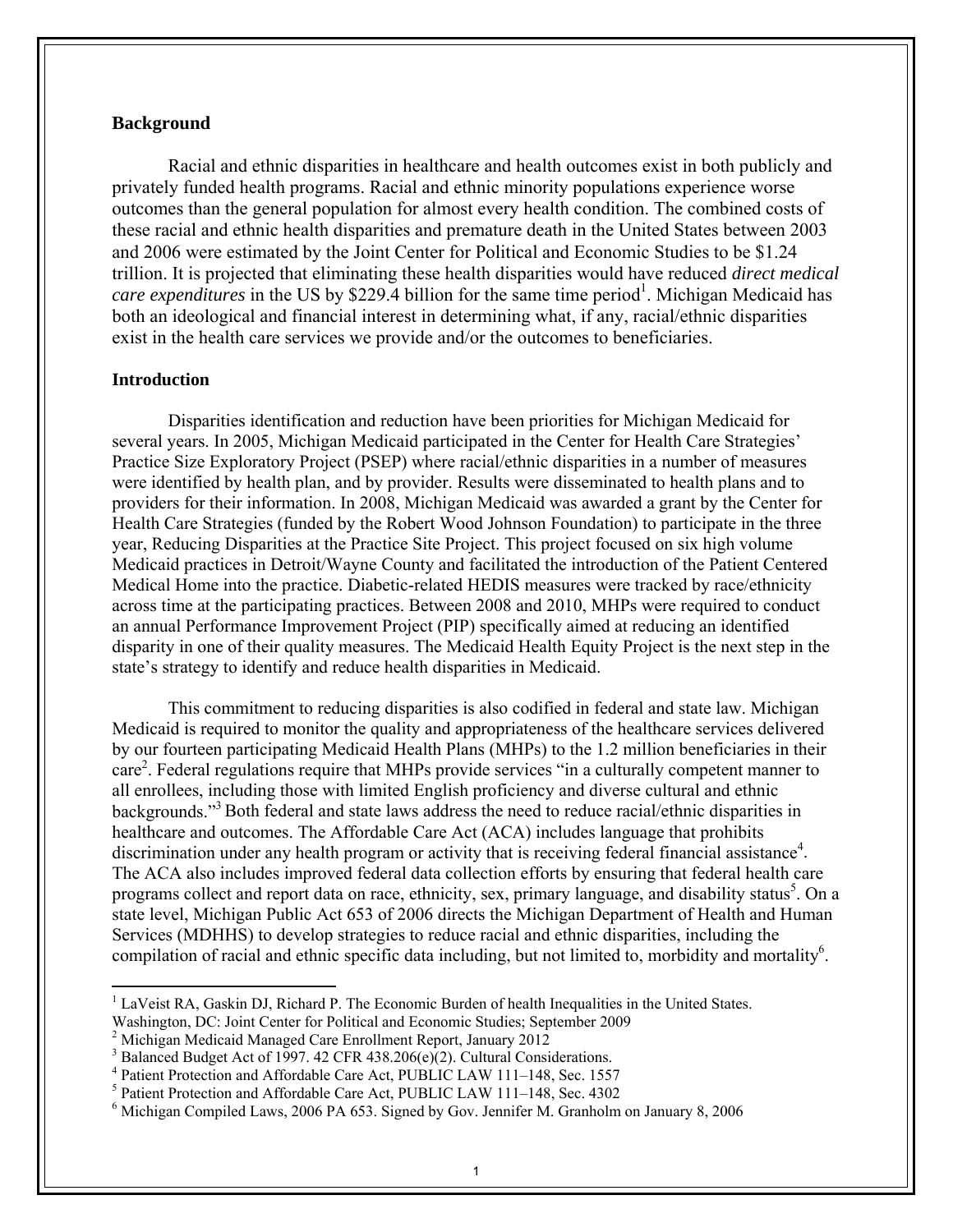In an effort to comply with federal and state law, and toward the goal of ensuring high quality healthcare for all Medicaid Managed Care beneficiaries, the Quality Improvement and Program Development Section of the Medicaid Managed Care Plan Division developed the *Medicaid Health Equity Project*. In early 2010, all Medicaid health plans were asked to participate in a series of conference calls to frame the problem of disparities in care and to plan the project. During those calls, Michigan Medicaid solicited MHPs for input and advice in the development of the methodology. A set of initial measures was agreed upon and specifications were developed. All Michigan MHPs submitted data in Year 1 (2011). These data were analyzed, and reported in both plan-specific and statewide reports. In Year 2 (2012), six (6) additional measures were added for a total of 14 measures and data were again submitted by all health plans. In Year 3 (2013), MHPs reported on the same 14 measures through the same submission process. A fifteenth measure, "Race/Ethnicity by Diversity of Membership" was also added.

### **Methods**

### *Data Collection*

As a means of measuring quality consistently across plans, and to facilitate comparison across states, MHPs submit audited Health Effectiveness Data and Information Set (HEDIS) data to MDHHS for each measure that pertains to Medicaid covered benefits<sup>7</sup>. All Medicaid Managed Care Plans were asked to submit the following subset of HEDIS 2013 measures broken down by race/ethnicity to MDHHS (measures marked with an asterisk were added in 2012):

Women – Adult Care and Pregnancy Care

| <b>Breast Cancer Screening</b>                | <b>BCS</b>       |
|-----------------------------------------------|------------------|
| <b>Cervical Cancer Screening</b><br>$\bullet$ | <b>CCS</b>       |
| Chlamydia Screening Combined                  | <b>CHL</b>       |
| Post-Partum Care*                             | <b>PPC</b>       |
| Child and Adolescent Care                     |                  |
| Childhood Immunizations Combo 3               | <b>CIS</b>       |
| Adolescent Immunizations Combo 1              | <b>IMA</b>       |
| Blood Lead Screening*                         | <b>LSC</b>       |
| Well Child Visits 3-6 years*                  | W34              |
| Access to Care                                |                  |
| Child Access to Care 25 months to 6 years     | <b>CAP</b>       |
| Adult Access to Care 20-44 years              | AAP              |
| Living with Illness                           |                  |
| Appropriate Asthma Medications Combined       | ASM              |
| HbA1c Testing<br>$\bullet$                    | CDC1             |
| Diabetic Eye Exam*<br>$\bullet$               | CDC <sub>2</sub> |
| Diabetic Nephropathy*                         | CDC3             |

 $<sup>7</sup>$  For a detailed discussion of HEDIS data specifications see HEDIS 2013 Technical Specification created and</sup> maintained by the National Committee for Quality Assurance (NCQA)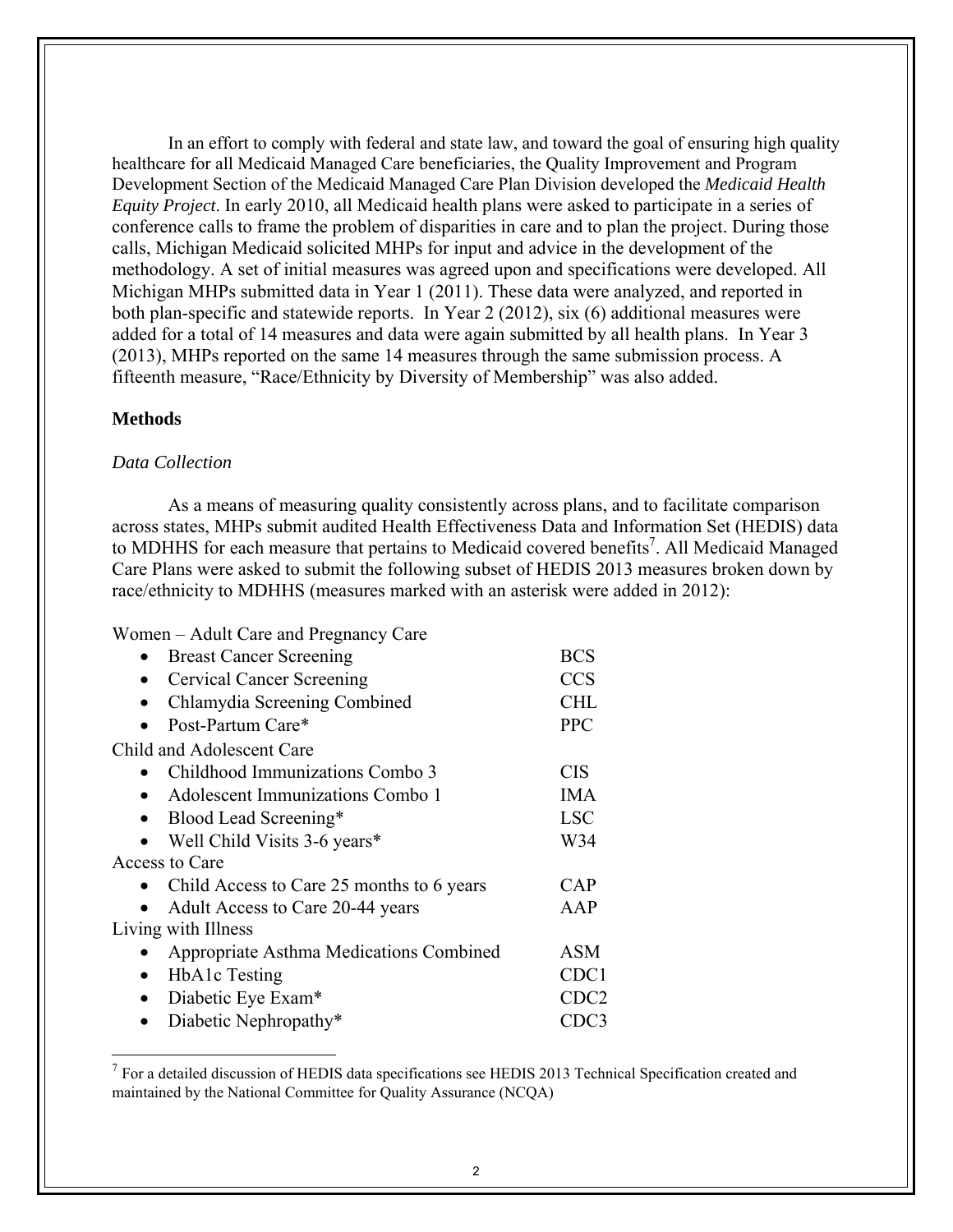These measures were broken down by seven racial/ethnic populations (American Indian/Alaska Native, Asian American, African American, Hispanic, Native Hawaiian/Other Pacific Islander, Other/Multiracial, White, and Unknown/Declined) and one ethnicity (Hispanic). Any reference to Hispanic was categorized into the Hispanic group and the numbers represented by the racial categories were assumed to be Non-Hispanic. Race/ethnicity data are taken from Medicaid enrollment forms, which use self-identification to determine race and ethnicity. This information is shared with MHPs on the monthly eligibility file that transmits the new members assigned to their plan. Health Plans may also have supplementary systems in place to acquire and store this information (i.e. retrieving it from Electronic Medical Record systems in their provider network). However, the majority of these data are obtained during the Medicaid enrollment process and provided to the MHPs by MDHHS. This race/ethnicity data is reported for all members enrolled in the health plan at any time during the measurement year in the measure "Race/Ethnicity Diversity of Membership," and the audited HEDIS rates for this measure have been included in this Year 3 (2013) report.

For the 14 other measures, health plans submitted administrative data for this report. Medicaid Health Plans were provided a blank template to ensure consistency across all plan submissions (see Appendix A). Plans used their audited HEDIS data to draw the initial numbers (total numerators and denominators), but the final data broken down by race/ethnicity was not audited. All total numbers matched totals reported in the HEDIS Interactive Data Submission System

(IDSS). For Year 3, ProCare Health Plan and Total Health Care provided incomplete data submissions. ProCare's data was complete for twelve of the fourteen measures with the Chlamydia (CHL) and Adolescent Immunizations Combo 1 (IMA) measures being incomplete. Total Health Care's data was complete for thirteen measures of the fourteen measures (IMA was incomplete). Data for the incomplete measures is not included in this report. It should also be noted that in the intervening time between data collection and reporting, ProCare has changed its name to Harbor Health Plan.

### *Data Analysis*

All HEDIS measures were calculated in accordance with specifications provided by the National Committee for Quality Assurance (NCQA). When calculating HEDIS measures, data were considered insufficient and therefore suppressed if those who received services was less than 5 (the numerator), those who did not receive services was less than 5 (the remainder) and/or the population under consideration was less than 30 (the denominator). In these cases, data were not presented in plan-specific reports but were included in the aggregate report for all plans.

### Pairwise Disparity

Disparities were calculated in accordance with the methods used by the Michigan Health Equity Data Project<sup>8</sup>. Pairwise disparities were measured between the non-white population of interest and the reference population. For each plan-specific report and the all-plan report, pairwise disparities were calculated for each racial/ethnic population for each HEDIS measure on the absolute and relative scales using the following formulas:

<sup>8</sup> www.michigan.gov/minorityheatlh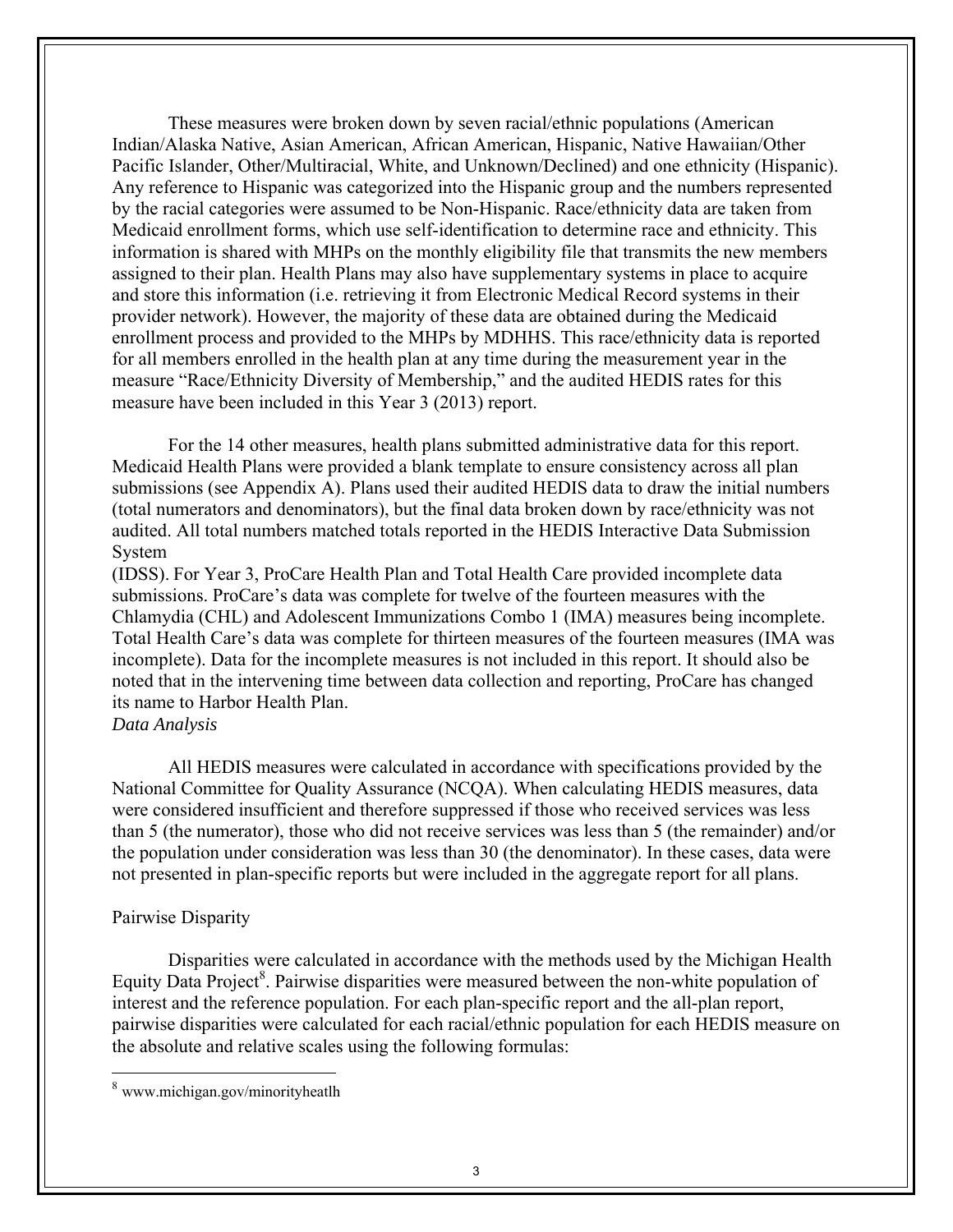Absolute Disparity = Non-White Estimate – Reference Estimate Relative Disparity = Non-White Estimate / Reference Estimate

The White population served as the reference group for all pairwise comparisons because, in Michigan, it is the only population large enough to provide a stable comparison over time.

For each population and each measure, comparisons were made to the White (reference) population and the 2013 HEDIS National Medicaid 50<sup>th</sup> Percentile. Two measures were declared statistically different at the alpha=0.05 level if the 95% confidence intervals did not overlap. 95% confidence intervals were calculated for each HEDIS measure using the binomial formula:

> $p \pm (1.96 \sqrt[*]{((p(1-p))/n)})$ p=estimate n=number of people in the population of interest

These comparisons are summarized as either **Above** (population rate is higher than the comparison rate), **Below** (population rate is lower than the comparison rate), or **NS** (there is no statistically significant difference between the rates in the two populations).

 For the measures in this report, African American, Hispanic and White beneficiaries make up approximately 90% of the eligible population. Year 3 rates for the African American, Hispanic and White populations for all fourteen measures were compared and graphed with Year 2 rates. The measures for each year were declared statistically different at the alpha=0.05 level if the 95% confidence intervals did not overlap. These comparisons are summarized as either a statistically significant increase, marked with an up arrow  $\bigwedge$  (Year 3 rate is higher than the Year 2 rate), a decrease, marked with a down arrow  $\int (Year 3$  rate is lower than the Year 2 rate), or **NS** (there is no statistically significant difference between the rates for Year 2 and Year 3). This comparison allows tracking for improvement in rates for racial/ethnic sub-populations and allows a comparison of changes in the racial/ethnic gaps in care from Year 2 to Year 3.

### Population Disparity

Population Disparity describes how much disparity exists in the entire population for one indicator by combining the disparity experienced by all subgroups into one measure. For each indicator, population disparity was estimated with an Index of Disparity<sup>9</sup> (ID), which describes average subpopulation variation around the total population rate.

 $ID = (\sum |r_{(n)} - R| / n) / R * 100$ r= Subpopulation rate, R=Total population rate, n=number of subpopulations

ID is expressed as a percentage, with 0% indicating no disparity and higher values indicating increasing levels of disparity.

<sup>&</sup>lt;sup>9</sup> Pearcy JN, Keppel KG. A summary measure of health disparity. Public Health Reports. 2002;117:273-280.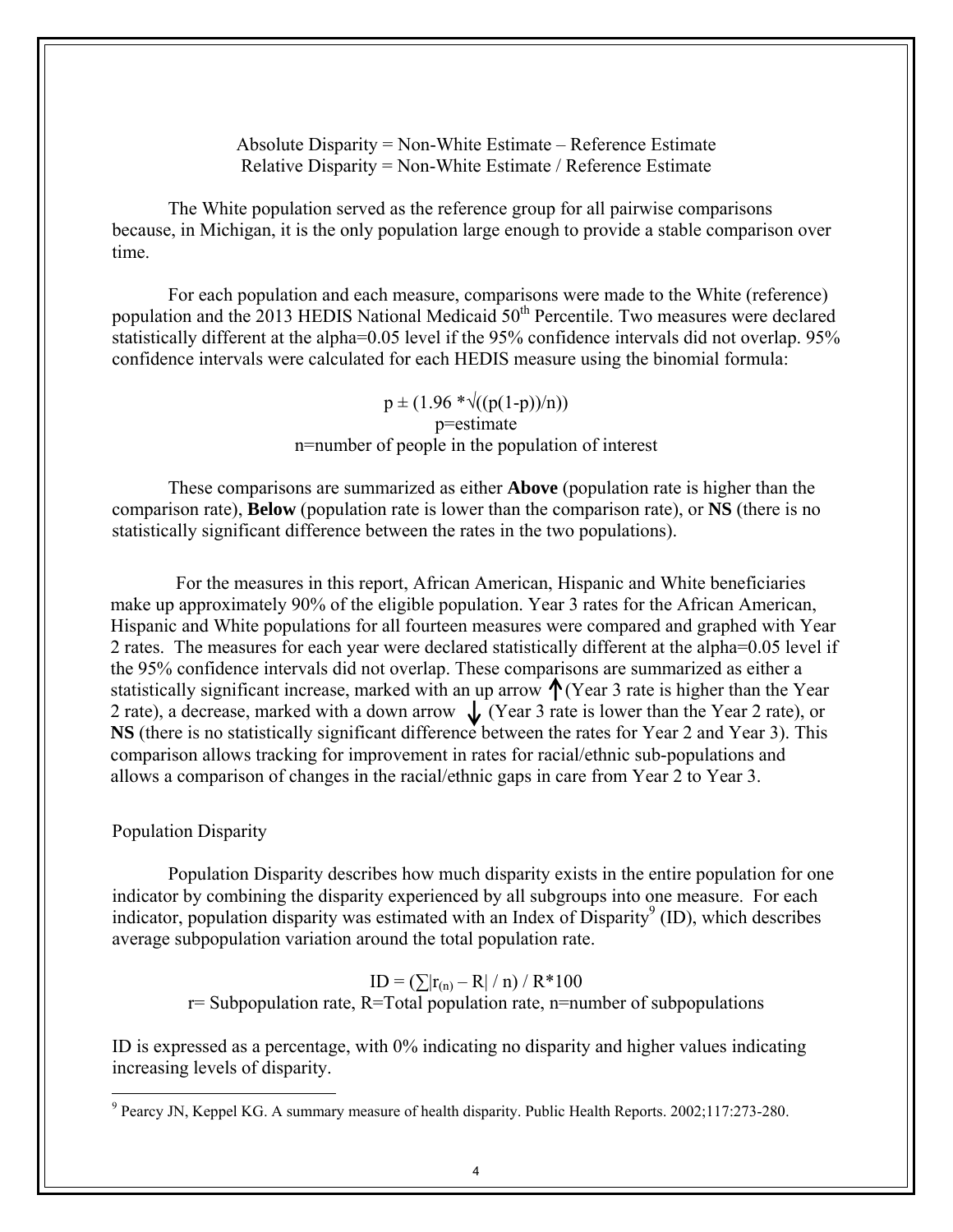### **Results**

There were 15 measures collected in Project Year 3 (2013):

Women – Adult Care and Pregnancy Care

| <b>Breast Cancer Screening</b>                | <b>BCS</b>       |
|-----------------------------------------------|------------------|
| <b>Cervical Cancer Screening</b><br>$\bullet$ | <b>CCS</b>       |
| Chlamydia Screening Combined<br>$\bullet$     | <b>CHL</b>       |
| Post-Partum Care*                             | <b>PPC</b>       |
| <b>Child and Adolescent Care</b>              |                  |
| Childhood Immunizations Combo 3<br>$\bullet$  | <b>CIS</b>       |
| Adolescent Immunizations Combo 1              | <b>IMA</b>       |
| Blood Lead Screening*                         | <b>LSC</b>       |
| Well Child Visits 3-6 years*                  | W34              |
| Access to Care                                |                  |
| Child Access to Care 25 months to 6 years     | <b>CAP</b>       |
| Adult Access to Care 20-44 years              | AAP              |
| Living with Illness                           |                  |
| Appropriate Asthma Medications Combined       | <b>ASM</b>       |
| <b>HbA1c</b> Testing                          | CDC1             |
| Diabetic Eye Exam*                            | CDC <sub>2</sub> |
| Diabetic Nephropathy*                         | CDC3             |
| <b>Health Plan Diversity</b>                  |                  |

Race/Ethnicity Diversity of Membership

The 2013 Michigan weighted average (MWA) for the audited HEDIS Race/Ethnicity Diversity of Membership measure is reported here to provide the race/ethnicity of all members enrolled in Michigan Medicaid during the measurement year:

| <b>Racial/Ethnic Category</b>            | <b>2013 MWA</b> |  |
|------------------------------------------|-----------------|--|
| American Indian & Alaska Native          | $0.17\%$        |  |
| Asian American                           | $0.69\%$        |  |
| African American                         | 30.30%          |  |
| Native Hawaiian & Other Pacific Islander | $0.04\%$        |  |
| Other/Multiracial                        | $< 0.01\%$      |  |
| White                                    | 52.64%          |  |
| Unknown/Declined                         | 15.58%          |  |
| Hispanic                                 | 5.45%           |  |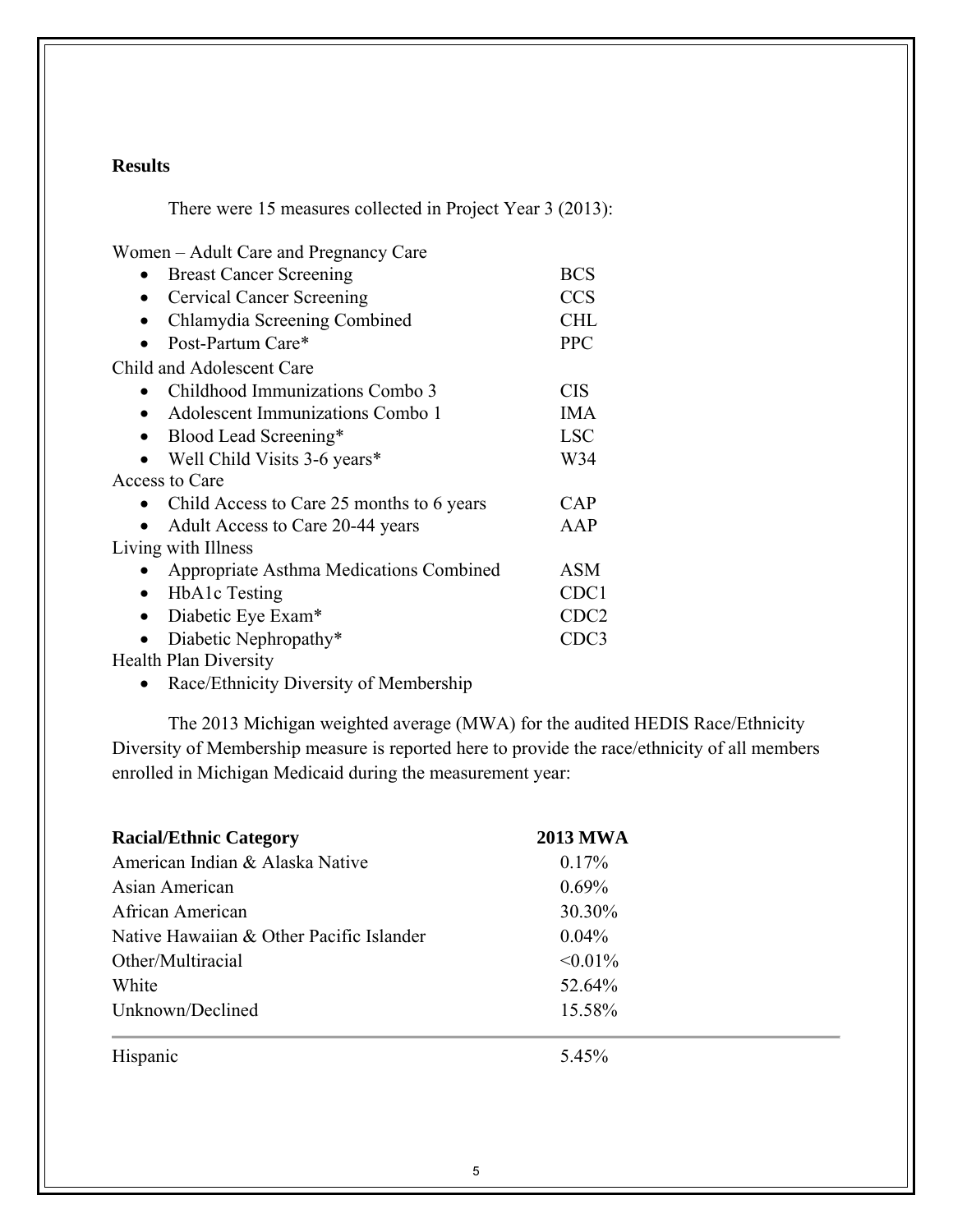### Pairwise Disparity

Two types of comparisons were made in this analysis: one looking at the difference between each non-White racial/ethnic population and the White reference population (see Table 1) and one looking at the difference between each racial/ethnic population and the 2013 national Medicaid HEDIS 50th percentile for that measure (see Table 2).

It should be noted that for all measures, the Native Hawaiian/Other Pacific Islander Population was too small to test for significance, and data from this population is not included in either the tables or the figures in this report. However, Native Hawaiian/Other Pacific Islander beneficiaries are still included in the totals for all measures.

Tables 2-16 and figures 1-14 illustrate the results of the quality measures by race/ethnicity for all populations enrolled in Medicaid Managed Care except Native Hawaiian/Other Pacific Islander.

### *Difference from Reference (White)*

For all fourteen measures, at least one non-White racial/ethnic population showed a statistically significant difference from the White reference population:

### Women – Adult Care and Pregnancy Care

The Women-Adult Care and Pregnancy Care dimensions included the measures with the largest racial/ethnic disparities. The largest negative difference can be found in Post-Partum Care (PPC), where the gap between African American women and White women is 13.0 percentage points. The difference between African American women and White women for Chlamydia Screening (CHL) is 17.2 percentage points, with African American women being screened at significantly higher rates. All significant differences for these four measures are described below:

- Breast Cancer Screening (BCS) rates were lower for the American Indian/Alaska Native (8.8 percentage points) and African American (1.4 percentage points) populations.
- Cervical Cancer Screening (CCS) rates were lower for the Unknown/Declined population by 12.3 percentage points.
- Chlamydia Screening (CHL) rates were higher for the African American (17.2 percentage points), Hispanic (6.0 percentage points), and Unknown/Declined (3.9 percentage points) populations.
- Post-Partum Care (PPC) rates were lower for the African American population by 13.0 percentage points, but higher for the Unknown/Declined population by 4.0 percentage points.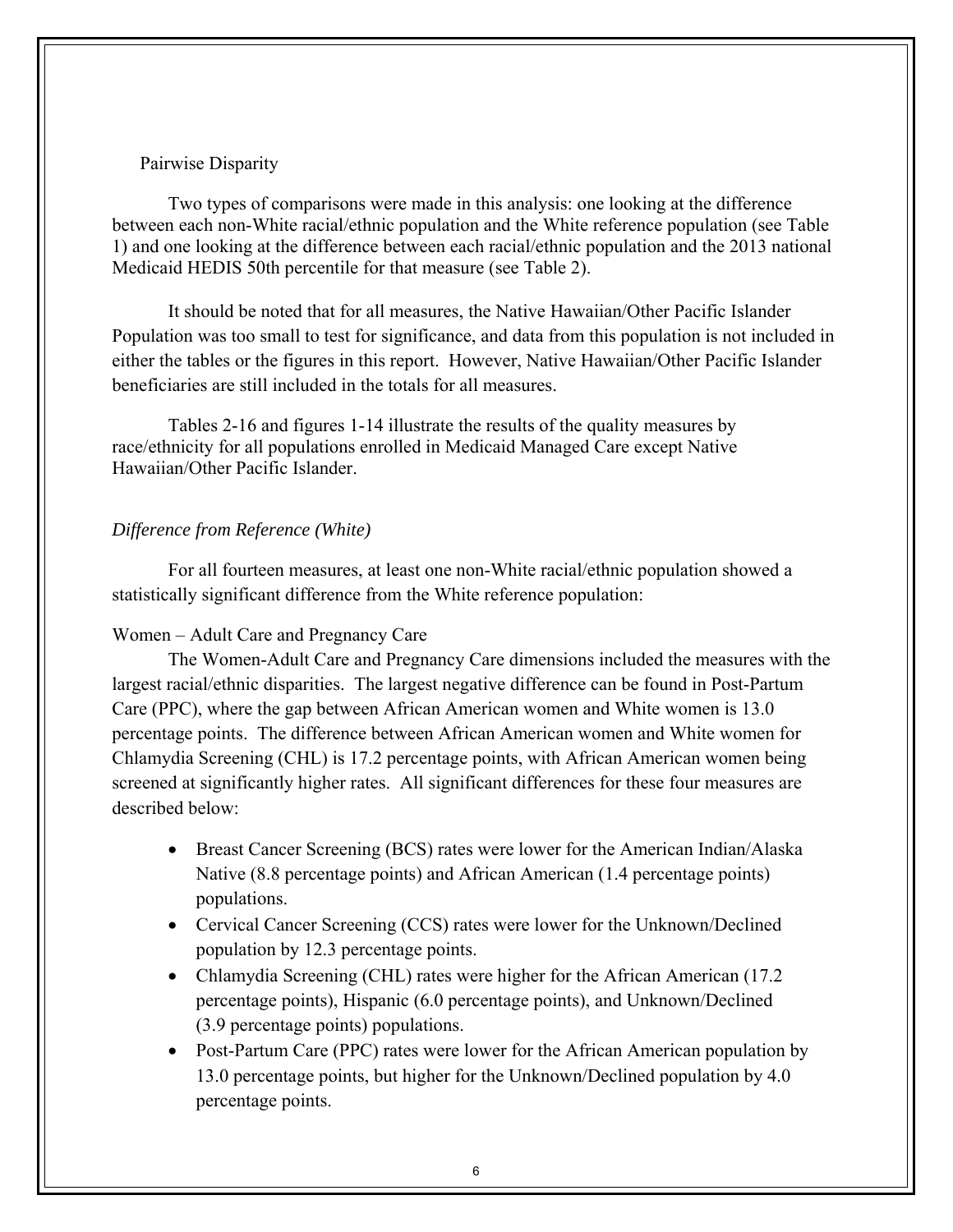### Child and Adolescent Care

Many Child and Adolescent Care measures have rates where some racial/ethnic populations are significantly higher than the White rate, while other racial/ethnic populations are lower. All significant differences for these four measures are described below:

- Childhood Immunizations Combo 3 (CIS) rates were lower for the African American population by 10.2 percentage points.
- Adolescent Immunizations Combo 1(IMA) rates were lower for the African American (2.9 percentage points), but higher for the Hispanic population by 2.5 percentage points.
- Well Child Visits 3-6 years (W34) rates were lower for the African American (1.4 percentage points), but higher for the Asian American (4.9 percentage points), Hispanic (2.6 percentage points), Other/Multiracial (12.1 percentage points) and Unknown/Declined (2.2 percentage points) populations.
- Blood Lead Screening (LSC) rates were higher for the Hispanic population by 4.0 percentage points.

### Access to Care

Access to Care rates were lower for multiple racial/ethnic populations compared to the White population for both the child and the adult access to care measures. All significant differences for these two measures are described below:

- Childhood Access to Care 25 months to 6 years (CAP) rates were lower for the African American (7.4 percentage points) and Hispanic (0.7 percentage points) populations, but higher for the Other/Multiracial population by 3.4 percentage points.
- Adult Access to Care 20-44 years (AAP) rates were lower for the Asian American (5.0 percentage points), African American (6.0 percentage points), Hispanic (5.0 percentage points) and Unknown/Declined (1.2 percentage points) populations.

### Living with Illness

Three of the four Living with Illness measures had rates which were lower for the African American population compared to the White population. The Hispanic population also had lower rates for the HbA1c Testing and Diabetic Eye Exam measures. All significant differences for these four measures are described below:

 Appropriate Asthma Medications Combined (ASM) rates were lower for the African American population by 5.0 percentage points, but higher for the Other/Multiracial population by 11.8 percentage points.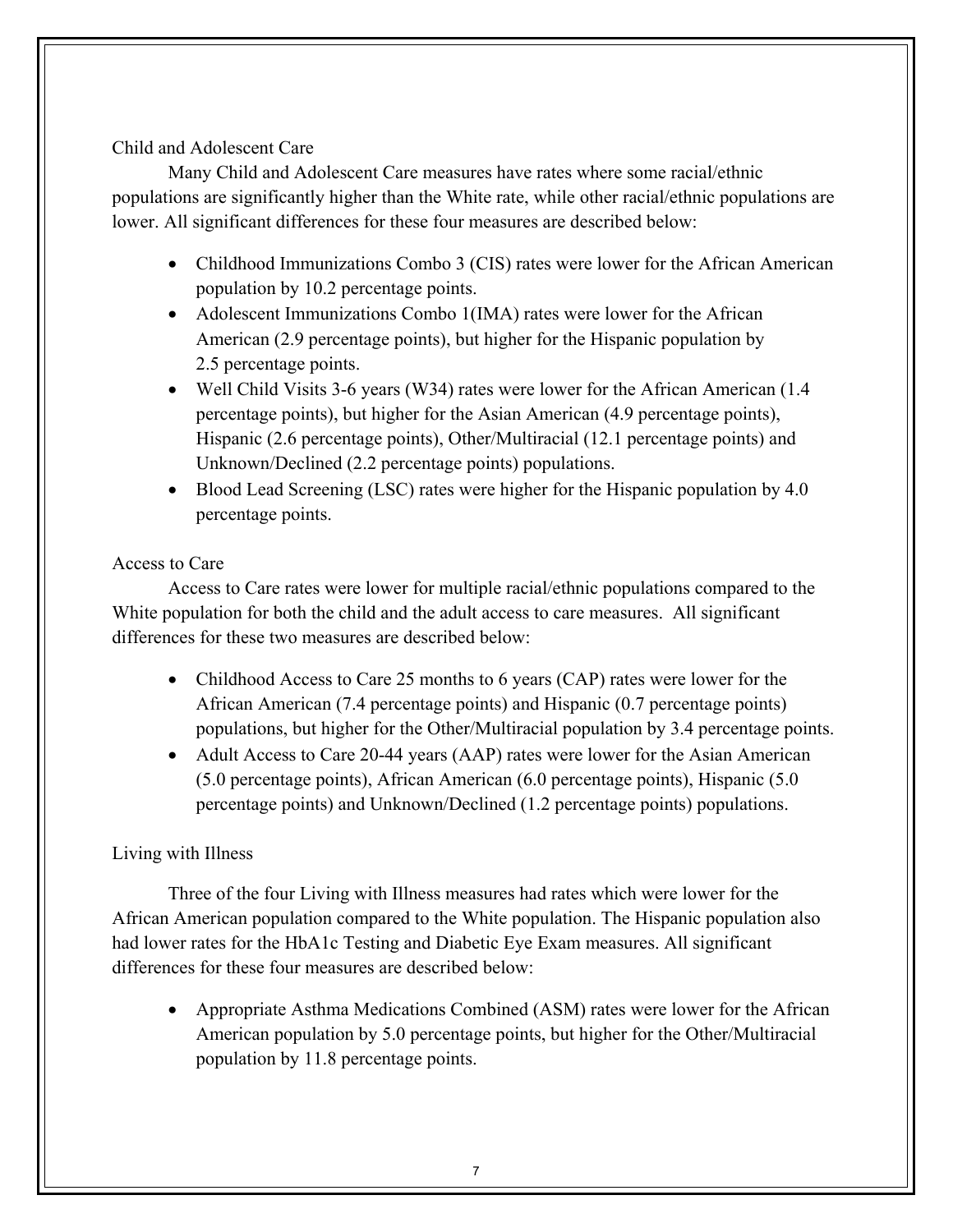- HbA1c Testing (CDC1) rates were lower for the African American (5.4 percentage points) and Hispanic (5.1 percentage points) populations, but higher for the Other/ Multiracial (4.7 percentage points) population.
- Diabetic Eye Exam (CDC2) rates were lower for the African American (4.5) percentage points) and Hispanic (5.0 percentage points) populations, but higher for the Unknown/Declined population by 3.7 percentage points.
- Diabetic Nephropathy (CDC3) rates were higher for the African American (2.5 percentage points), Other/Multiracial (7.8 percentage points) and Unknown/Declined (6.8 percentage points) populations.

### *Difference from 2013 HEDIS National Medicaid 50<sup>th</sup> Percentile*

For nine of the fourteen measures, at least one non-White racial/ethnic population was below the 2013 HEDIS National Medicaid 50th percentile. For six of these nine measures (CCS, CDC1, ASM, PPC, CDC2 and CDC3), the White population and the All Plans populations were also below the 2013 HEDIS National Medicaid  $50<sup>th</sup>$  percentile. For three of these nine measures, the African American population was below the 2013 HEDIS National Medicaid 50th percentile, while other populations were above it:

- Childhood Immunizations Combo 3 (CIS) rates were below the 2013 HEDIS National Medicaid 50th percentile for the African American population, while all other populations were above it.
- Child Access to Care 24 months to 6 years (CAP) rates were below the 2013 HEDIS National Medicaid 50th percentile for the African American population, while the Asian American, Hispanic, Other/Multiracial, White and Unknown/Declined populations were above it.
- Adult Access to Care 20-44 years (AAP) rates were below the 2013 HEDIS National Medicaid 50th percentile for the African American population, while the American Indian/Alaska Native, Other/Multiracial, White and Unknown/Decline populations were above it.

For one measure, Chlamydia Screening (CHL), rates were above the 2013 HEDIS National Medicaid 50th percentile for the African American, Hispanic and Unknown/Declined populations, while the White population was not significantly different from it.

### Measuring Inequity

Population size and the rates for each measure by racial/ethnic group can be found in Table 17 (rates are in the shaded column).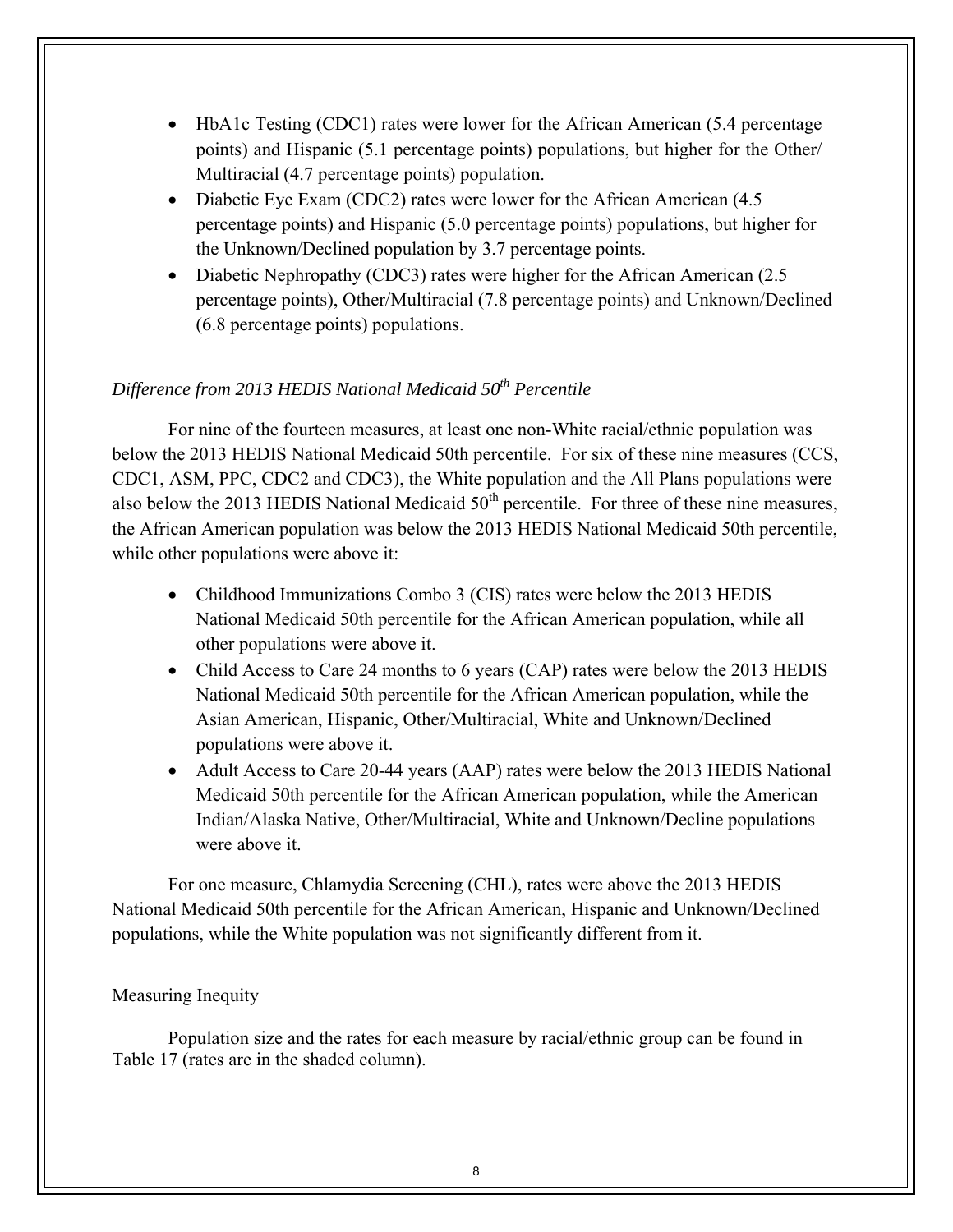For the measures in this report, African American, Hispanic and White beneficiaries make up approximately 90% of the eligible population. Table 18 is the same as Table 17, except that it shows only the African American, Hispanic and White populations.

Table 19 provides an absolute measure of inequity. The African American rate is subtracted from the White rate and the difference is the "Rate Difference". The same process was undertaken for the Hispanic population. In most instances, rates for minority populations fell below White rates and the resulting rate difference is a negative number and shaded yellow.

Where rates for minority populations exceeded White rates, the cells are shaded orange. These rates were significantly higher for both African American and Hispanic populations for Chlamydia Screening (CHL).

The African American population was below the White reference population for ten of the fourteen measures, BCS (by 1.4 percentage points), CDC1 (by 5.4 percentage points), CIS (by 10.2 percentage points), ASM (by 5.0 percentage points), CAP (by 7.4 percentage points), AAP (by 6.0 percentage points), IMA (by 2.9 percentage points), W34 (by 1.4 percentage points), PPC (by 13.0 percentage points) and CDC2 (by 4.5 percentage points).

The only measure which was not statistically different for both the African American and the Hispanic populations is Cervical Cancer Screening (CCS).

### *Trends in Health Equity*

Year 3 rates for the African American, Hispanic and White populations for all fourteen measures are compared with Year 2 rates in Table 20. This table also indicates whether there was a statistically significant increase or decrease from one year to the next. Figures 15-28 graph the rate changes over time, compared with the rate change in the HEDIS  $50<sup>th</sup>$  National Medicaid percentile for 2012 and 2013 as reference.

The African American population was below the White reference population for the same ten measures in Year 2 (2012) and Year 3 (2013): BCS, PPC, CIS, IMA, W34, CAP, AAP, ASM, CDC1 and CDC2. However, five (5) of these measures had a statistically significant increase in the rate for the African American population from 2012 to 2013 (CDC1, AAP, IMA, PPC and CDC2). The African American population also showed a statistically significant increase in the Chlamydia screening (CHL), Blood Lead Screening (LSC) and Diabetic Nephropathy (CDC3) measures, making eight measures in total. One measure was significantly lower in 2013 compared to 2012 for the African American population, and this was Access to Care 25 months-6 years (CAP) measure.

Most of the movement towards equity which can be seen between 2012 and 2013 were in measures where the African American and Hispanic populations had a higher rate than the White population. The Cervical Cancer Screening (CCS) measure was higher for the African American, Hispanic, American Indian/Alaska Native and Other/Multiracial populations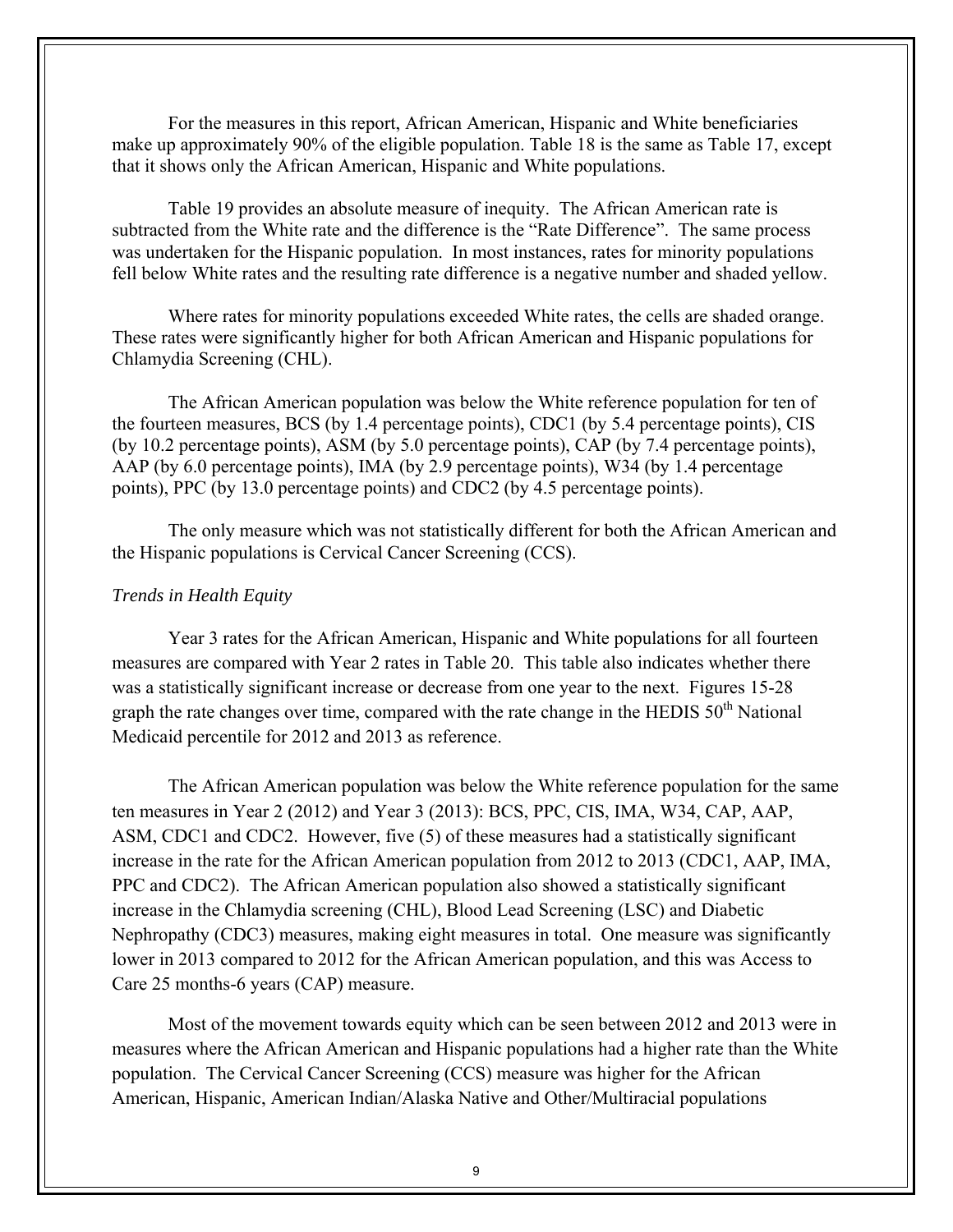compared to the White population in Year 2 (2012) but not in Year 3 (2013). Similarly, Blood Lead Screening (LSC) had a higher rate in 2012 for both the African American and Hispanic populations compared to the White population, but only the Hispanic population had a higher rate in 2013.

In fact, the Hispanic population had a statistically significant higher rate than the White population for seven measures in 2012, but only four in 2013. The Hispanic population had only one measure, Adolescent Immunizations Combo 1 (IMA), which showed a statistically higher rate in 2013 compared to 2012. Two measures were significantly lower, Cervical Cancer Screening (CCS) and Childhood Immunizations Combo 3 (CIS).

However, although the increase was not significant, the Hispanic population, which had shown a statistically significantly lower rate for Postpartum Care compared to the White population in 2012, had a rate which was statistically equivalent in 2013. This is the only measure where movement towards equity can be seen for either the Hispanic or African American population for a measure where the rate was lower than the White population, not higher.

The White population showed a significant increase in five measures (CHL, AAP, IMA, LSC and CDC2) and a significant decrease in one measure, ASM.

### Population Disparity

Population Disparity describes how much disparity exists in the entire population for one indicator by combining the disparity experienced by all subgroups into one measure. It is important to remember that the Index of Disparity (ID) is expressed as a percentage, **with 0% indicating no disparity and higher values indicating increasing levels of disparity.** 

For the Year 3 (2013) report, we have included the Index of Disparity calculation for all three years of the project in Table 21 and graphed in figure 29. Please note that the Index of Disparity is only available for the first eight (8) measures for 2011. For most measures, the Index of Disparity has held steady over all three years, and indicates greatest disparity (ID>5% all three years) in the Chlamydia Screening (CHL), Childhood Immunization Combo 3 (CIS), Appropriate Asthma Medications Combined (ASM), Postpartum Care (PPC) and Diabetic Eye Exam (CDC2). Two measures show signs of improvement in equity, Cervical Cancer Screening (CCS) and Chlamydia Screening (CHL), which reflects the findings of the pairwise health equity measures as well. Also similar to the pairwise findings are indications that the dimension with measures that show the greatest population disparities are Women-Adult Care and Pregnancy Care, followed by the Living with Illness dimension.

### **Discussion**

All fourteen of the Year 3 measures collected exhibited racial/ethnic differences to varying degrees. Rates for African American Medicaid beneficiaries fell below that of White beneficiaries for ten (10) measures, and for eight (8) of these measures, the African American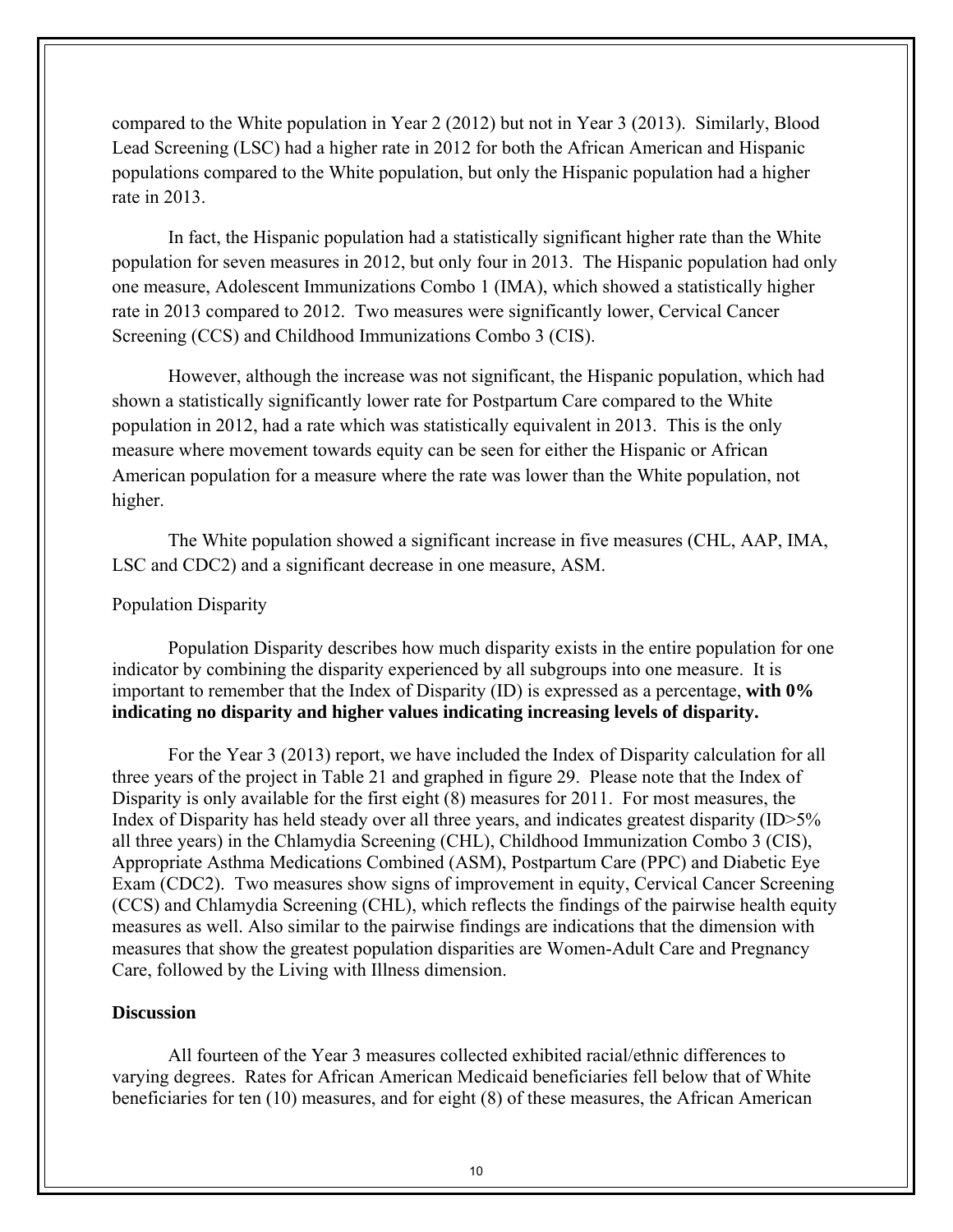population had the lowest rate of all the populations considered. This is the second year that this pattern has been identified. A consistent pattern of disparity was not identified with the other racial/ethnic populations, but this may be due to the greater variability of their rates from year to year due to their much smaller population size.

This information is important to decipher what lies behind the Michigan aggregate rate for each measure. Nine of the fourteen quality measures had racial/ethnic populations that fell above and below the 2013 HEDIS National Medicaid  $50<sup>th</sup>$  percentile at the same time. For example, while the Childhood Immunization Combo 3 (CIS) rate was not significantly different from the 2013 HEDIS National Medicaid  $50<sup>th</sup>$  percentile for the overall Michigan Managed Care population, this result is comprised of White and Hispanic populations which were both significantly higher than the  $50<sup>th</sup>$  percentile, at the same time that the African American population was significantly below the  $50<sup>th</sup>$  percentile. According to the Race/Ethnicity Diversity of Membership measure, African Americans make up 30% of the Medicaid population, and improving care for this population can be a driver of state-wide improvement in HEDIS rates.

The annual trending of rates from 2012 to 2013 allows us to monitor for increases and decreases for specific racial/ethnic populations. From this analysis we can see that eight of the fourteen measures showed statistically significant improvement for the African American population, an important trajectory to monitor and sustain to promote health equity in Michigan. On the other hand, the Hispanic population had a statistically significant increase in only one measure between 2012 and 2013, and there are other indicators that rates of care for this population may be dropping. This should be monitored closely in coming years.

Most of the movement towards equity which can be seen between 2012 and 2013 were in measures where the African American and Hispanic populations had a higher rate than the White population, particularly Cervical Cancer Screening (CCS) and Blood Lead Screening (LSC), which went from being significantly higher in the African American population to indicating no pairwise disparity the following year. **This highlights an important cautionary note that changes in the equity status of a measure do not always indicate an improvement in overall quality for a particular racial/ethnic category;** it only means that the gap between the minority population and the White reference population is getting smaller.

The largest positive difference was in Chlamydia Screening (CHL), where the gap between African American and White women is 17.2 percentage points, and this large absolute difference has held steady all three years, despite rate changes in other racial/ethnic population disparities. This higher chlamydia screening rate mirrors higher incidence<sup>10</sup> of chlamydia in the African American population, and points to the need for concerted efforts to ensure follow-up care and access to treatment for both men and women.

Three of the four Living with Illness measures had rates which were lower for the African American population compared to the White population. This is particularly noteworthy

<sup>10</sup> Centers for Disease Control and Prevention. *Sexually Transmitted Disease Surveillance 2012.* Atlanta: U.S. Department of Health and Human Services; 2013.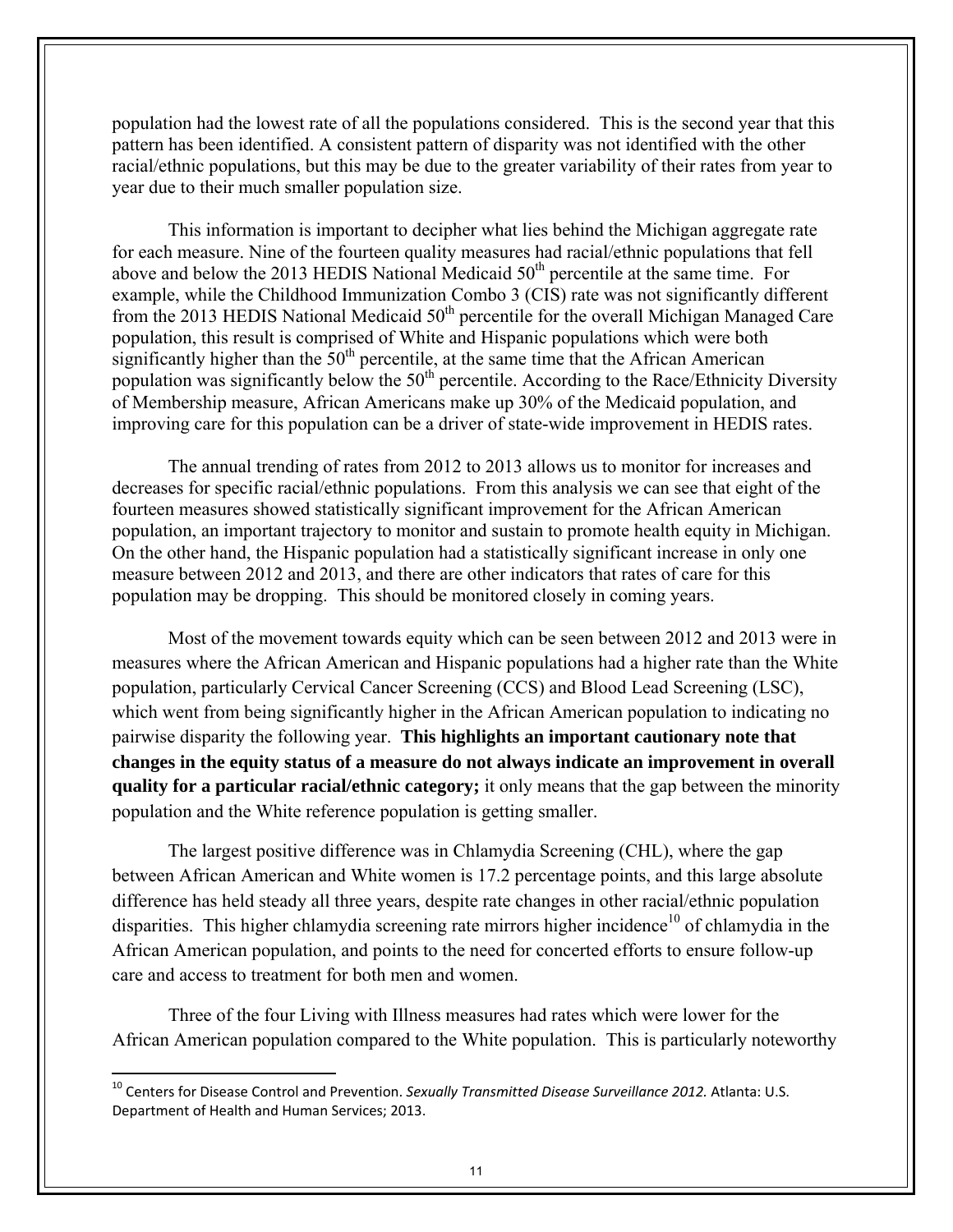given the known higher rates of asthma and diabetes among African Americans. The Hispanic population also had lower rates for the HbA1c Testing and Diabetic Eye Exam measures, despite higher rates of diabetes in this population as well.  $\frac{11,12}{2}$ 

The only measure where movement towards equity can be seen for either the Hispanic or African American populations for a measure where the rate was lower than the White population is the Postpartum Care (PPC) measure. However, the inequity of care across all racial/ethnic populations for this measure remains high, and it will be important to work diligently in this area to sustain this momentum towards equity.

### *Limitations*

The rates in this report may differ slightly from HEDIS rates published elsewhere in MDHHS documents. This report is based only on administrative data from Medicaid Health Plans, HEDIS Year 2013 (Calendar Year 2012). Other HEDIS rates published by MDHHS include rates derived using hybrid methodology that allows for sampling and medical record abstraction.

Caution should be taken in considering the change over time between quality measure rates in 2012 and 2013 because the time period is so short. Another limitation to comparing Year 2 (2012) and Year 3 (2013) rates is that one health plan, Priority Health Government Programs, submitted incomplete data for Year 2 for four quality measures had to be excluded. In Year 3 (2013), the data for the Medicaid beneficiaries from Priority was collected and included.

### *Future Directions*

Setting Health Equity Standards through the Index of Disparity

The Index of Disparity is a valuable tool for measuring inequity in health which will become increasingly central to the measurement of health equity for this report and the setting of equity standards for Medicaid Health Plans. While 0% for a measure indicates total equity for all racial/ethnic populations, the intent is to begin to compare the Index of Disparity for each Medicaid health Plan to the Medicaid Managed Care Index of Disparity for a given measure, and to delineate health equity standards for measures. These standards are intended to promote and reward sustained efforts to narrow the gaps in care between racial/ethnic populations, with particular attention to addressing the lower rates of care for the African American population.

<sup>11</sup> Centers for Disease Control and Prevention. *Asthma Facts—CDC's National Asthma Control Program Grantees*. Atlanta, GA: U.S. Department of Health and Human Services, Centers for Disease Control and Prevention, 2013.<br><sup>12</sup> American Diabetes Association. Standards of Medical Care Diabetes-2014. *Diabetes Care* 37(1), January 2014: pp. S14‐S80.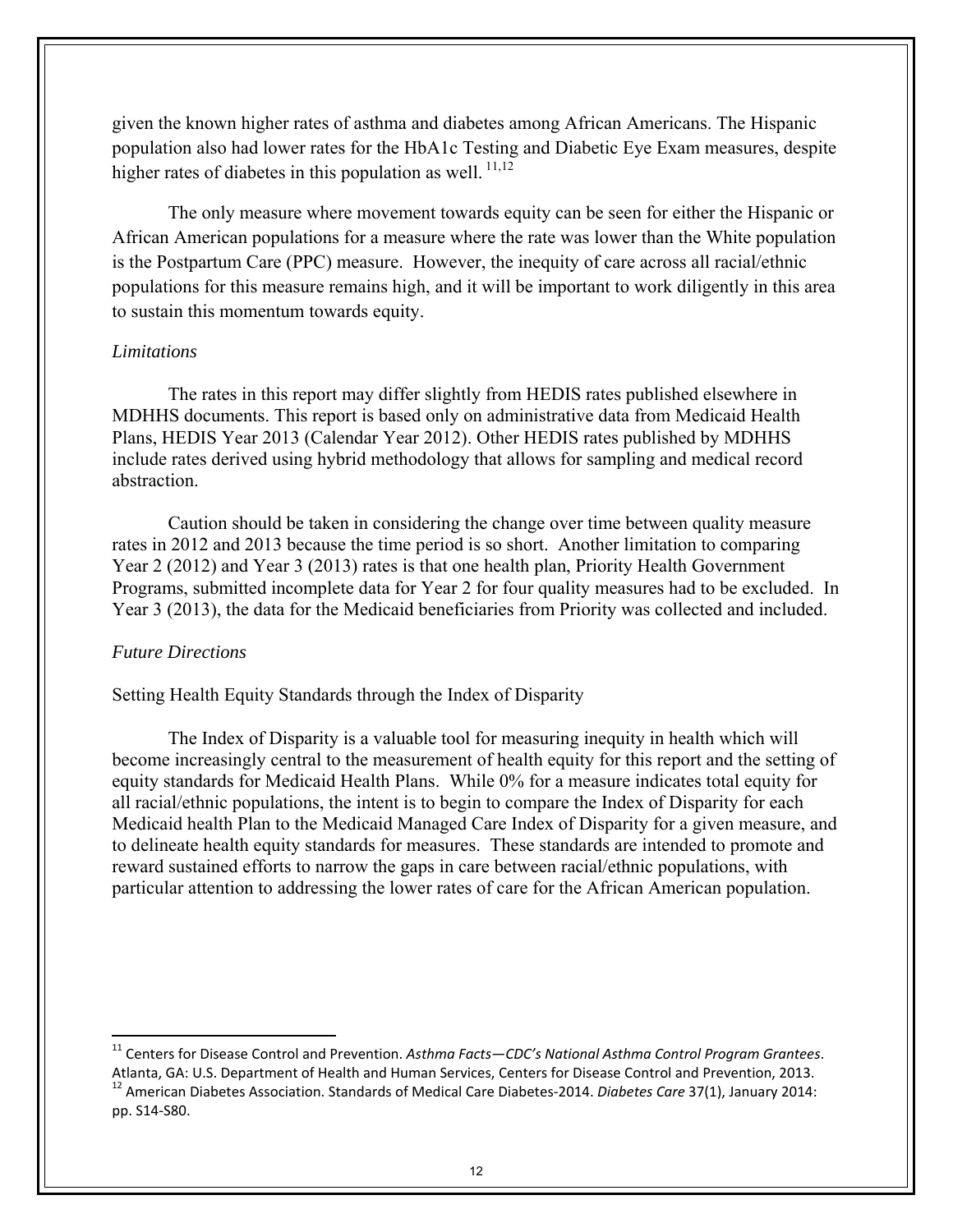Asian Americans and Native Hawaiians & Other Pacific Islanders

In an effort to include Native Hawaiians and Other Pacific Islanders in future health equity reports, these two racial/ethnic populations will be combined in the Year 4 (2014) Health Equity Report.

### Health Equity and the Postpartum Care Measure

The largest negative difference can be found in the Postpartum Care (PPC) measure, where the gap between African American and White women is 13.0 percentage points. The Postpartum Care (PPC) measure has increasingly become the center of efforts to improve perinatal care quality in Medicaid, and a possible intervention point to address the racial/ethnic disparity in infant mortality, both in Michigan and nationally. At the end of the postpartum period it is imperative to check a mother's health, but this appointment is also crucial for supporting breastfeeding, safe sleep practices, infant safety, childhood immunizations, reproductive life planning and pregnancy spacing, and transitioning care for any pre-existing chronic conditions of the mother. The Managed Care Plan Division of the Michigan Department of Health and Human Services has placed emphasis on the value of this measure for many years, incorporating this into the Performance Bonus, Auto Assignment Algorithm, Performance Monitoring Report and Adult Medicaid Quality project. Beginning in 2015, the Michigan Department of Health and Human Services is initiating a Postpartum Care quality improvement project with a focus on addressing health disparities in postpartum care.

### Health Equity and CAHPS

In an effort to include the effect of race/ethnicity on the experience of health care, comparisons of CAHPS results for racial/ethnic populations is being considered for 2014.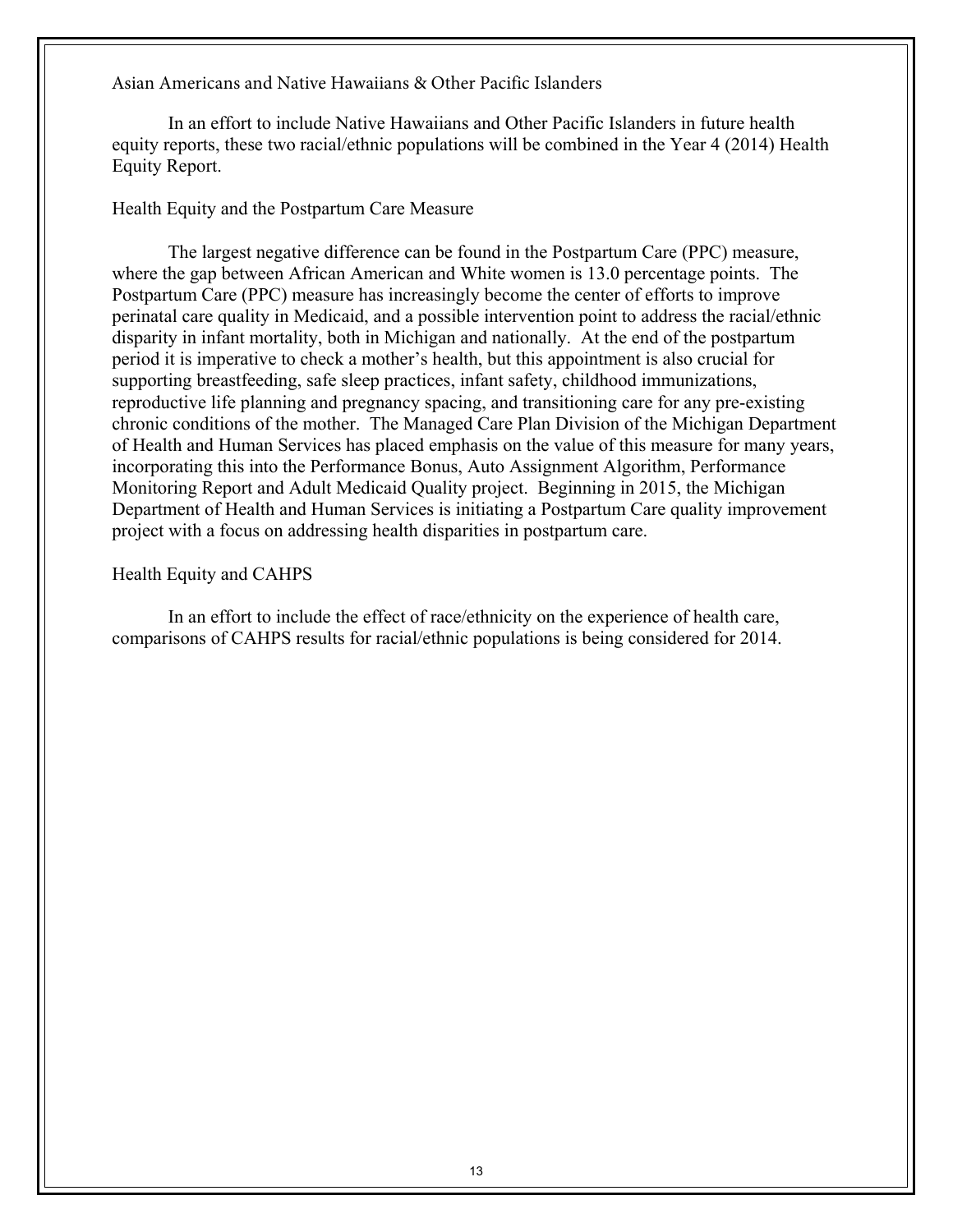### **Health Equity Summary Michigan Medicaid Managed Care All Plans**

#### **Table 1. Difference from Reference (White)**

| <b>Race/Ethnicity</b>                   | <b>Breast</b><br>Cancer<br>Screening | Cervical<br>Cancer<br>Screening | Chlamydia<br>Screening | Post-Partum<br>Care      | Childhood<br>Immuni-<br>zations<br>Combo 3 | <b>Adolescent</b><br><b>Immunizations</b> | <b>Blood Lead</b><br>Screening | <b>Well Child</b><br>Visits 3-6<br>Years | <b>Child Access</b><br>to Care<br>(25 Months to<br>6 Years) | Adult<br>Access to<br>Care<br>$(20 - 44)$<br><b>Years</b> ) | Appropriate<br>Asthma<br><b>Medication</b><br>(Combined) | HbA1C<br>Testina | <b>Diabetic Eye</b><br>Exam | <b>Diabetic</b><br>Nephropathy |
|-----------------------------------------|--------------------------------------|---------------------------------|------------------------|--------------------------|--------------------------------------------|-------------------------------------------|--------------------------------|------------------------------------------|-------------------------------------------------------------|-------------------------------------------------------------|----------------------------------------------------------|------------------|-----------------------------|--------------------------------|
| American Indian/ Alaska Native          | Below                                | <b>NS</b>                       | <b>NS</b>              | <b>NS</b>                | <b>NS</b>                                  | <b>NS</b>                                 | <b>NS</b>                      | <b>NS</b>                                | <b>NS</b>                                                   | <b>NS</b>                                                   | <b>NS</b>                                                | <b>NS</b>        | <b>NS</b>                   | <b>NS</b>                      |
| <b>Asian American</b>                   | <b>NS</b>                            | <b>NS</b>                       | <b>NS</b>              | <b>NS</b>                | <b>NS</b>                                  | <b>NS</b>                                 | <b>NS</b>                      | Above                                    | <b>NS</b>                                                   | Below                                                       | <b>NS</b>                                                | <b>NS</b>        | <b>NS</b>                   | <b>NS</b>                      |
| <b>African American</b>                 | Below                                | <b>NS</b>                       | Above                  | Below                    | Below                                      | Below                                     | <b>NS</b>                      | Below                                    | Below                                                       | Below                                                       | Below                                                    | Below            | Below                       | Above                          |
| <b>Hispanic</b>                         | <b>NS</b>                            | <b>NS</b>                       | Above                  | <b>NS</b>                | <b>NS</b>                                  | Above                                     | Above                          | Above                                    | Below                                                       | Below                                                       | <b>NS</b>                                                | Below            | Below                       | <b>NS</b>                      |
| Native Hawaiian/ Other Pacific Islander | $- - -$                              | $---$                           | $---$                  | $\overline{\phantom{a}}$ | $\cdots$                                   | $\overline{\phantom{a}}$                  | $\overline{\phantom{a}}$       | $- - -$                                  | $---$                                                       | $---$                                                       | $\hspace{0.05cm} \ldots$                                 | $---$            | $\overline{\phantom{a}}$    | $\overline{\phantom{a}}$       |
| <b>Other/Multiracial</b>                | <b>NS</b>                            | <b>NS</b>                       | <b>NS</b>              | <b>NS</b>                | <b>NS</b>                                  | <b>NS</b>                                 | <b>NS</b>                      | Above                                    | Above                                                       | <b>NS</b>                                                   | Above                                                    | Above            | <b>NS</b>                   | Above                          |
| White                                   | Reference                            | Reference                       | Reference              | Reference                | Reference                                  | Reference                                 | Reference                      | Reference                                | Reference                                                   | Reference                                                   | Reference                                                | Reference        | Reference                   | Reference                      |
| <b>Unknown/Declined</b>                 | <b>NS</b>                            | Below                           | Above                  | Above                    | <b>NS</b>                                  | <b>NS</b>                                 | <b>NS</b>                      | Above                                    | <b>NS</b>                                                   | Below                                                       | <b>NS</b>                                                | <b>NS</b>        | Above                       | Above                          |
| All Plan                                | <b>NS</b>                            | <b>NS</b>                       | Above                  | Below                    | Below                                      | <b>NS</b>                                 | <b>NS</b>                      | <b>NS</b>                                | Below                                                       | Below                                                       | Below                                                    | Below            | Below                       | Above                          |

#### **Table 2. Difference from 2013 HEDIS National Medicaid 50th Percentile**

| <b>Race/Ethnicity</b>                   | <b>Breast</b><br>Cancer<br>Screening | Cervical<br>Cancer<br>Screening | Chlamydia<br>Screening   | Post-Partum<br>Care      | Childhood<br>Immuni-<br>zations<br>Combo 3 | Adolescent<br><b>Immunizations</b> | <b>Blood Lead</b><br>Screening | <b>Well Child</b><br>Visits 3-6<br>Years | <b>Child Access</b><br>to Care<br>(25 Months to<br>6 Years) | Adult<br>Access to<br>Care<br>$(20-44)$<br>Years) | Appropriate<br>Asthma<br><b>Medication</b><br>(Combined) | HbA1C<br><b>Testing</b>  | <b>Diabetic Eye</b><br>Exam | <b>Diabetic</b><br>Nephropathy |
|-----------------------------------------|--------------------------------------|---------------------------------|--------------------------|--------------------------|--------------------------------------------|------------------------------------|--------------------------------|------------------------------------------|-------------------------------------------------------------|---------------------------------------------------|----------------------------------------------------------|--------------------------|-----------------------------|--------------------------------|
| American Indian/ Alaska Native          | NS.                                  | Below                           | <b>NS</b>                | <b>NS</b>                | Above                                      | Above                              | Above                          | <b>NS</b>                                | <b>NS</b>                                                   | Above                                             | Below                                                    | <b>NS</b>                | <b>NS</b>                   | <b>NS</b>                      |
| <b>Asian American</b>                   | NS.                                  | Below                           | <b>NS</b>                | <b>NS</b>                | Above                                      | Above                              | Above                          | Above                                    | Above                                                       | <b>NS</b>                                         | <b>NS</b>                                                | <b>NS</b>                | <b>NS</b>                   | <b>NS</b>                      |
| <b>African American</b>                 | Above                                | Below                           | Above                    | Below                    | Below                                      | Above                              | Above                          | <b>NS</b>                                | Below                                                       | Below                                             | Below                                                    | Below                    | Below                       | <b>NS</b>                      |
| Hispanic                                | Above                                | Below                           | Above                    | Below                    | Above                                      | Above                              | Above                          | Above                                    | Above                                                       | <b>NS</b>                                         | <b>NS</b>                                                | Below                    | Below                       | Below                          |
| Native Hawaiian/ Other Pacific Islander | $\cdots$                             | $---$                           | $\overline{\phantom{a}}$ | $\hspace{0.05cm} \ldots$ | $\sim$                                     | $\hspace{0.05cm} \ldots$           | $\cdots$                       | $---$                                    | $---$                                                       | $---$                                             | $\overline{\phantom{a}}$                                 | $\hspace{0.05cm} \ldots$ | $\overline{\phantom{a}}$    | $\overline{\phantom{a}}$       |
| <b>Other/Multiracial</b>                | Above                                | <b>NS</b>                       | <b>NS</b>                | <b>NS</b>                | Above                                      | Above                              | Above                          | Above                                    | Above                                                       | Above                                             | Above                                                    | <b>NS</b>                | <b>NS</b>                   | Above                          |
| White                                   | Above                                | Below                           | <b>NS</b>                | Below                    | Above                                      | Above                              | Above                          | <b>NS</b>                                | Above                                                       | Above                                             | Below                                                    | Below                    | Below                       | Below                          |
| <b>Unknown/Declined</b>                 | Above                                | Below                           | Above                    | Above                    | Above                                      | Above                              | Above                          | Above                                    | Above                                                       | Above                                             | <b>NS</b>                                                | <b>NS</b>                | <b>NS</b>                   | Above                          |
| All Plan                                | Above                                | Below                           | Above                    | Below                    | <b>NS</b>                                  | Above                              | Above                          | Above                                    | Above                                                       | Above                                             | Below                                                    | Below                    | Below                       | Below                          |

#### **KEY**

Above: Percent is higher than comparison group

Below: Percent is lower than comparison group

NS: There is no statistical difference from the comparison group (p<0.05)

--- Insufficient Data (Fewer than 5 who received services (Numerator) or Fewer than 5 who did not receive services (Remainder) or Fewer than 30 in total population (Denominator))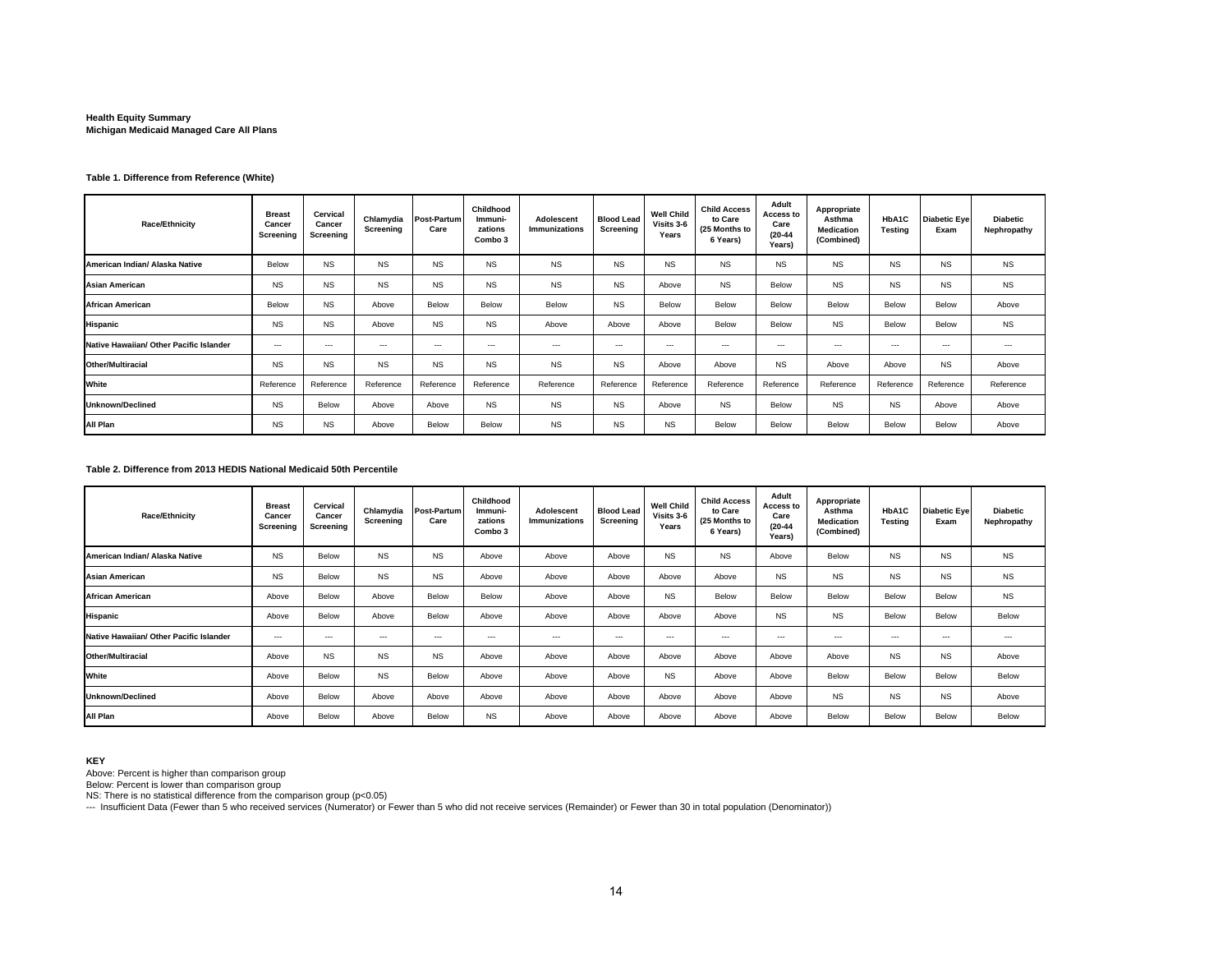#### **Breast Cancer Screening Michigan Medicaid Managed Care All Plans**

| Table 3. Breast Cancer Screening by Race/Ethnicity |  |
|----------------------------------------------------|--|

| Race                                     |            | Michigan Medicaid Managed Care All<br>Plans |       |                 | <b>Ref=White</b> | <b>Statistically Significant</b><br><b>Difference</b> |                         |  |
|------------------------------------------|------------|---------------------------------------------|-------|-----------------|------------------|-------------------------------------------------------|-------------------------|--|
|                                          | <b>Num</b> | Den                                         | %     | Diffe-<br>rence | Ratio            | <b>From White</b>                                     | From 50th<br>Percentile |  |
| American Indian/ Alaska<br><b>Native</b> | 73         | 149                                         | 49.0% | $-8.8%$         | 0.85             | <b>Below</b>                                          | <b>NS</b>               |  |
| <b>Asian American</b>                    | 116        | 206                                         | 56.3% | $-1.5%$         | 0.97             | <b>NS</b>                                             | <b>NS</b>               |  |
| <b>African American</b>                  | 9736       | 17266                                       | 56.4% | $-1.4%$         | 0.98             | <b>Below</b>                                          | Above                   |  |
| <b>Hispanic</b>                          | 475        | 808                                         | 58.8% | 1.0%            | 1.02             | <b>NS</b>                                             | Above                   |  |
| <b>Other/Multiracial</b>                 | 200        | 324                                         | 61.7% | 3.9%            | 1.07             | <b>NS</b>                                             | Above                   |  |
| White                                    | 12977      | 22453                                       | 57.8% | Reference       | Reference        | Reference                                             | Above                   |  |
| Unknown/Declined                         | 1843       | 3070                                        | 60.0% | 2.2%            | 1.04             | <b>NS</b>                                             | Above                   |  |
| All Plan                                 | 25428      | 44290                                       | 57.4% | $-0.4%$         | 0.99             | <b>NS</b>                                             | Above                   |  |



Figure 1. Breast Cancer Screening by Race/Ethnicity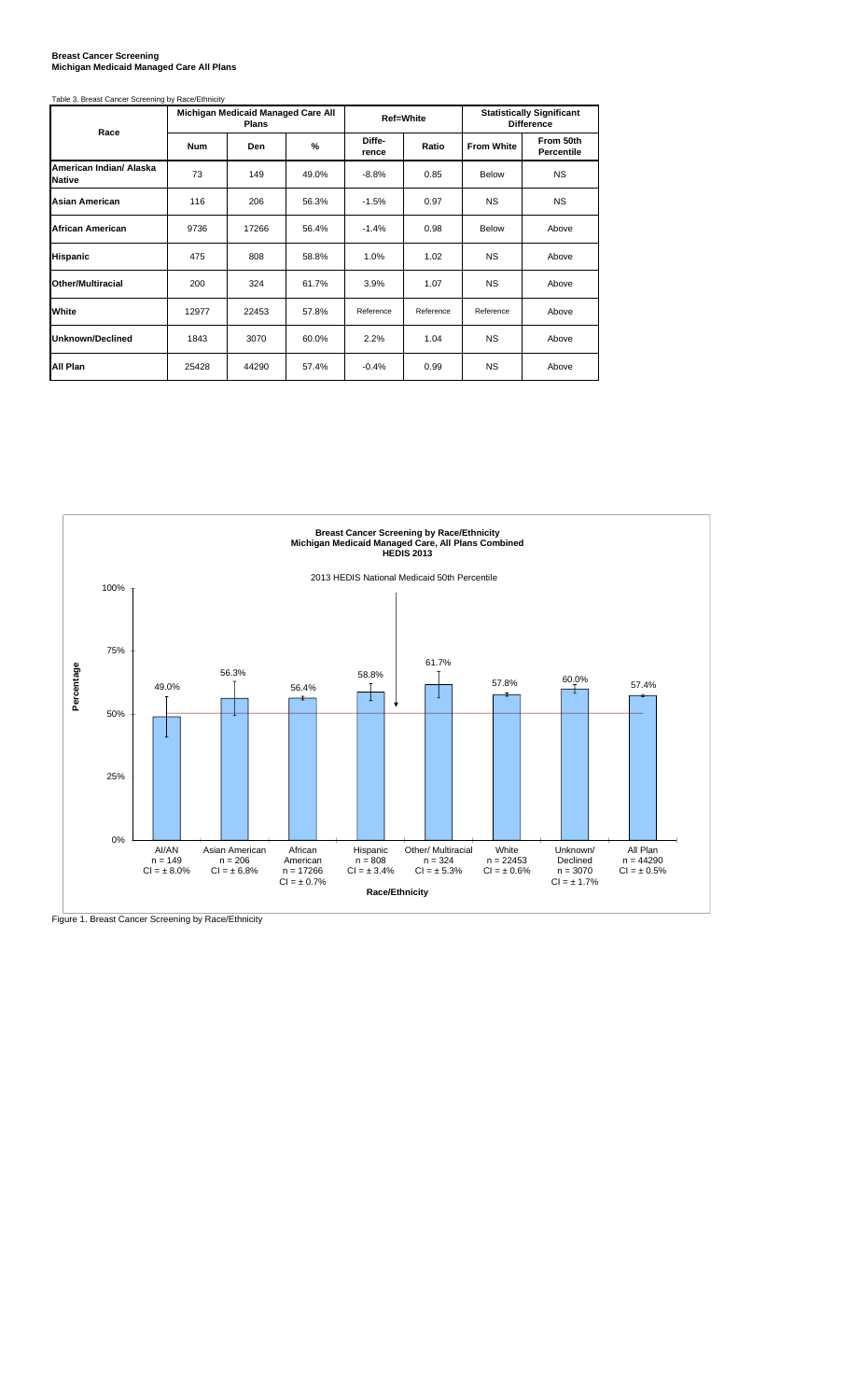#### **Cervical Cancer Screening Michigan Medicaid Managed Care All Plans**

| Table 4. Cervical Cancer Screening by Race/Ethnicity |            |                                             |       |                 |           |                                                       |                         |  |
|------------------------------------------------------|------------|---------------------------------------------|-------|-----------------|-----------|-------------------------------------------------------|-------------------------|--|
|                                                      |            | Michigan Medicaid Managed Care All<br>Plans |       |                 | Ref=White | <b>Statistically Significant</b><br><b>Difference</b> |                         |  |
| Race                                                 | <b>Num</b> | <b>Den</b>                                  | %     | Diffe-<br>rence | Ratio     | <b>From White</b>                                     | From 50th<br>Percentile |  |
| American Indian/ Alaska<br><b>Native</b>             | 183        | 297                                         | 61.6% | $-4.6%$         | 0.93      | <b>NS</b>                                             | Below                   |  |
| <b>Asian American</b>                                | 430        | 668                                         | 64.4% | $-1.8%$         | 0.97      | <b>NS</b>                                             | Below                   |  |
| <b>African American</b>                              | 36469      | 53523                                       | 68.1% | 1.9%            | 1.03      | <b>NS</b>                                             | Below                   |  |
| Hispanic                                             | 2934       | 4409                                        | 66.5% | 0.3%            | 1.00      | <b>NS</b>                                             | Below                   |  |
| <b>Other/Multiracial</b>                             | 430        | 651                                         | 66.1% | $-0.2%$         | 1.00      | <b>NS</b>                                             | <b>NS</b>               |  |
| White                                                | 49216      | 74327                                       | 66.2% | Reference       | Reference | Reference                                             | Below                   |  |
| <b>Unknown/Declined</b>                              | 5380       | 9985                                        | 53.9% | $-12.3%$        | 0.81      | Below                                                 | <b>Below</b>            |  |
| <b>All Plan</b>                                      | 95051      | 143877                                      | 66.1% | $-0.2%$         | 1.00      | <b>NS</b>                                             | <b>Below</b>            |  |



Figure 2. Cervical Cancer Screening by Race/Ethnicity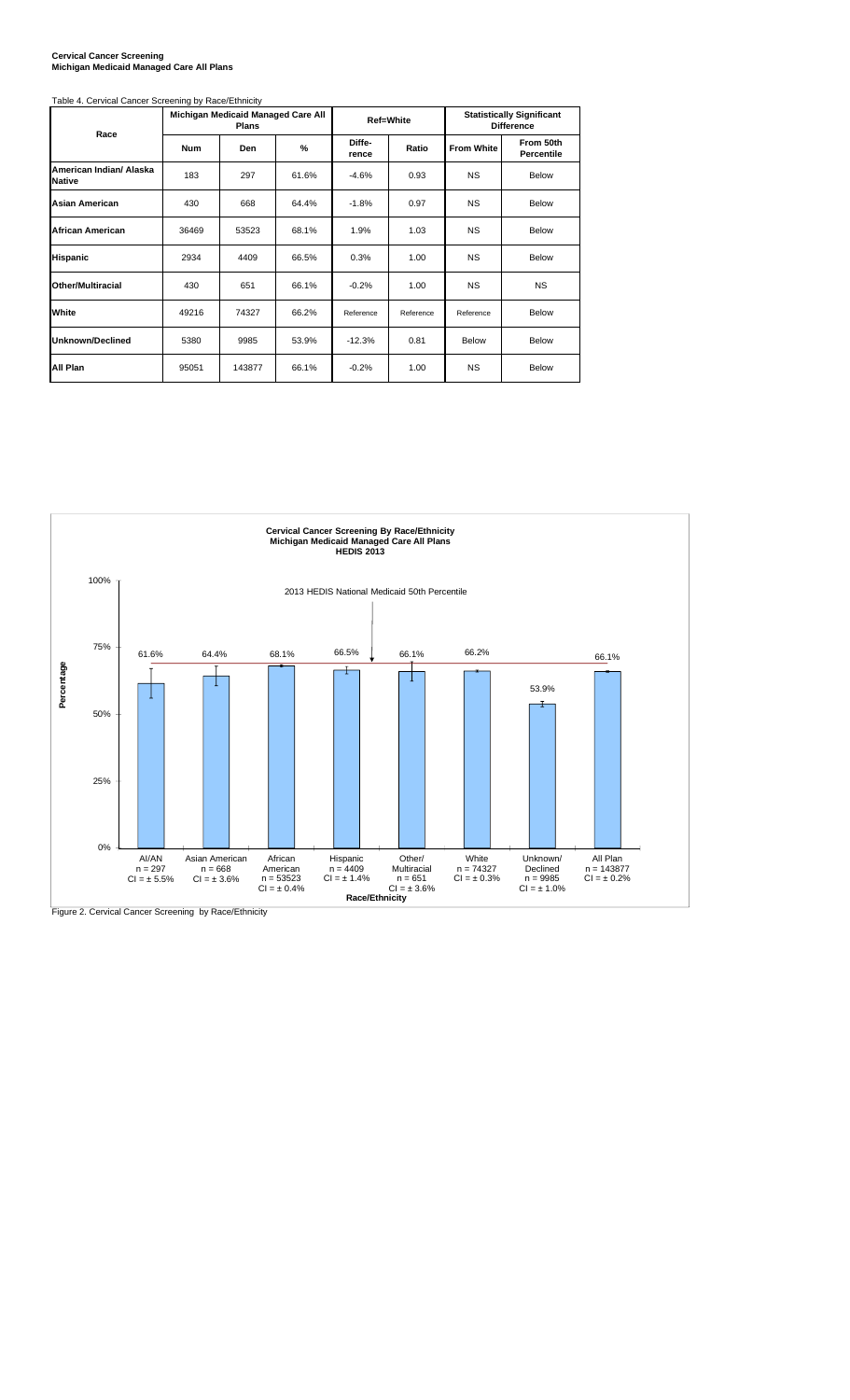#### **Chlamydia Screening Michigan Medicaid Managed Care All Plans**

| Table 5. Chlamydia Screening by Race/Ethnicity |            |                                             |       |                 |           |                                                       |                         |  |
|------------------------------------------------|------------|---------------------------------------------|-------|-----------------|-----------|-------------------------------------------------------|-------------------------|--|
| Race                                           |            | Michigan Medicaid Managed Care All<br>Plans |       |                 | Ref=White | <b>Statistically Significant</b><br><b>Difference</b> |                         |  |
|                                                | <b>Num</b> | Den                                         | %     | Diffe-<br>rence | Ratio     | <b>From White</b>                                     | From 50th<br>Percentile |  |
| American Indian/ Alaska<br><b>Native</b>       | 46         | 74                                          | 62.2% | 4.2%            | 1.07      | <b>NS</b>                                             | <b>NS</b>               |  |
| Asian American                                 | 84         | 150                                         | 56.0% | $-2.0%$         | 0.97      | <b>NS</b>                                             | <b>NS</b>               |  |
| <b>African American</b>                        | 15399      | 20490                                       | 75.2% | 17.2%           | 1.30      | Above                                                 | Above                   |  |
| <b>Hispanic</b>                                | 1360       | 2127                                        | 63.9% | 6.0%            | 1.10      | Above                                                 | Above                   |  |
| Other/Multiracial                              | 93         | 142                                         | 65.5% | 7.5%            | 1.13      | <b>NS</b>                                             | <b>NS</b>               |  |
| White                                          | 12995      | 22412                                       | 58.0% | Reference       | Reference | Reference                                             | <b>NS</b>               |  |
| Unknown/Declined                               | 1469       | 2374                                        | 61.9% | 3.9%            | 1.07      | Above                                                 | Above                   |  |
| All Plan                                       | 31449      | 47773                                       | 65.8% | 7.8%            | 1.14      | Above                                                 | Above                   |  |



Figure 3. Chlamydia Screening by Race/Ethnicity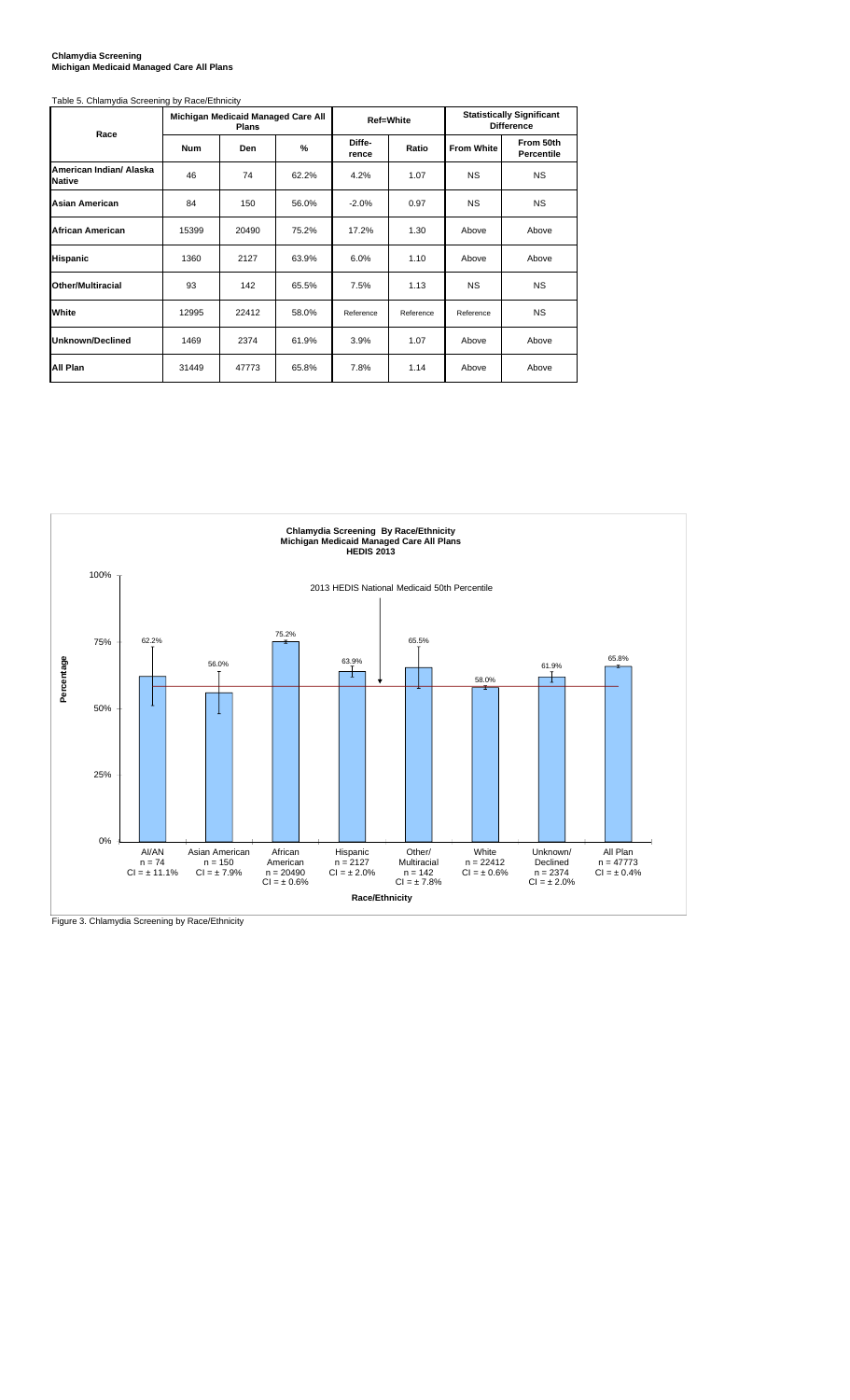#### **Post-Partum Care Michigan Medicaid Managed Care All Plans**

Table 14. Post-Partum Care by Race/Ethnicity

| Race                                     |            | Michigan Medicaid Managed Care All<br>Plans |       |                 | <b>Ref=White</b> | <b>Statistically Significant</b><br><b>Difference</b> |                         |  |
|------------------------------------------|------------|---------------------------------------------|-------|-----------------|------------------|-------------------------------------------------------|-------------------------|--|
|                                          | <b>Num</b> | Den                                         | %     | Diffe-<br>rence | Ratio            | <b>From White</b>                                     | From 50th<br>Percentile |  |
| American Indian/ Alaska<br><b>Native</b> | 19         | 34                                          | 55.9% | $-5.9%$         | 0.90             | <b>NS</b>                                             | <b>NS</b>               |  |
| Asian American                           | 179        | 285                                         | 62.8% | 1.1%            | 1.02             | <b>NS</b>                                             | <b>NS</b>               |  |
| African American                         | 5049       | 10358                                       | 48.7% | $-13.0%$        | 0.79             | Below                                                 | Below                   |  |
| <b>Hispanic</b>                          | 2841       | 4574                                        | 62.1% | 0.4%            | 1.01             | <b>NS</b>                                             | Below                   |  |
| Other/Multiracial                        | 31         | 56                                          | 55.4% | $-6.4%$         | 0.90             | <b>NS</b>                                             | <b>NS</b>               |  |
| White                                    | 11823      | 19146                                       | 61.8% | Reference       | Reference        | Reference                                             | Below                   |  |
| <b>Unknown/Declined</b>                  | 1637       | 2490                                        | 65.7% | 4.0%            | 1.06             | Above                                                 | Above                   |  |
| All Plan                                 | 21581      | 36946                                       | 58.4% | $-3.3%$         | 0.95             | Below                                                 | Below                   |  |



Figure 12. Post-Partum Care by Race/Ethnicity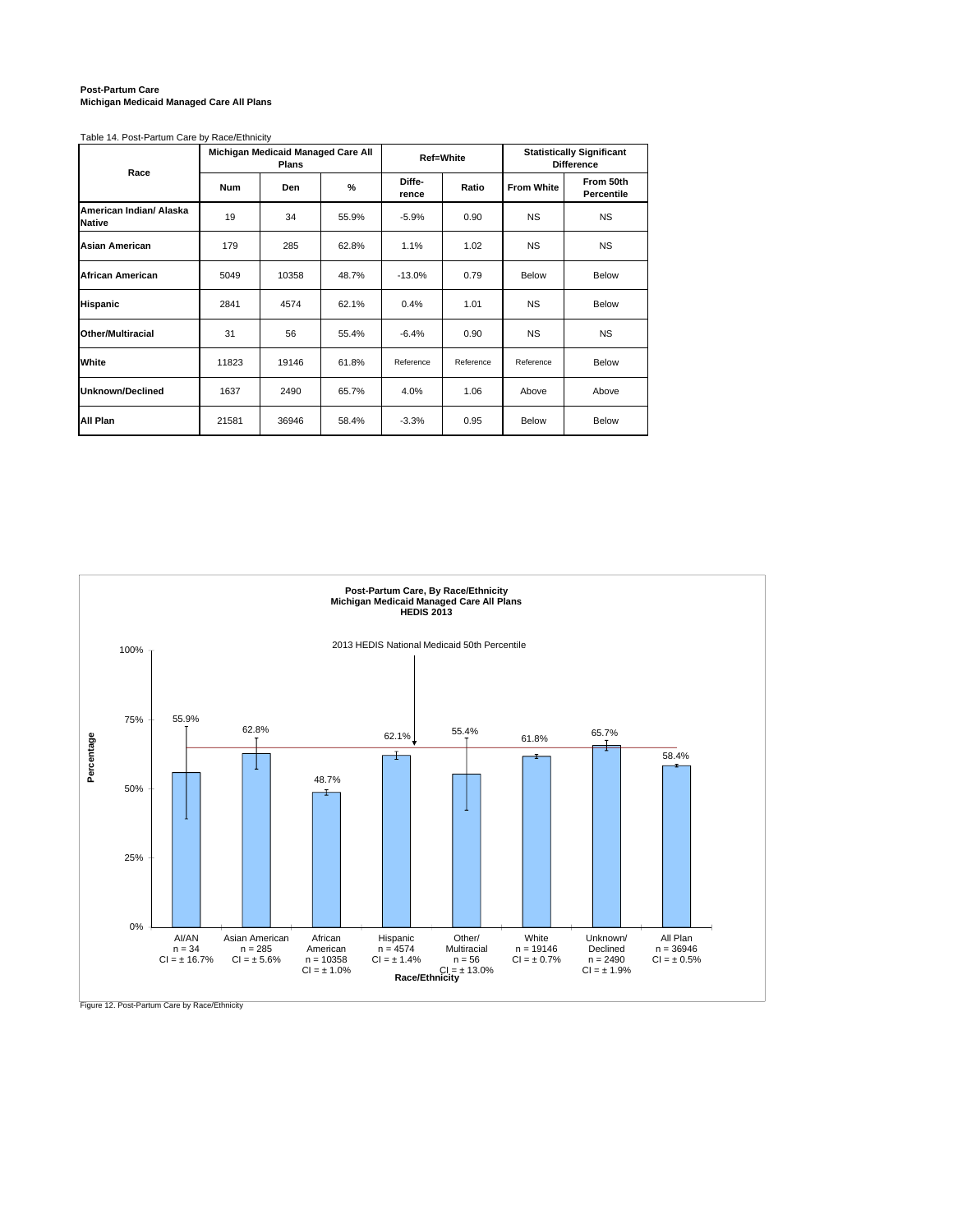#### **Childhood Immunizations Combo 3 Michigan Medicaid Managed Care All Plans**

| Table 7. Childhood Immunizations Combo 3 by Race/Ethnicity |            | Michigan Medicaid Managed Care All<br>Plans |       |                 | Ref=White | <b>Statistically Significant</b><br><b>Difference</b> |                         |  |
|------------------------------------------------------------|------------|---------------------------------------------|-------|-----------------|-----------|-------------------------------------------------------|-------------------------|--|
| Race                                                       | <b>Num</b> | Den                                         | %     | Diffe-<br>rence | Ratio     | <b>From White</b>                                     | From 50th<br>Percentile |  |
| American Indian/ Alaska<br><b>Native</b>                   | 62         | 75                                          | 82.7% | 7.8%            | 1.10      | <b>NS</b>                                             | Above                   |  |
| Asian American                                             | 170        | 213                                         | 79.8% | 4.9%            | 1.07      | <b>NS</b>                                             | Above                   |  |
| African American                                           | 5941       | 9183                                        | 64.7% | $-10.2%$        | 0.86      | Below                                                 | Below                   |  |
| <b>Hispanic</b>                                            | 2424       | 3228                                        | 75.1% | 0.2%            | 1.00      | <b>NS</b>                                             | Above                   |  |
| Other/Multiracial                                          | 100        | 125                                         | 80.0% | 5.1%            | 1.07      | <b>NS</b>                                             | Above                   |  |
| White                                                      | 11167      | 14914                                       | 74.9% | Reference       | Reference | Reference                                             | Above                   |  |
| Unknown/Declined                                           | 3692       | 4871                                        | 75.8% | 0.9%            | 1.01      | <b>NS</b>                                             | Above                   |  |
| All Plan                                                   | 23558      | 32612                                       | 72.2% | $-2.6%$         | 0.96      | Below                                                 | <b>NS</b>               |  |



Figure 5. Childhood Immunizations Combo 3 by Race/Ethnicity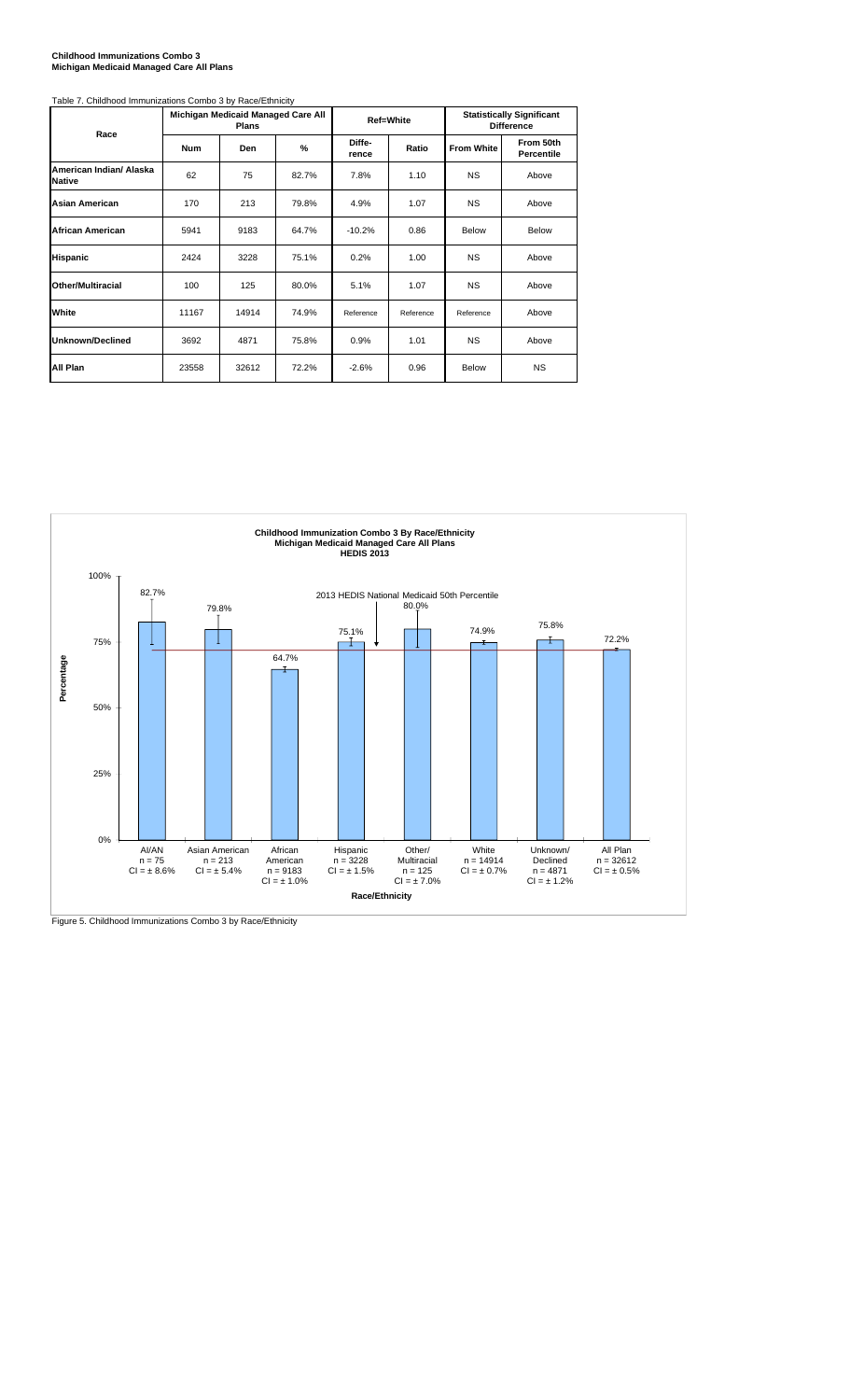### **Adolescent Immunizations Michigan Medicaid Managed Care All Plans**

#### Table 11. Adolescent Immunizations by Race/Ethnicity

| Race                                     |            | Michigan Medicaid Managed Care All<br><b>Plans</b> |       |                 | Ref=White | <b>Statistically Significant</b><br><b>Difference</b> |                         |  |
|------------------------------------------|------------|----------------------------------------------------|-------|-----------------|-----------|-------------------------------------------------------|-------------------------|--|
|                                          | <b>Num</b> | Den                                                | %     | Diffe-<br>rence | Ratio     | <b>From White</b>                                     | From 50th<br>Percentile |  |
| American Indian/ Alaska<br><b>Native</b> | 49         | 56                                                 | 87.5% | 0.7%            | 1.01      | <b>NS</b>                                             | Above                   |  |
| <b>Asian American</b>                    | 164        | 180                                                | 91.1% | 4.3%            | 1.05      | <b>NS</b>                                             | Above                   |  |
| <b>African American</b>                  | 7355       | 8772                                               | 83.8% | $-2.9%$         | 0.97      | Below                                                 | Above                   |  |
| <b>Hispanic</b>                          | 1948       | 2181                                               | 89.3% | 2.5%            | 1.03      | Above                                                 | Above                   |  |
| <b>Other/Multiracial</b>                 | 138        | 167                                                | 82.6% | $-4.1%$         | 0.95      | <b>NS</b>                                             | Above                   |  |
| White                                    | 12628      | 14553                                              | 86.8% | Reference       | Reference | Reference                                             | Above                   |  |
| <b>Unknown/Declined</b>                  | 1274       | 1498                                               | 85.0% | $-1.7%$         | 0.98      | <b>NS</b>                                             | Above                   |  |
| All Plan                                 | 23558      | 27409                                              | 85.9% | $-0.8%$         | 0.99      | <b>NS</b>                                             | Above                   |  |



Figure 9. Adolescent Immunizations by Race/Ethnicity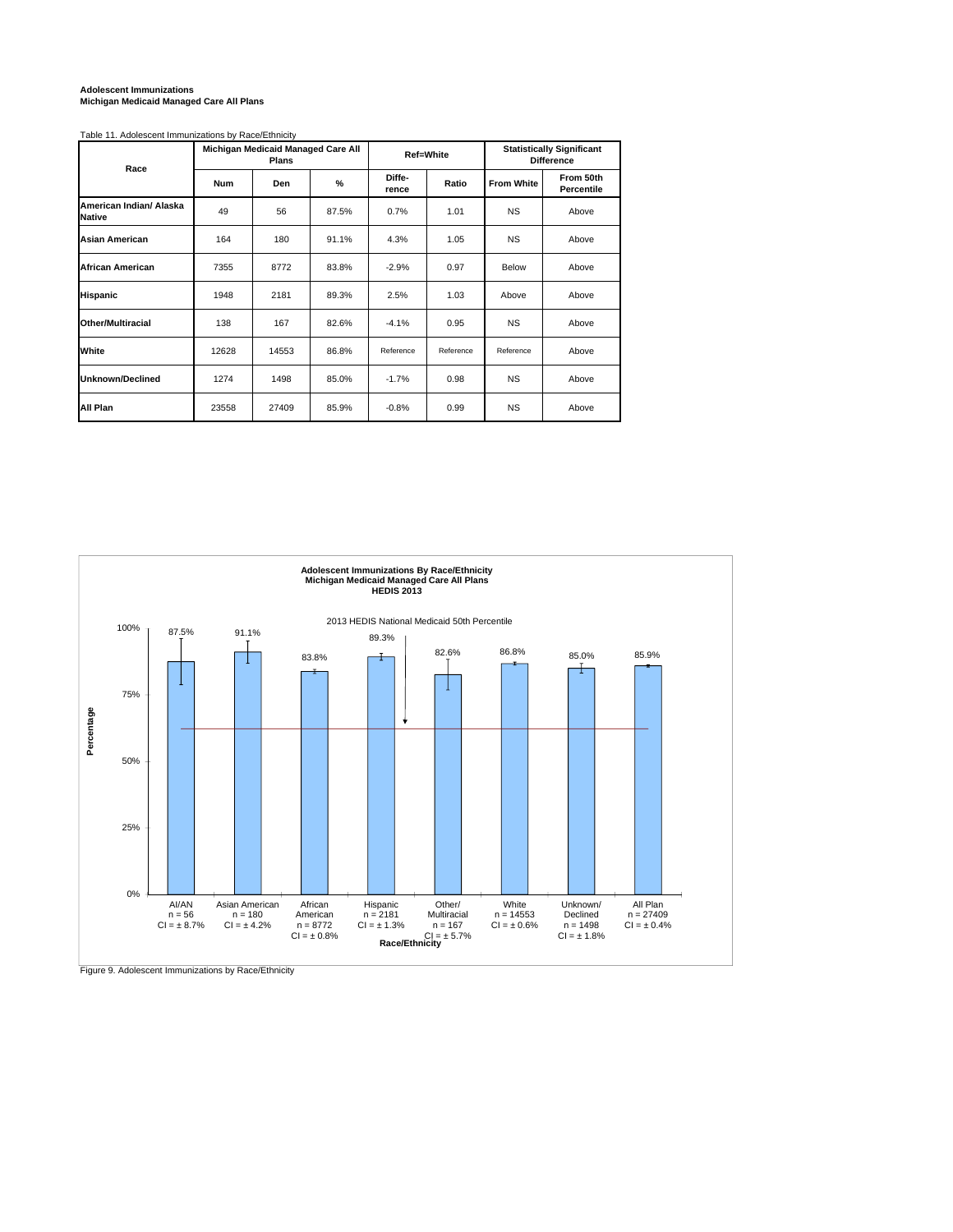#### **Blood Lead Screening Michigan Medicaid Managed Care All Plans**

#### Table 12. Blood Lead Screening by Race/Ethnicity

| Race                                     |            | Michigan Medicaid Managed Care All<br><b>Plans</b> |       |                 | Ref=White | <b>Statistically Significant</b><br><b>Difference</b> |                         |  |  |
|------------------------------------------|------------|----------------------------------------------------|-------|-----------------|-----------|-------------------------------------------------------|-------------------------|--|--|
|                                          | <b>Num</b> | Den                                                | %     | Diffe-<br>rence | Ratio     | <b>From White</b>                                     | From 50th<br>Percentile |  |  |
| American Indian/ Alaska<br><b>Native</b> | 63         | 77                                                 | 81.8% | 3.3%            | 1.04      | <b>NS</b>                                             | Above                   |  |  |
| Asian American                           | 178        | 217                                                | 82.0% | 3.5%            | 1.04      | <b>NS</b>                                             | Above                   |  |  |
| African American                         | 7017       | 9023                                               | 77.8% | $-0.8%$         | 0.99      | <b>NS</b>                                             | Above                   |  |  |
| <b>Hispanic</b>                          | 2680       | 3249                                               | 82.5% | 4.0%            | 1.05      | Above                                                 | Above                   |  |  |
| Other/Multiracial                        | 103        | 122                                                | 84.4% | 5.9%            | 1.08      | <b>NS</b>                                             | Above                   |  |  |
| White                                    | 11690      | 14886                                              | 78.5% | Reference       | Reference | Reference                                             | Above                   |  |  |
| Unknown/Declined                         | 3887       | 4896                                               | 79.4% | 0.9%            | 1.01      | <b>NS</b>                                             | Above                   |  |  |
| All Plan                                 | 25619      | 32472                                              | 78.9% | 0.4%            | 1.00      | <b>NS</b>                                             | Above                   |  |  |



Figure 10. Blood Lead Screening by Race/Ethnicity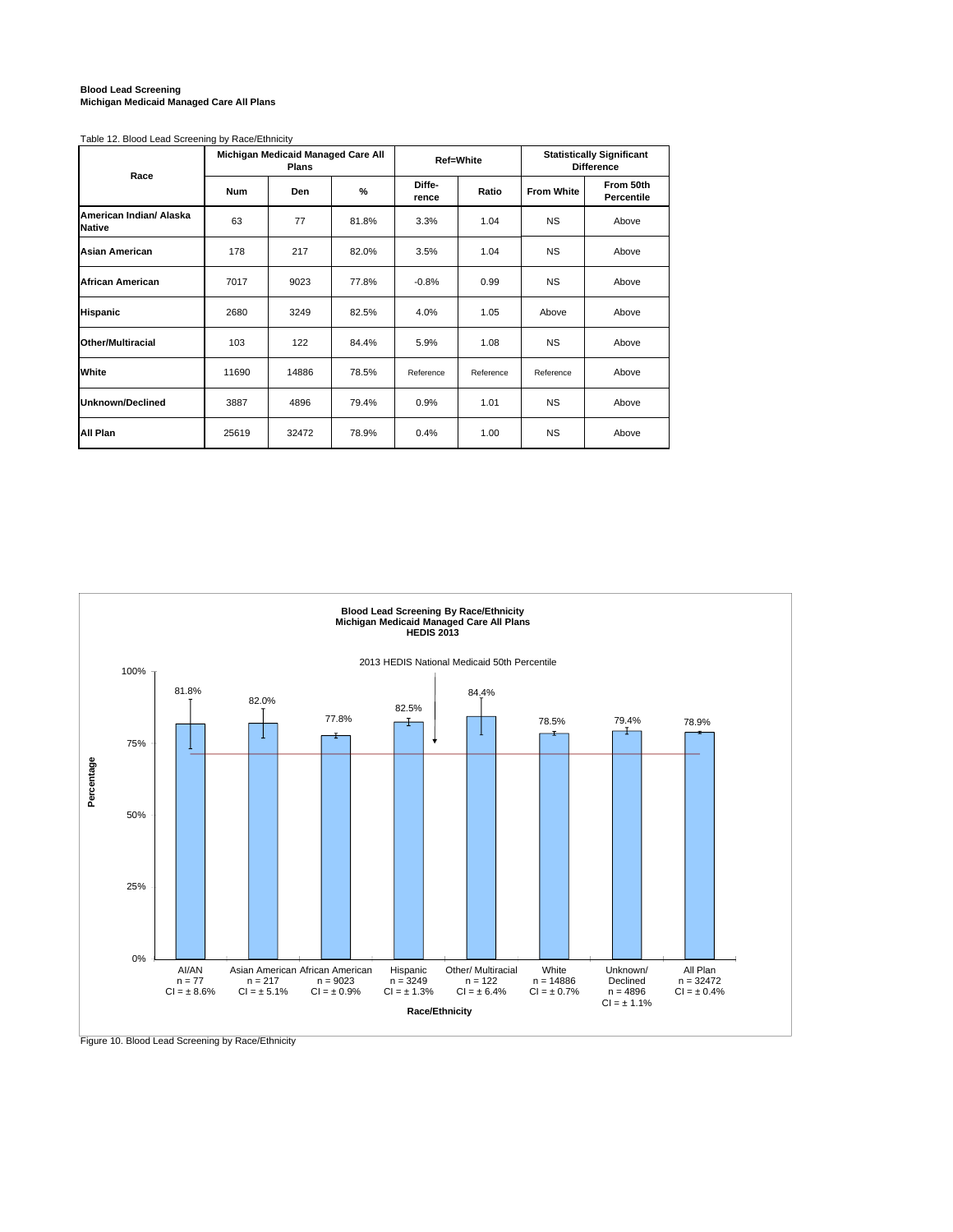## **Well Child Visits (3-6 Years) Michigan Medicaid Managed Care All Plans**

| Race                                     |            | Michigan Medicaid Managed Care All<br><b>Plans</b> |       |                 | Ref=White | <b>Statistically Significant</b><br><b>Difference</b> |                         |  |  |
|------------------------------------------|------------|----------------------------------------------------|-------|-----------------|-----------|-------------------------------------------------------|-------------------------|--|--|
|                                          | <b>Num</b> | %<br>Den                                           |       | Diffe-<br>rence | Ratio     | <b>From White</b>                                     | From 50th<br>Percentile |  |  |
| American Indian/ Alaska<br><b>Native</b> | 145        | 193                                                | 75.1% | 1.6%            | 1.02      | <b>NS</b>                                             | <b>NS</b>               |  |  |
| Asian American                           | 724        | 923                                                | 78.4% | 4.9%            | 1.07      | Above                                                 | Above                   |  |  |
| African American                         | 30960      | 42916                                              | 72.1% | $-1.4%$         | 0.98      | Below                                                 | <b>NS</b>               |  |  |
| <b>Hispanic</b>                          | 6737       | 8851                                               | 76.1% | 2.6%            | 1.04      | Above                                                 | Above                   |  |  |
| Other/Multiracial                        | 677        | 791                                                | 85.6% | 12.1%           | 1.16      | Above                                                 | Above                   |  |  |
| White                                    | 56348      | 76672                                              | 73.5% | Reference       | Reference | Reference                                             | <b>NS</b>               |  |  |
| Unknown/Declined                         | 7426       | 9809                                               | 75.7% | 2.2%            | 1.03      | Above                                                 | Above                   |  |  |
| All Plan                                 | 103027     | 140169                                             | 73.5% | 0.0%            | 1.00      | <b>NS</b>                                             | Above                   |  |  |

Table 13. Well Child Visits (3-6 Years) by Race/Ethnicity



Figure 11. Well Child Visits (3-6 Years) by Race/Ethnicity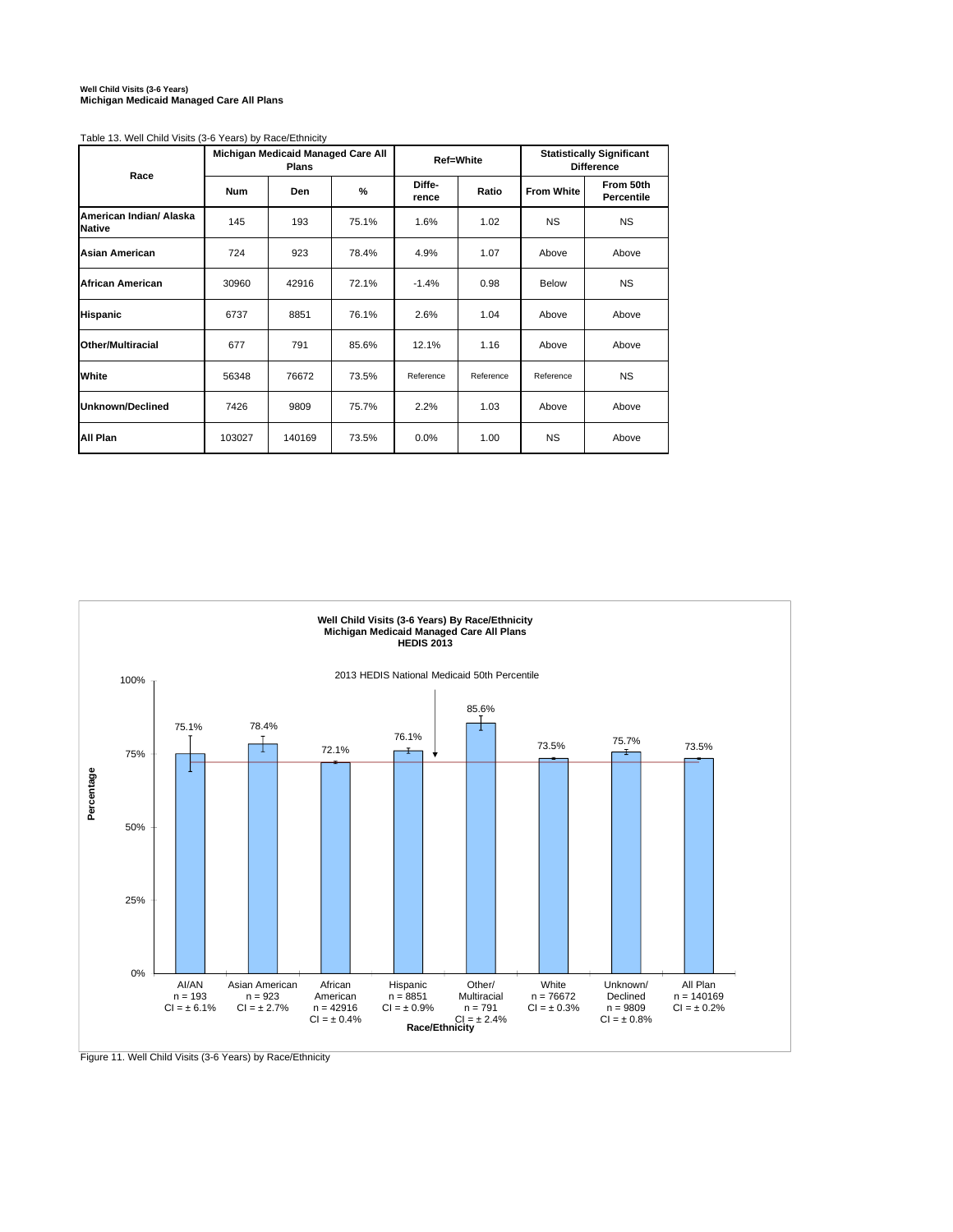#### **Child Access to Care (25 Months to 6 Years) Michigan Medicaid Managed Care All Plans**

| Race                                     |            | Michigan Medicaid Managed Care All<br><b>Plans</b> |               |                 | <b>Ref=White</b> |                   | <b>Statistically Significant</b><br><b>Difference</b> |
|------------------------------------------|------------|----------------------------------------------------|---------------|-----------------|------------------|-------------------|-------------------------------------------------------|
|                                          | <b>Num</b> | Den                                                | $\frac{9}{6}$ | Diffe-<br>rence | Ratio            | <b>From White</b> | From 50th<br><b>Percentile</b>                        |
| American Indian/ Alaska<br><b>Native</b> | 223        | 248                                                | 89.9%         | $-2.4%$         | 0.97             | <b>NS</b>         | <b>NS</b>                                             |
| Asian American                           | 1045       | 1117                                               | 93.6%         | 1.2%            | 1.01             | <b>NS</b>         | Above                                                 |
| African American                         | 42856      | 50423                                              | 85.0%         | $-7.4%$         | 0.92             | Below             | <b>Below</b>                                          |
| <b>Hispanic</b>                          | 10293      | 11233                                              | 91.6%         | $-0.7%$         | 0.99             | <b>Below</b>      | Above                                                 |
| Other/Multiracial                        | 876        | 915                                                | 95.7%         | 3.4%            | 1.04             | Above             | Above                                                 |
| White                                    | 83212      | 90103                                              | 92.4%         | Reference       | Reference        | Reference         | Above                                                 |
| <b>Unknown/Declined</b>                  | 13440      | 14523                                              | 92.5%         | 0.2%            | 1.00             | <b>NS</b>         | Above                                                 |
| All Plan                                 | 151959     | 168580                                             | 90.1%         | $-2.2%$         | 0.98             | Below             | Above                                                 |



Figure 7. Child Access to Care (25 Months to 6 Years) by Race/Ethnicity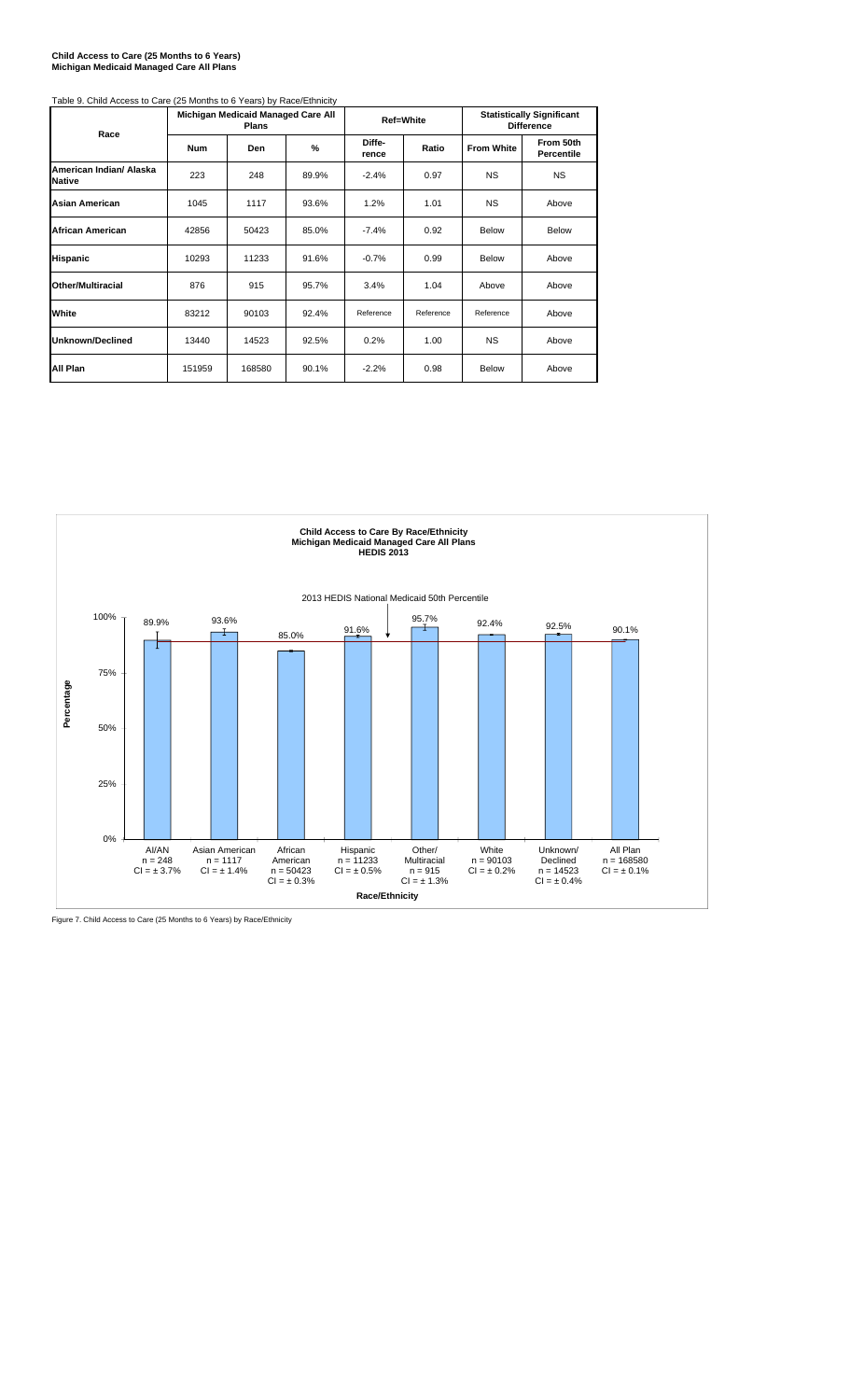#### **Adult Access to Care (20-44 Years) Michigan Medicaid Managed Care All Plans**

| Table 10. Adult Access to Care (20-44 Years) by Race/Ethnicity |            |                                             |       |                 |           |                                                       |                         |  |  |  |  |  |
|----------------------------------------------------------------|------------|---------------------------------------------|-------|-----------------|-----------|-------------------------------------------------------|-------------------------|--|--|--|--|--|
|                                                                |            | Michigan Medicaid Managed Care All<br>Plans |       |                 | Ref=White | <b>Statistically Significant</b><br><b>Difference</b> |                         |  |  |  |  |  |
| Race                                                           | <b>Num</b> | Den                                         | %     | Diffe-<br>rence | Ratio     | <b>From White</b>                                     | From 50th<br>Percentile |  |  |  |  |  |
| American Indian/ Alaska<br><b>Native</b>                       | 257        | 297                                         | 86.5% | $-0.5%$         | 0.99      | <b>NS</b>                                             | Above                   |  |  |  |  |  |
| Asian American                                                 | 701        | 855                                         | 82.0% | $-5.0%$         | 0.94      | Below                                                 | <b>NS</b>               |  |  |  |  |  |
| African American                                               | 49973      | 61715                                       | 81.0% | $-6.0%$         | 0.93      | Below                                                 | Below                   |  |  |  |  |  |
| <b>Hispanic</b>                                                | 4963       | 6054                                        | 82.0% | $-5.0%$         | 0.94      | Below                                                 | <b>NS</b>               |  |  |  |  |  |
| Other/Multiracial                                              | 622        | 703                                         | 88.5% | 1.5%            | 1.02      | <b>NS</b>                                             | Above                   |  |  |  |  |  |
| White                                                          | 77413      | 88962                                       | 87.0% | Reference       | Reference | Reference                                             | Above                   |  |  |  |  |  |
| Unknown/Declined                                               | 8957       | 10442                                       | 85.8% | $-1.2%$         | 0.99      | Below                                                 | Above                   |  |  |  |  |  |
| All Plan                                                       | 142896     | 169043                                      | 84.5% | $-2.5%$         | 0.97      | Below                                                 | Above                   |  |  |  |  |  |

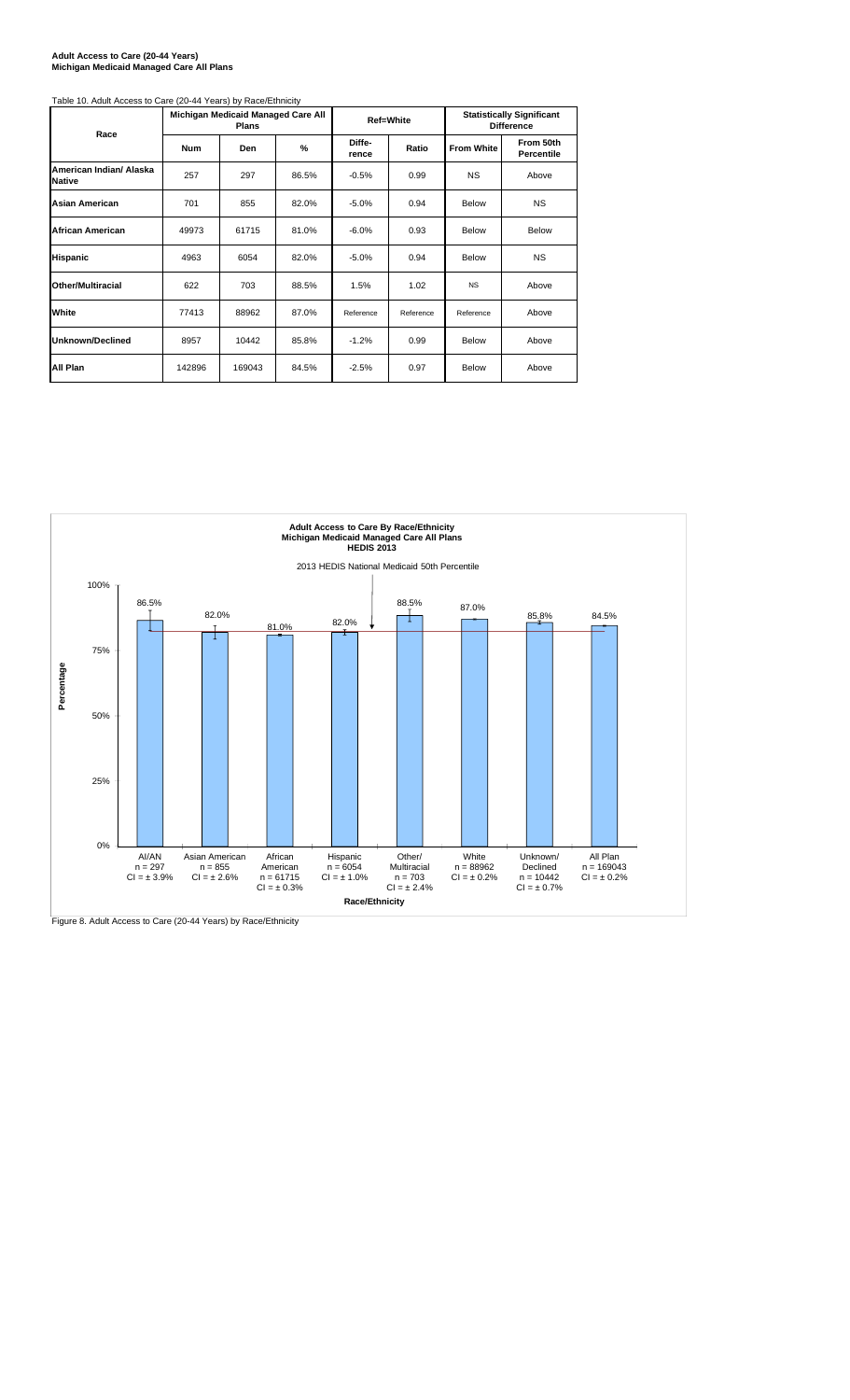#### **Appropriate Asthma Medications (Combined) Michigan Medicaid Managed Care All Plans**

| Table 8. Appropriate Asthma Medications (Combined) by Race/Ethnicity |            | Michigan Medicaid Managed Care All<br><b>Plans</b> |       |                 | Ref=White |                   | <b>Statistically Significant</b><br><b>Difference</b> |
|----------------------------------------------------------------------|------------|----------------------------------------------------|-------|-----------------|-----------|-------------------|-------------------------------------------------------|
| Race                                                                 | <b>Num</b> | Den                                                | %     | Diffe-<br>rence | Ratio     | <b>From White</b> | From 50th<br><b>Percentile</b>                        |
| American Indian/ Alaska<br><b>Native</b>                             | 20         | 30                                                 | 66.7% | $-17.2%$        | 0.80      | <b>NS</b>         | <b>Below</b>                                          |
| Asian American                                                       | 59         | 69                                                 | 85.5% | 1.7%            | 1.02      | <b>NS</b>         | <b>NS</b>                                             |
| African American                                                     | 5355       | 6788                                               | 78.9% | $-5.0%$         | 0.94      | Below             | <b>Below</b>                                          |
| <b>Hispanic</b>                                                      | 559        | 650                                                | 86.0% | 2.2%            | 1.03      | <b>NS</b>         | <b>NS</b>                                             |
| <b>Other/Multiracial</b>                                             | 111        | 116                                                | 95.7% | 11.8%           | 1.14      | Above             | Above                                                 |
| White                                                                | 6922       | 8256                                               | 83.8% | Reference       | Reference | Reference         | <b>Below</b>                                          |
| Unknown/Declined                                                     | 774        | 893                                                | 86.7% | 2.8%            | 1.03      | <b>NS</b>         | <b>NS</b>                                             |
| All Plan                                                             | 13801      | 16804                                              | 82.1% | $-1.7%$         | 0.98      | <b>Below</b>      | <b>Below</b>                                          |



Figure 6. Appropriate Asthma Medications (Combined) by Race/Ethnicity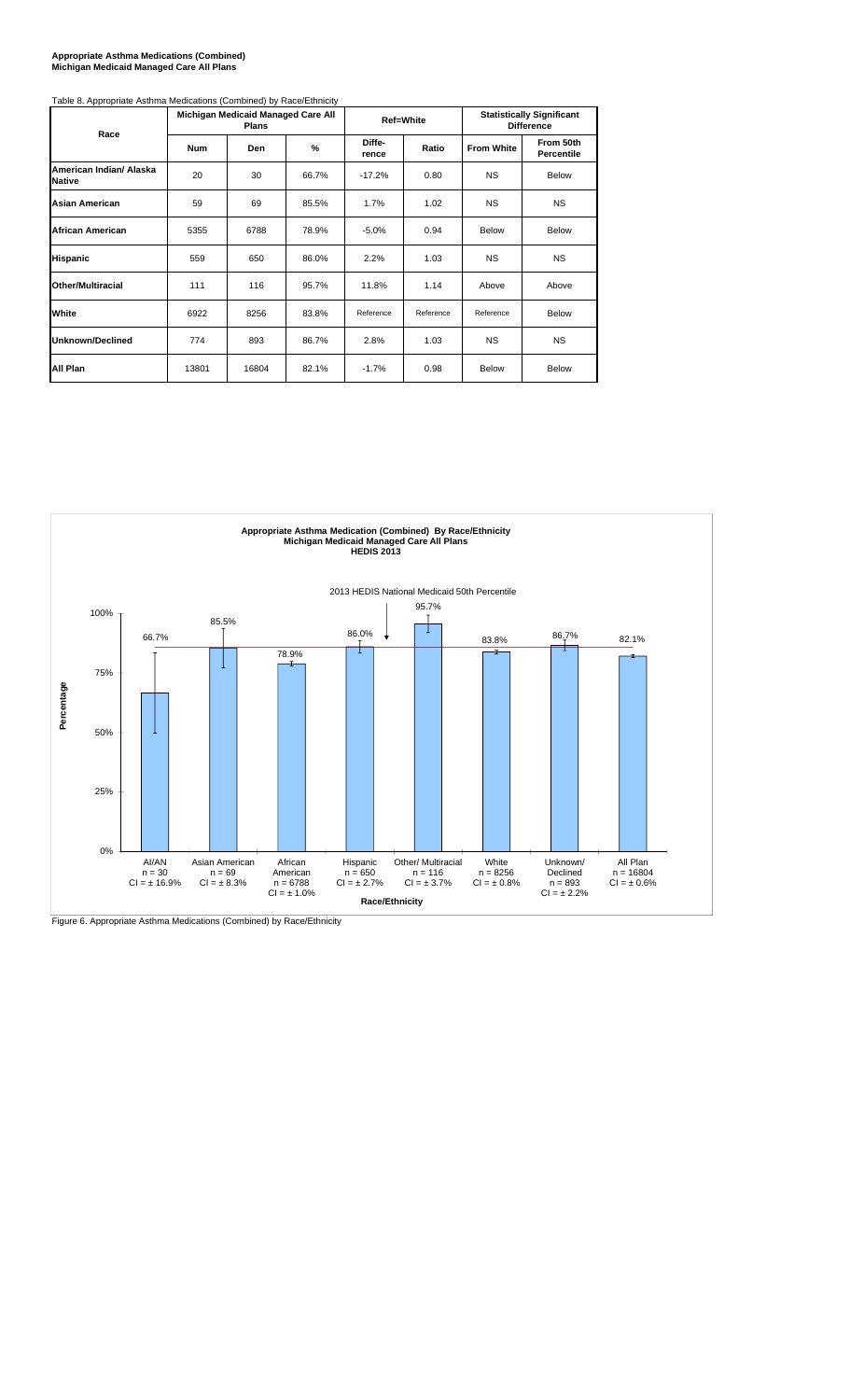#### **HbA1C Testing Michigan Medicaid Managed Care All Plans**

| Table 6. HbA1C Testing by Race/Ethnicity |  |
|------------------------------------------|--|
|                                          |  |
|                                          |  |

| Race                                     |            | Michigan Medicaid Managed Care All<br>Plans |       |                 | <b>Ref=White</b> | <b>Statistically Significant</b><br><b>Difference</b> |                                |  |  |
|------------------------------------------|------------|---------------------------------------------|-------|-----------------|------------------|-------------------------------------------------------|--------------------------------|--|--|
|                                          | <b>Num</b> | Den                                         | %     | Diffe-<br>rence | Ratio            | <b>From White</b>                                     | From 50th<br><b>Percentile</b> |  |  |
| American Indian/ Alaska<br><b>Native</b> | 82         | 103                                         | 79.6% | $-1.5%$         | 0.98             | <b>NS</b>                                             | <b>NS</b>                      |  |  |
| <b>Asian American</b>                    | 190        | 228                                         | 83.3% | 2.2%            | 1.03             | <b>NS</b>                                             | <b>NS</b>                      |  |  |
| African American                         | 10211      | 13487                                       | 75.7% | $-5.4%$         | 0.93             | <b>Below</b>                                          | <b>Below</b>                   |  |  |
| <b>Hispanic</b>                          | 748        | 984                                         | 76.0% | $-5.1%$         | 0.94             | Below                                                 | <b>Below</b>                   |  |  |
| Other/Multiracial                        | 291        | 339                                         | 85.8% | 4.7%            | 1.06             | Above                                                 | <b>NS</b>                      |  |  |
| White                                    | 13473      | 16605                                       | 81.1% | Reference       | Reference        | Reference                                             | <b>Below</b>                   |  |  |
| Unknown/Declined                         | 2957       | 3637                                        | 81.3% | 0.2%            | 1.00             | <b>NS</b>                                             | <b>NS</b>                      |  |  |
| All Plan                                 | 27958      | 35391                                       | 79.0% | $-2.1%$         | 0.97             | Below                                                 | <b>Below</b>                   |  |  |



Figure 4. HbA1C Testing by Race/Ethnicity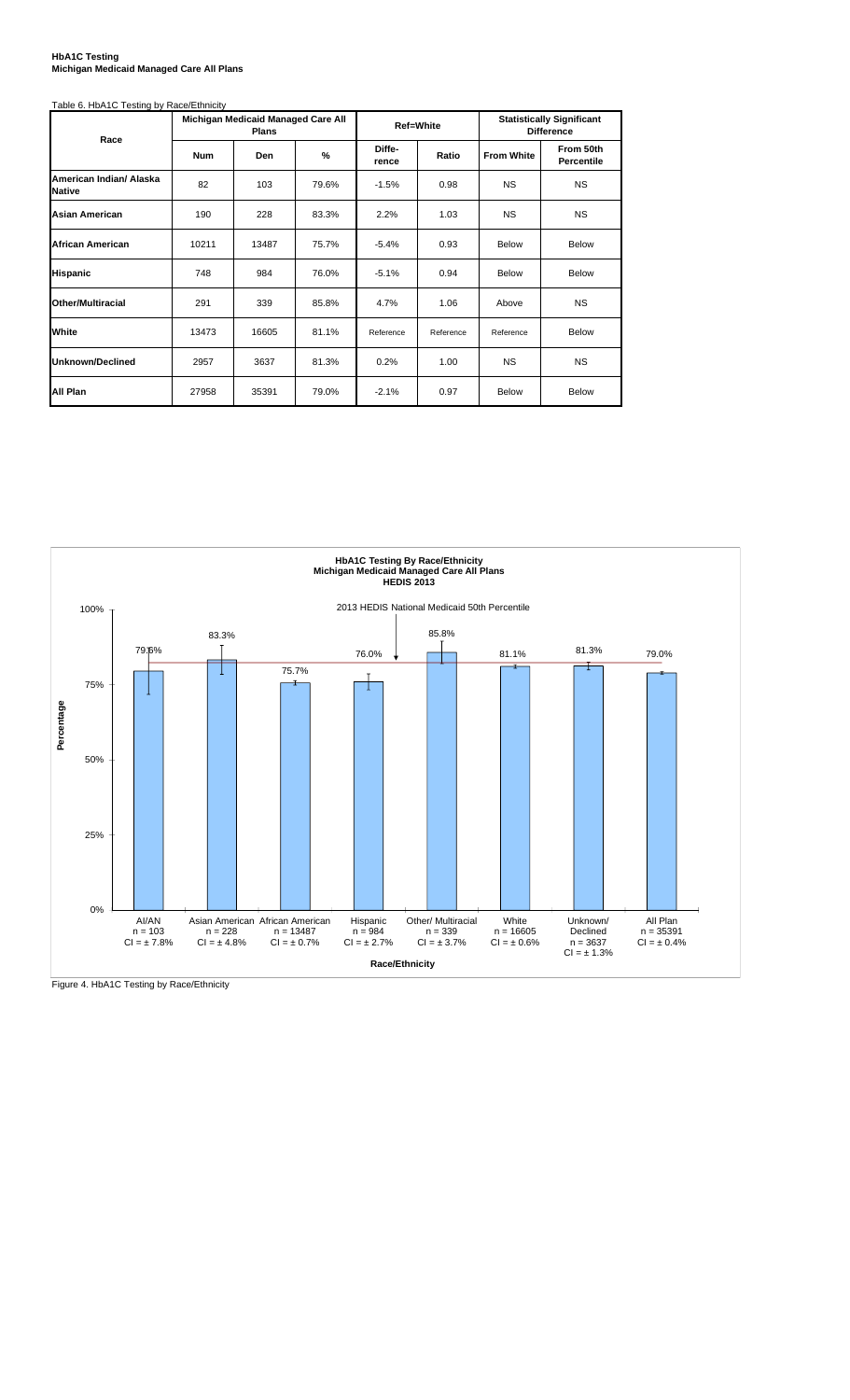#### **Diabetic Eye Exam Michigan Medicaid Managed Care All Plans**

Table 15. Diabetic Eye Exam by Race/Ethnicity

| Race                                     |            | Michigan Medicaid Managed Care All<br><b>Plans</b> |       |                 | <b>Ref=White</b> | <b>Statistically Significant</b><br><b>Difference</b> |                         |  |  |
|------------------------------------------|------------|----------------------------------------------------|-------|-----------------|------------------|-------------------------------------------------------|-------------------------|--|--|
|                                          | <b>Num</b> | Den                                                | $\%$  | Diffe-<br>rence | Ratio            | <b>From White</b>                                     | From 50th<br>Percentile |  |  |
| American Indian/ Alaska<br><b>Native</b> | 45         | 103                                                | 43.7% | $-6.7%$         | 0.87             | <b>NS</b>                                             | <b>NS</b>               |  |  |
| Asian American                           | 122        | 228                                                | 53.5% | 3.1%            | 1.06             | <b>NS</b>                                             | <b>NS</b>               |  |  |
| African American                         | 6192       | 13488                                              | 45.9% | $-4.5%$         | 0.91             | Below                                                 | Below                   |  |  |
| <b>Hispanic</b>                          | 447        | 983                                                | 45.5% | $-5.0%$         | 0.90             | Below                                                 | Below                   |  |  |
| Other/Multiracial                        | 173        | 339                                                | 51.0% | 0.6%            | 1.01             | <b>NS</b>                                             | <b>NS</b>               |  |  |
| White                                    | 8374       | 16606                                              | 50.4% | Reference       | Reference        | Reference                                             | Below                   |  |  |
| Unknown/Declined                         | 1969       | 3636                                               | 54.2% | 3.7%            | 1.07             | Above                                                 | <b>NS</b>               |  |  |
| All Plan                                 | 17324      | 35391                                              | 49.0% | $-1.5%$         | 0.97             | Below                                                 | Below                   |  |  |



Figure 13. Diabetic Eye Exam by Race/Ethnicity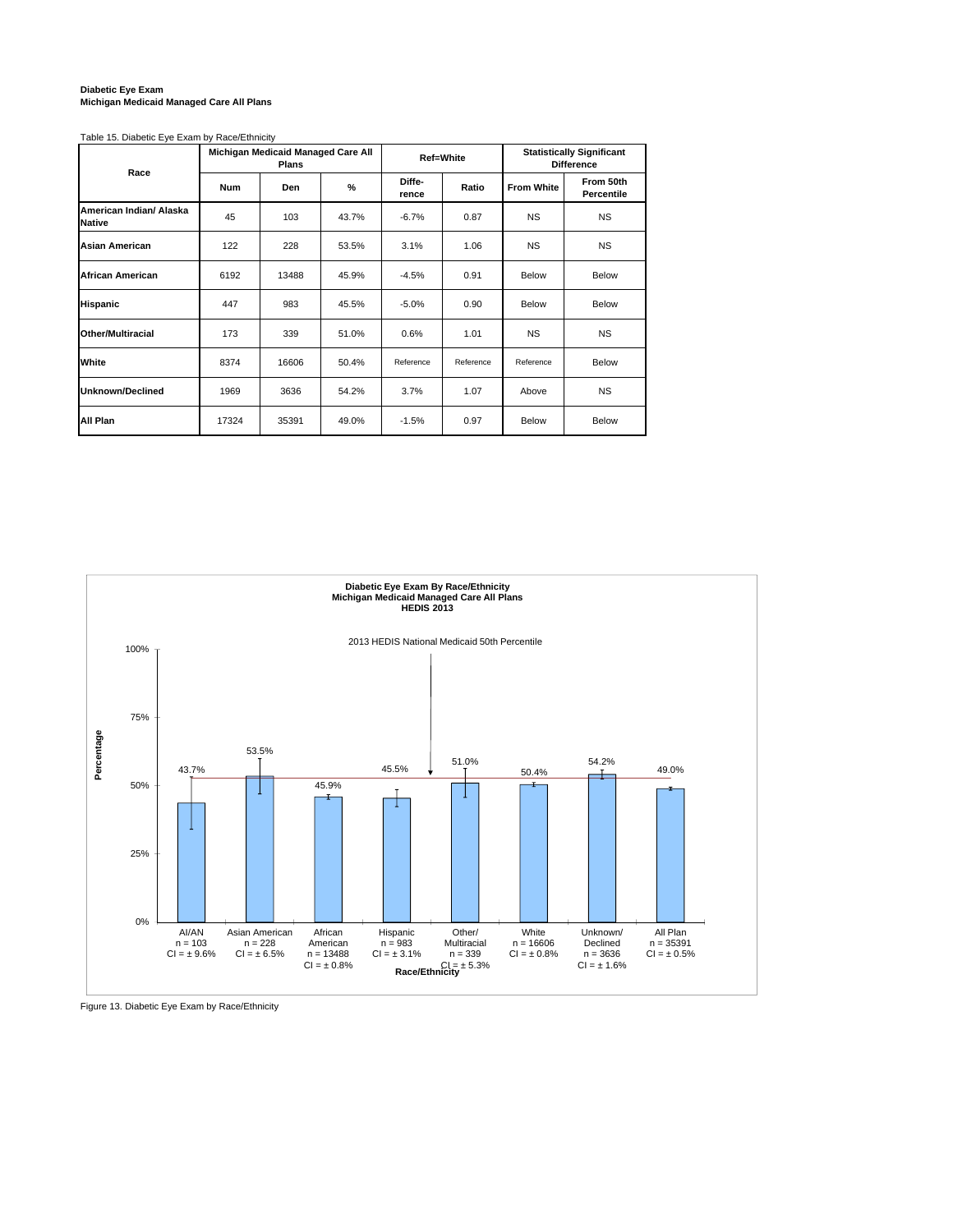#### **Diabetic Nephropathy Michigan Medicaid Managed Care All Plans**

#### Table 16. Diabetic Nephropathy by Race/Ethnicity

| Race                                     |            | Michigan Medicaid Managed Care All<br><b>Plans</b> |       |                 | Ref=White | <b>Statistically Significant</b><br><b>Difference</b> |                         |  |  |
|------------------------------------------|------------|----------------------------------------------------|-------|-----------------|-----------|-------------------------------------------------------|-------------------------|--|--|
|                                          | <b>Num</b> | Den                                                | %     | Diffe-<br>rence | Ratio     | <b>From White</b>                                     | From 50th<br>Percentile |  |  |
| American Indian/ Alaska<br><b>Native</b> | 81         | 103                                                | 78.6% | 2.9%            | 1.04      | <b>NS</b>                                             | <b>NS</b>               |  |  |
| <b>Asian American</b>                    | 170        | 227                                                | 74.9% | $-0.8%$         | 0.99      | <b>NS</b>                                             | <b>NS</b>               |  |  |
| <b>African American</b>                  | 10525      | 13452                                              | 78.2% | 2.5%            | 1.03      | Above                                                 | <b>NS</b>               |  |  |
| <b>Hispanic</b>                          | 717        | 981                                                | 73.1% | $-2.6%$         | 0.97      | <b>NS</b>                                             | Below                   |  |  |
| Other/Multiracial                        | 283        | 339                                                | 83.5% | 7.8%            | 1.10      | Above                                                 | Above                   |  |  |
| White                                    | 12544      | 16567                                              | 75.7% | Reference       | Reference | Reference                                             | Below                   |  |  |
| Unknown/Declined                         | 2980       | 3610                                               | 82.5% | 6.8%            | 1.09      | Above                                                 | Above                   |  |  |
| All Plan                                 | 27306      | 35287                                              | 77.4% | 1.7%            | 1.02      | Above                                                 | Below                   |  |  |



Figure 14. Diabetic Nephropathy by Race/Ethnicity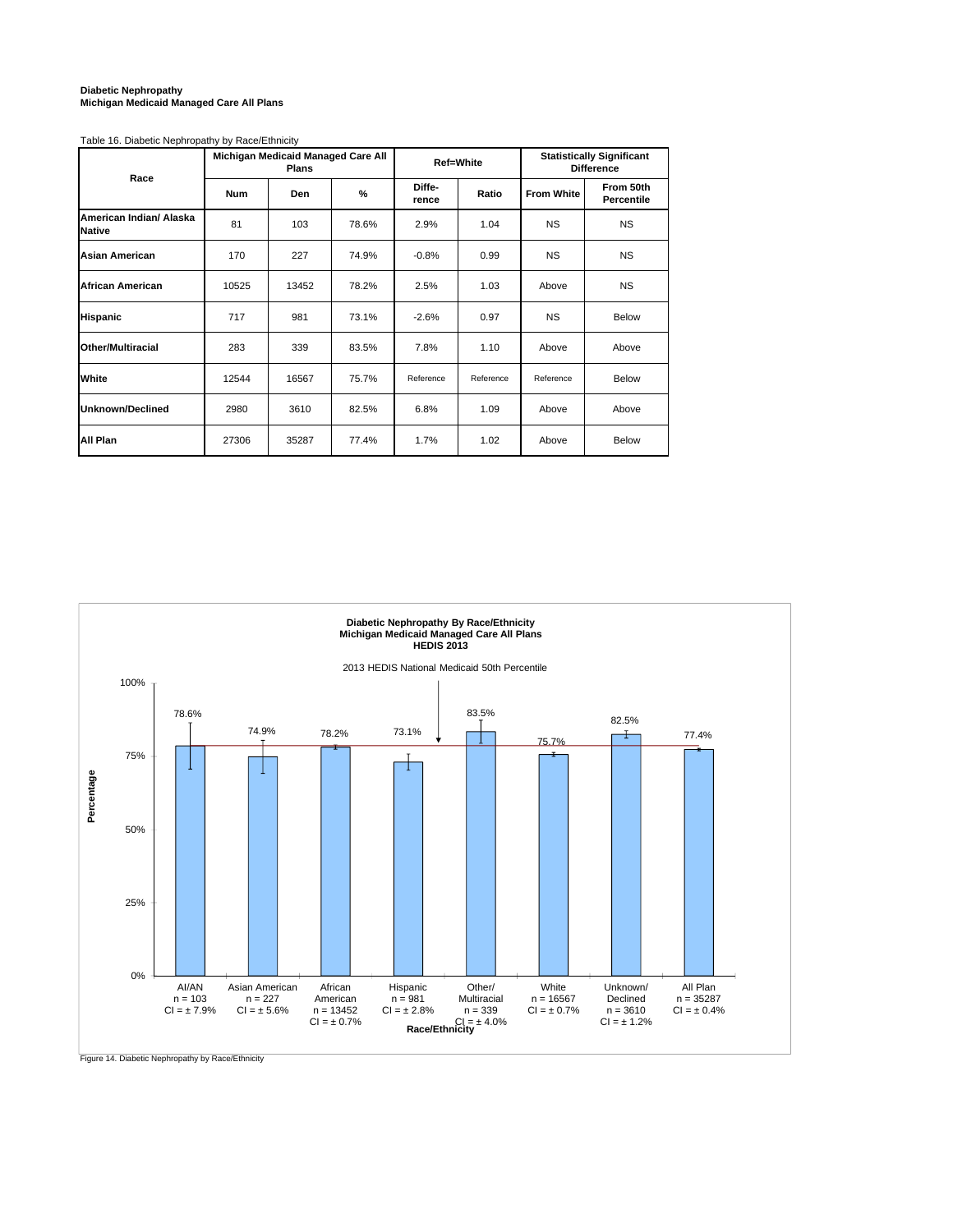#### Table 17. Michigan Medicaid Managed Care Select HEDIS 2013 Measures for Race/Ethnicity. All Populations except Native Hawaiian/Other Pacific Islander (Insufficient data).

| Race/Ethnicity           |        | <b>Breast Cancer Screening</b> |               |        | Cervical Cancer Screening |               |            | Chlamydia Screening      |       |            | <b>Post-Partum Care</b>  |               |       | <b>Childhood Immns Combo 3</b> |               |       | <b>Adolescent Immunizations</b> |               |       | <b>Lead Screening</b>       |       |
|--------------------------|--------|--------------------------------|---------------|--------|---------------------------|---------------|------------|--------------------------|-------|------------|--------------------------|---------------|-------|--------------------------------|---------------|-------|---------------------------------|---------------|-------|-----------------------------|-------|
|                          | Num    | Den                            | $\%$          | Num    | Den                       | %             | Num        | Den                      |       | <b>Num</b> | Den                      | %             | Num   | Den                            | $\frac{9}{6}$ | Num   | Den                             |               | Num   | Den                         | %     |
| <b>AI/AN</b>             | 73     | 149                            | 49.0%         | 183    | 297                       | 61.6%         | 46         | 74                       | 62.2% | 19         | 34                       | 55.9%         | 62    | 75                             | 82.7%         | 49    | 56                              | 87.5%         | 63    | 77                          | 81.8% |
| Asian American           | 116    | 206                            | 56.3%         | 430    | 668                       | 64.4%         | 84         | 150                      | 56.0% | 179        | 285                      | 62.8%         | 170   | 213                            | 79.8%         | 164   | 180                             | 91.1%         | 178   | 217                         | 82.0% |
| African American         | 9736   | 17266                          | 56.4%         | 36469  | 53523                     | 68.1%         | 15399      | 20490                    | 75.2% | 5049       | 10358                    | 48.7%         | 5941  | 9183                           | 64.7%         | 7355  | 8772                            | 83.8%         | 7017  | 9023                        | 77.8% |
| <b>Hispanic</b>          | 475    | 808                            | 58.8%         | 2934   | 4409                      | 66.5%         | 1360       | 2127                     | 63.9% | 2841       | 4574                     | 62.1%         | 2424  | 3228                           | 75.1%         | 1948  | 2181                            | 89.3%         | 2680  | 3249                        | 82.5% |
| <b>Other/Multiracial</b> | 200    | 324                            | 61.7%         | 430    | 651                       | 66.1%         | 93         | 142                      | 65.5% | 31         | 56                       | 55.4%         | 100   | 125                            | 80.0%         | 138   | 167                             | 82.6%         | 103   | 122                         | 84.4% |
| White                    | 12977  | 22453                          | 57.8%         | 49216  | 74327                     | 66.2%         | 12995      | 22412                    | 58.0% | 1823       | 19146                    | 61.8%         | 11167 | 14914                          | 74.9%         | 12628 | 14553                           | 86.8%         | 11690 | 14886                       | 78.5% |
| Unknown/Declined         | 1843   | 3070                           | 60.0%         | 5380   | 9985                      | 53.9%         | 1469       | 2374                     | 61.9% | 1637       | 2490                     | 65.7%         | 3692  | 4871                           | 75.8%         | 1274  | 1498                            | 85.0%         | 3887  | 4896                        | 79.4% |
| Total                    | 25428  | 44290                          | 57.4%         | 95051  | 14387                     | 66.1%         | 31449      | 47773                    | 65.8% | 21581      | 36946                    | 58.4%         | 23558 | 32612                          | 72.2%         | 23558 | 27409                           | 85.9%         | 25619 | 32472                       | 78.9% |
|                          |        |                                |               |        |                           |               |            |                          |       |            |                          |               |       |                                |               |       |                                 |               |       |                             |       |
| Race/Ethnicity           |        | Well Child Visits 3-6 vrs      |               |        | Access to Care 25 m-6 v   |               |            | Access to Care 20-44 vrs |       |            | <b>Asthma Meds Total</b> |               |       | <b>HbA1C Testing</b>           |               |       | <b>Diabetic Eye Exam</b>        |               |       | <b>Diabetic Nephropathy</b> |       |
|                          | Num    | Den                            | $\frac{9}{6}$ | Num    | Den                       | $\frac{9}{6}$ | <b>Num</b> | Den                      |       | <b>Num</b> | Den                      | $\frac{9}{6}$ | Num   | Den                            | $\frac{1}{2}$ | Num   | Den                             | $\frac{9}{6}$ | Num   | Den                         | %     |
| AI/AN                    | 145    | 193                            | 75.1%         | 223    | 248                       | 89.9%         | 257        | 297                      | 86.5% | 20         | 30                       | 66.7%         | 82    | 103                            | 79.6%         | 45    | 103                             | 43.7%         | 81    | 103                         | 78.6% |
| Asian American           | 724    | 923                            | 78.4%         | 1045   | 1117                      | 93.6%         | 701        | 855                      | 82.0% | 59         | 69                       | 85.5%         | 190   | 228                            | 83.3%         | 122   | 228                             | 53.5%         | 170   | 227                         | 74.9% |
| African American         | 30960  | 42916                          | 72.1%         | 42856  | 50423                     | 85.0%         | 49973      | 61715                    | 81.0% | 5355       | 6788                     | 78.9%         | 1021  | 13487                          | 75.7%         | 6192  | 13488                           | 45.9%         | 10525 | 13452                       | 78.2% |
| <b>Hispanic</b>          | 6737   | 8851                           | 76.1%         | 10293  | 11233                     | 91.6%         | 4963       | 6054                     | 82.0% | 559        | 650                      | 86.0%         | 748   | 984                            | 76.0%         | 447   | 983                             | 45.5%         | 717   | 981                         | 73.1% |
| <b>Other/Multiracial</b> | 677    | 791                            | 85.6%         | 876    | 915                       | 95.7%         | 622        | 703                      | 88.5% | 111        | 116                      | 95.7%         | 291   | 339                            | 85.8%         | 173   | 339                             | 51.0%         | 283   | 339                         | 83.5% |
| White                    | 56348  | 76672                          | 73.5%         | 83212  | 90103                     | 92.4%         | 77413      | 88962                    | 87.0% | 6922       | 8256                     | 83.8%         | 13473 | 16605                          | 81.1%         | 8374  | 16606                           | 50.4%         | 12544 | 16567                       | 75.7% |
| Unknown/Declined         | 7426   | 9809                           | 75.7%         | 13440  | 14523                     | 92.5%         | 8957       | 10442                    | 85.8% | 774        | 893                      | 86.7%         | 2957  | 3637                           | 81.3%         | 1969  | 3636                            | 54.2%         | 2980  | 3610                        | 82.5% |
| <b>Total</b>             | 103027 | 140169                         | 73.5%         | 151959 | 168580                    | 90.1%         | 142896     | 169043                   | 84.5% | 13801      | 16804                    | 82.1%         | 27958 | 3539                           | 79.0%         | 17324 | 3539                            | 49.0%         | 27306 | 35287                       | 77.4% |

#### Table 18. Michigan Medicaid Managed Care Select HEDIS 2013 Measures by Race/Ethnicity. African American, Hispanic/Latino, White only

| <b>Race/Ethnicity</b> |            | <b>Breast Cancer Screening</b> |       |       | <b>Cervical Cancer Screening</b> |               |            | Chlamydia Screening                                  |               |       | <b>Post-Partum Care</b> |       | <b>Childhood Immns Combo 3</b> |       |                          | <b>Adolescent Immunizations</b> |       |                      | <b>Lead Screening</b> |       |       |
|-----------------------|------------|--------------------------------|-------|-------|----------------------------------|---------------|------------|------------------------------------------------------|---------------|-------|-------------------------|-------|--------------------------------|-------|--------------------------|---------------------------------|-------|----------------------|-----------------------|-------|-------|
|                       | <b>Num</b> | Den                            |       | Num   | Den                              | $\frac{9}{6}$ | <b>Num</b> | Den                                                  | $\Omega$      | Num   | Den                     |       | Num                            | Den   | $\%$                     | Num                             | Den   | $\Omega$             | Num                   | Den   |       |
| African American      | 9736       | 17266                          | 56.4% | 36469 | 53523                            | 68.1%         | 15399      | 20490                                                | 75.2%         | 5049  | 10358                   | 48.7% | 5941                           | 9183  | 64.7%                    | 7355                            | 8772  | 83.8%                | 7017                  | 9023  | 77.8% |
| <b>Hispanic</b>       | 475        | 808                            | 58.8% | 2934  | 4409                             | 66.5%         | 1360       | 2127                                                 | 63.9%         | 2841  | 4574                    | 62.1% | 2424                           | 3228  | 75.1%                    | 1948                            | 2181  | 89.3%                | 2680                  | 3249  | 82.5% |
| White                 | 12977      | 22453                          | 57.8% | 49216 | 74327                            | 66.2%         | 12995      | 22412                                                | 58.0%         | 11823 | 19146                   | 61.8% | 11167                          | 14914 | 74.9%                    | 12628                           | 14553 | 86.8%                | 11690                 | 14886 | 78.5% |
|                       |            |                                |       |       |                                  |               |            |                                                      |               |       |                         |       |                                |       |                          |                                 |       |                      |                       |       |       |
| <b>Race/Ethnicity</b> |            | Well Child Visits 3-6 vrs      |       |       | Access to Care 25 m-6 v          |               |            | Access to Care 20-44 vrs<br><b>Asthma Meds Total</b> |               |       | <b>HbA1C Testing</b>    |       |                                |       | <b>Diabetic Eve Exam</b> |                                 |       | Diabetic Nephropathy |                       |       |       |
|                       | Num        | Den                            |       | Num   | Den                              | $\%$          | <b>Num</b> | Den                                                  | $\frac{9}{6}$ | Num   | Den                     |       | Num                            | Den   | $\frac{9}{6}$            | Num                             | Den   | $\frac{9}{6}$        | Num                   | Den   |       |
| African American      | 30960      | 42916                          | 72.1% | 42856 | 50423                            | 85.0%         | 49973      | 61715                                                | 81.0%         | 5355  | 6788                    | 78.9% | 1021                           | 13487 | 75.7%                    | 6192                            | 13488 | 45.9%                | 10525                 | 13452 | 78.2% |
| <b>Hispanic</b>       | 6737       | 885                            | 76.1% | 10293 | 11233                            | 91.6%         | 4963       | 6054                                                 | 82.0%         | 559   | 650                     | 86.0% | 748                            | 984   | 76.0%                    | 447                             | 983   | 45.5%                | 717                   | 981   | 73.1% |
| White                 | 56348      | 76672                          | 73.5% | 83212 | 90103                            | 92.4%         | 77413      | 88962                                                | 87.0%         | 6922  | 8256                    | 83.8% | 13473                          | 16605 | 81.1%                    | 8374                            | 16606 | 50.4%                | 12544                 | 16567 | 75.7% |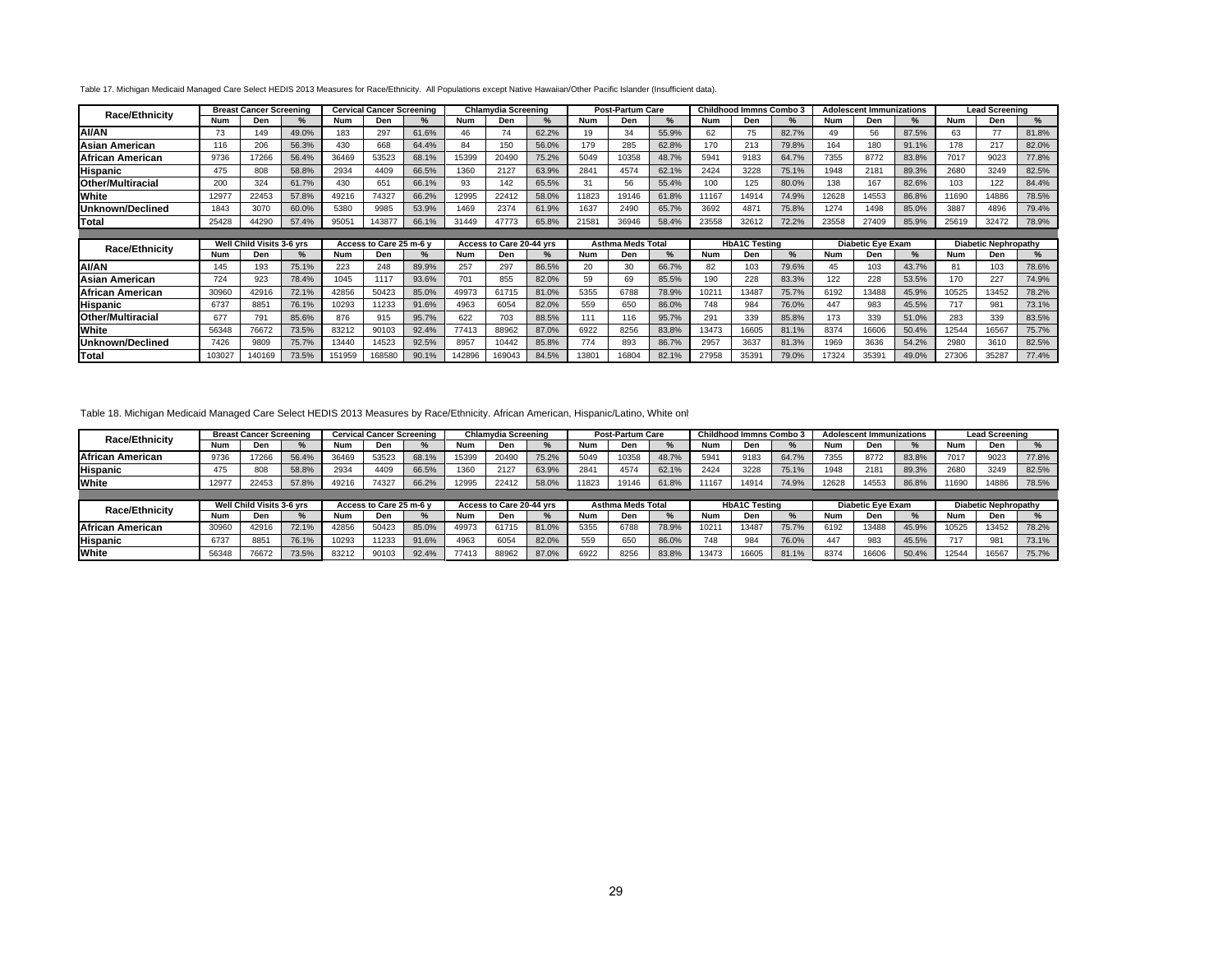| <b>Measure</b>                     | <b>2013 White</b><br>Rate | 2013 African<br>American<br>Rate | Rate<br><b>Difference</b> | 2013<br><b>Hispanic</b><br>Rate | Rate<br><b>Difference</b> |
|------------------------------------|---------------------------|----------------------------------|---------------------------|---------------------------------|---------------------------|
| <b>Breast Cancer Screening</b>     | 57.8%                     | 56.4%                            | $-1.4%$                   | 58.8%                           | 1.0%                      |
| <b>Cervical Cancer Screening</b>   | 66.2%                     | 68.1%                            | 1.9%                      | 66.5%                           | 0.3%                      |
| Chlamydia Screening                | 58.0%                     | 75.2%                            | 17.2%                     | 63.9%                           | 6.0%                      |
| Post-Partum Care                   | 61.8%                     | 48.7%                            | $-13.0%$                  | 62.1%                           | 0.4%                      |
| Childhood Immns Combo 3            | 74.9%                     | 64.7%                            | $-10.2%$                  | 75.1%                           | 0.2%                      |
| <b>Adolescent Immunizations</b>    | 86.8%                     | 83.8%                            | $-2.9%$                   | 89.3%                           | 2.5%                      |
| Lead Screening                     | 78.5%                     | 77.8%                            | $-0.8%$                   | 82.5%                           | 4.0%                      |
| Well Child Visits 3-6 yrs          | 73.5%                     | 72.1%                            | $-1.4%$                   | 76.1%                           | 2.6%                      |
| Access to Care 25 months-6<br>lyrs | 92.4%                     | 85.0%                            | $-7.4%$                   | 91.6%                           | $-0.7%$                   |
| Access to Care 20-44 yrs           | 87.0%                     | 81.0%                            | $-6.0%$                   | 82.0%                           | $-5.0%$                   |
| Appropriate Asthma Meds            | 83.8%                     | 78.9%                            | $-5.0%$                   | 86.0%                           | 2.2%                      |
| <b>HbA1C Testing for Diabetes</b>  | 81.1%                     | 75.7%                            | $-5.4\%$                  | 76.0%                           | $-5.1%$                   |
| Diabetic Eye Exam                  | 50.4%                     | 45.9%                            | $-4.5%$                   | 45.5%                           | $-5.0%$                   |
| Diabetic Nephropathy               | 75.7%                     | 78.2%                            | 2.5%                      | 73.1%                           | $-2.6%$                   |

Table 19. Rate Differences. White, African American, and Hispanic.

Yellow = Rate is significantly below White population

Orange = Rate is significantly above White population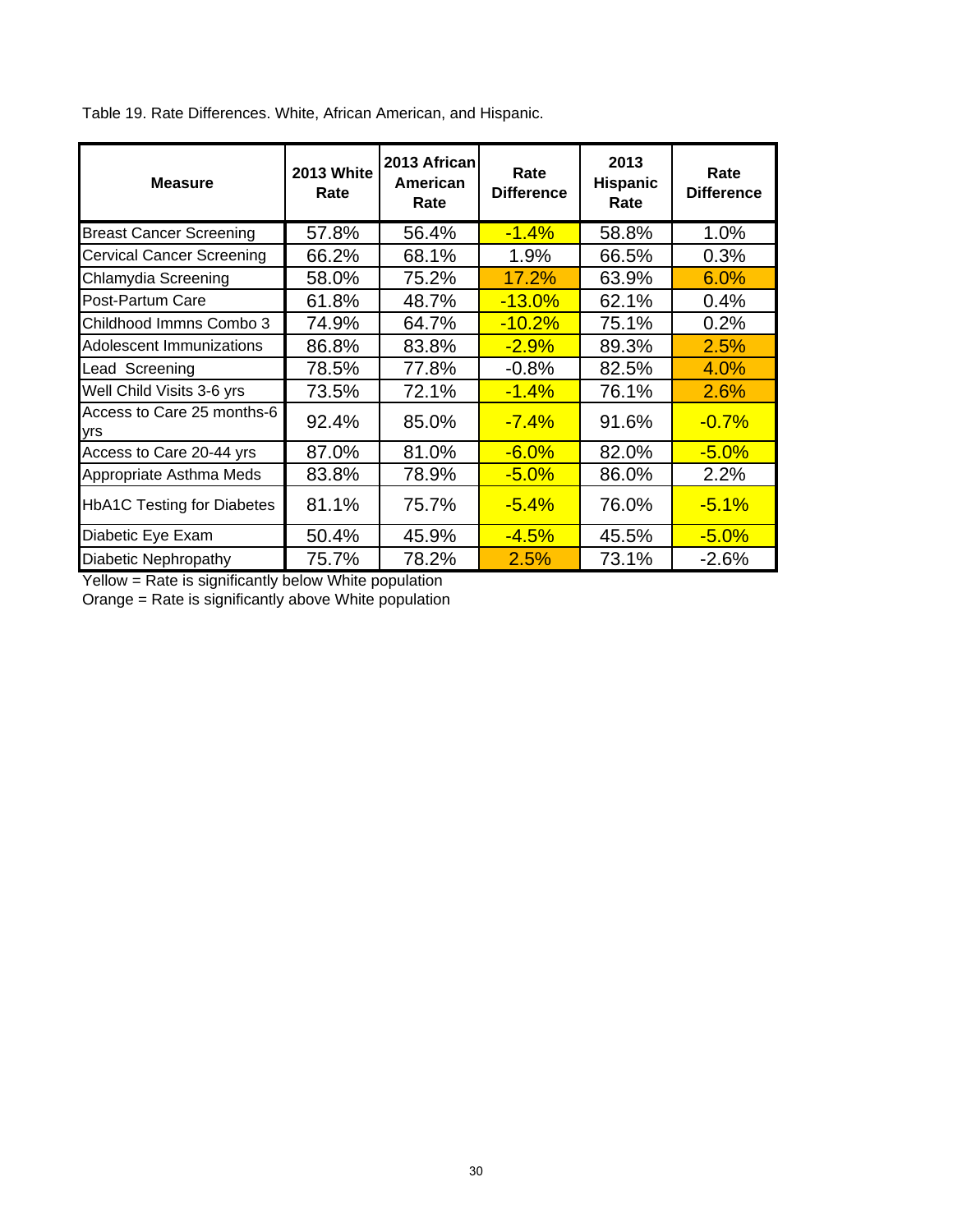|                                   |       | White |           |                        | <b>African American</b> |              |       | <b>Hispanic</b> |           | <b>All Plans Total</b> |        |           |  |  |  |
|-----------------------------------|-------|-------|-----------|------------------------|-------------------------|--------------|-------|-----------------|-----------|------------------------|--------|-----------|--|--|--|
|                                   |       |       |           |                        |                         |              |       |                 |           |                        |        |           |  |  |  |
| lMeasure                          | 2012  | 2013  | Change    | 2012<br>2013<br>Change |                         | 2012         | 2013  | Change          | 2012      | 2013                   | Change |           |  |  |  |
| <b>Breast Cancer Screening</b>    | 58.0% | 57.8% | <b>NS</b> | 55.7%                  | 56.4%                   | <b>NS</b>    | 58.1% | 58.8%           | <b>NS</b> | 57.0%                  | 57.4%  | <b>NS</b> |  |  |  |
| <b>Cervical Cancer Screening</b>  | 66.4% | 66.2% | <b>NS</b> | 67.3%                  | 68.1%                   | <b>NS</b>    | 69.8% | 66.5%           |           | 66.5%                  | 66.1%  | <b>NS</b> |  |  |  |
| Chlamydia Screening               | 56.1% | 58.0% |           | 73.6%                  | 75.2%                   |              | 64.6% | 63.9%           | <b>NS</b> | 64.5%                  | 65.8%  |           |  |  |  |
| Post-Partum Care                  | 62.6% | 61.8% | <b>NS</b> | 46.3%                  | 48.7%                   |              | 58.8% | 62.1%           | <b>NS</b> | 58.1%                  | 58.4%  | <b>NS</b> |  |  |  |
| Childhood Immns Combo 3           | 74.0% | 74.9% | <b>NS</b> | 63.0%                  | 64.7%                   | <b>NS</b>    | 78.4% | 75.1%           |           | 70.7%                  | 72.2%  |           |  |  |  |
| Adolescent Immns Combo 1          | 74.6% | 86.8% |           | 72.4%                  | 83.8%                   |              | 80.7% | 89.3%           |           | 74.1%                  | 85.9%  |           |  |  |  |
| <b>Blood Lead Screening</b>       | 73.1% | 78.5% |           | 75.2%                  | 77.8%                   |              | 81.8% | 82.5%           | <b>NS</b> | 74.6%                  | 78.9%  |           |  |  |  |
| Well Child Visits 3-6 Years       | 73.8% | 73.5% | <b>NS</b> | 72.2%                  | 72.1%                   | <b>NS</b>    | 76.3% | 76.1%           | <b>NS</b> | 73.6%                  | 73.5%  | <b>NS</b> |  |  |  |
| Access to Care 25 months-6<br>yrs | 92.7% | 92.4% | <b>NS</b> | 85.9%                  | 85.0%                   | $\downarrow$ | 92.2% | 91.6%           | <b>NS</b> | 90.4%                  | 90.1%  | <b>NS</b> |  |  |  |
| Access to Care 20-44 yrs          | 86.2% | 87.0% |           | 80.2%                  | 81.0%                   |              | 82.2% | 82.0%           | <b>NS</b> | 83.6%                  | 84.5%  |           |  |  |  |
| Appropriate Asthma Meds           | 85.7% | 83.8% | ÷         | 80.5%                  | 78.9%                   | <b>NS</b>    | 87.0% | 86.0%           | <b>NS</b> | 83.8%                  | 82.1%  |           |  |  |  |
| <b>HbA1C Testing for Diabetes</b> | 80.2% | 81.1% | <b>NS</b> | 73.5%                  | 75.7%                   |              | 74.7% | 76.0%           | <b>NS</b> | 77.2%                  | 79.0%  |           |  |  |  |
| Diabetic Eye Exam                 | 47.2% | 50.4% |           | 41.0%                  | 45.9%                   |              | 42.0% | 45.5%           | <b>NS</b> | 44.6%                  | 49.0%  |           |  |  |  |
| Diabetic Nephropathy              | 74.5% | 75.7% | <b>NS</b> | 75.8%                  | 78.2%                   |              | 71.3% | 73.1%           | <b>NS</b> | 75.1%                  | 77.4%  |           |  |  |  |

| Table 20. Change in Rate between 2012-2013 for the White, African American, Hispanic and All-Plan Populations. |  |
|----------------------------------------------------------------------------------------------------------------|--|

- There was a statistically significant increase in the rate between 2012 - 2013

 $*$  - There was a statistically significant decrease in the rate between 2012 - 2013

NS - The change in the rate between 2012-2013 was not significant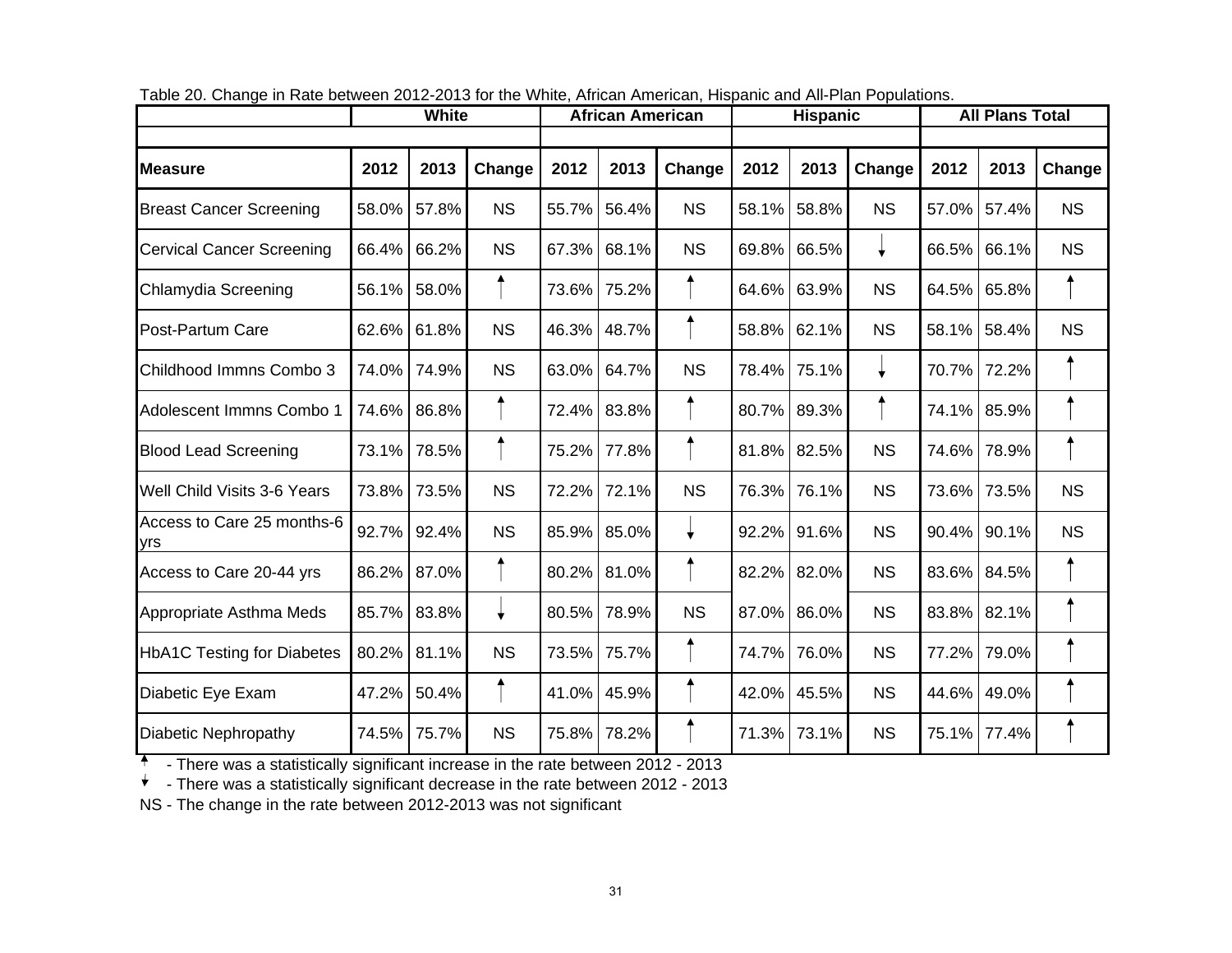





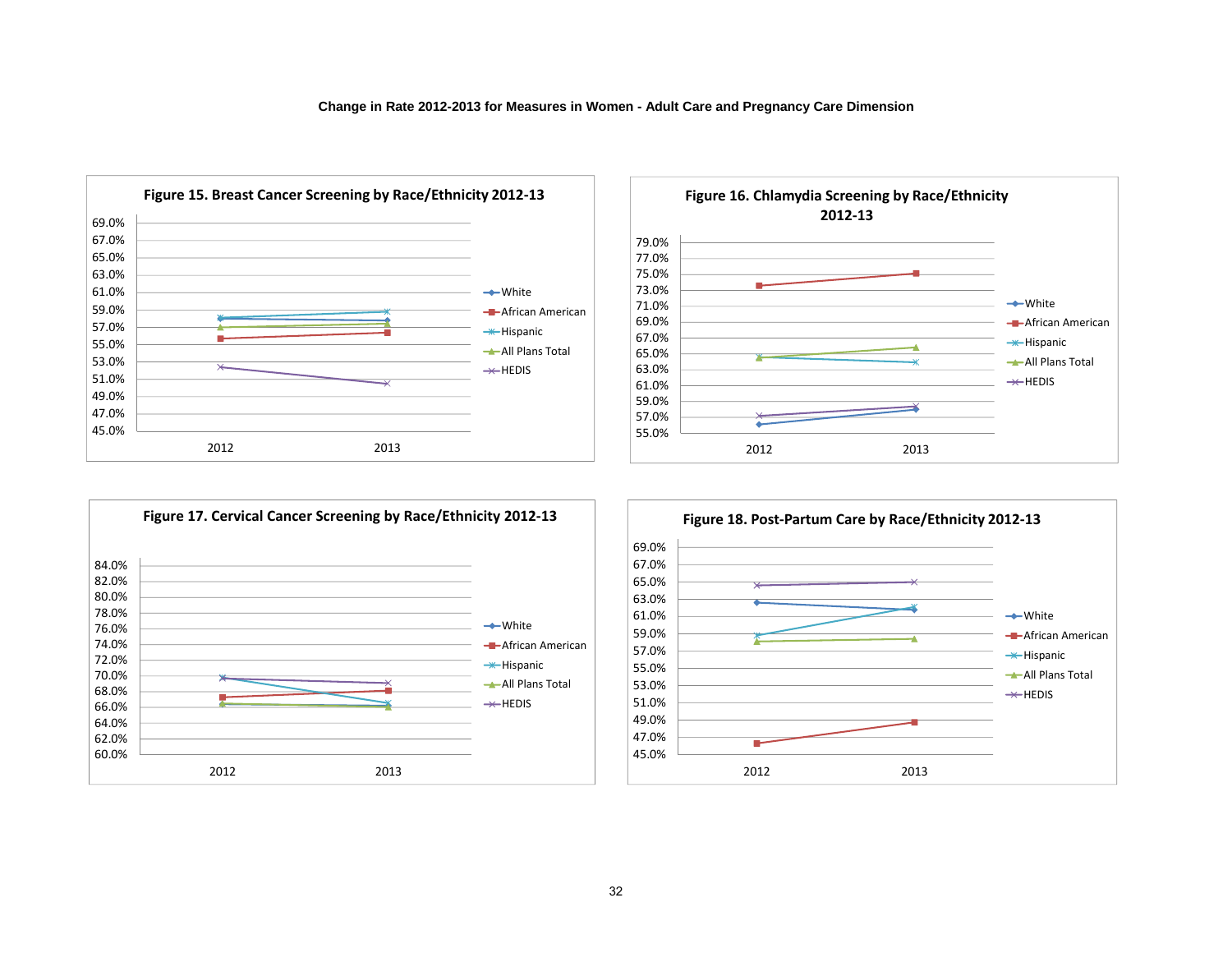





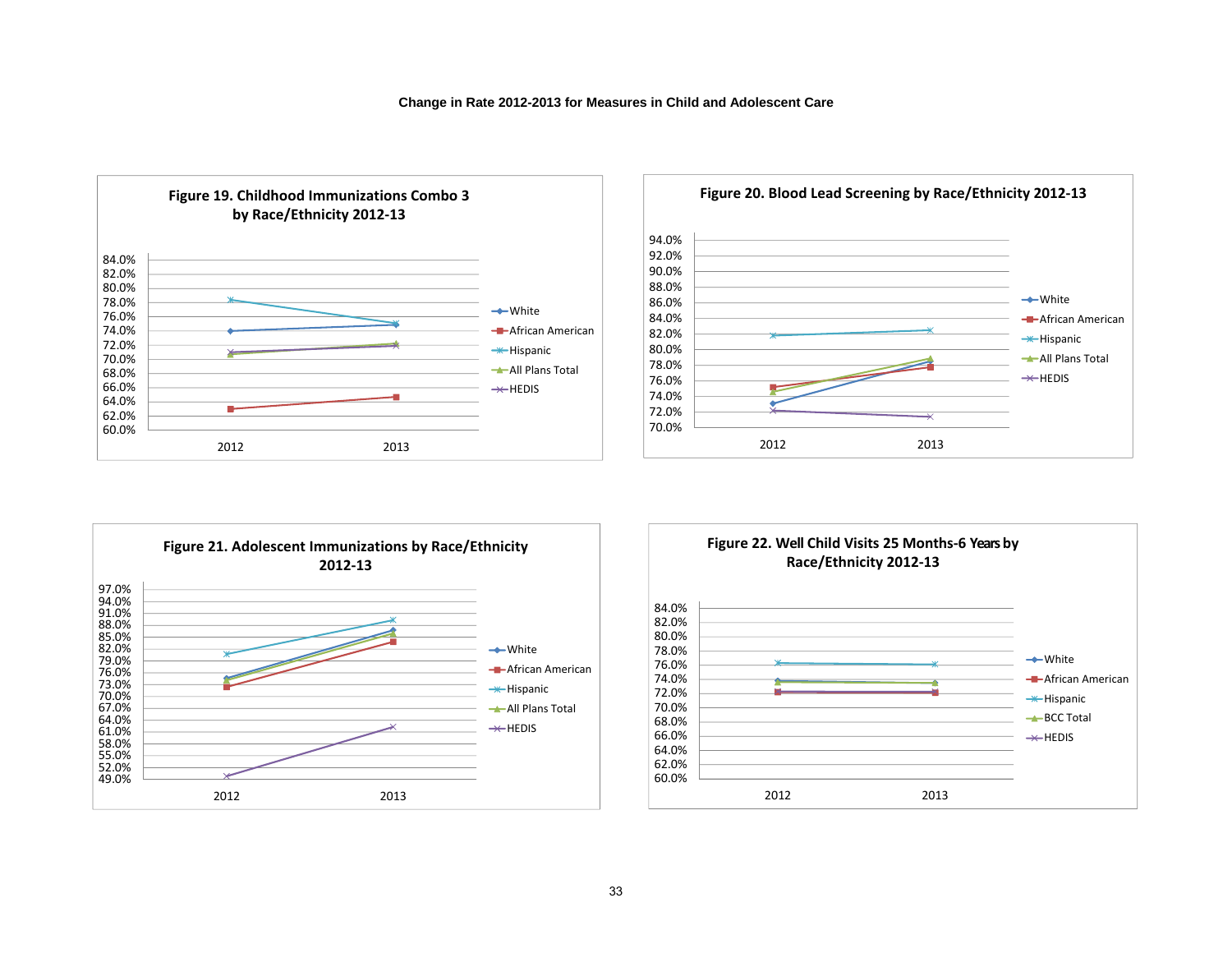**Change in Rate 2012-2013 for Measures in Access to Care**



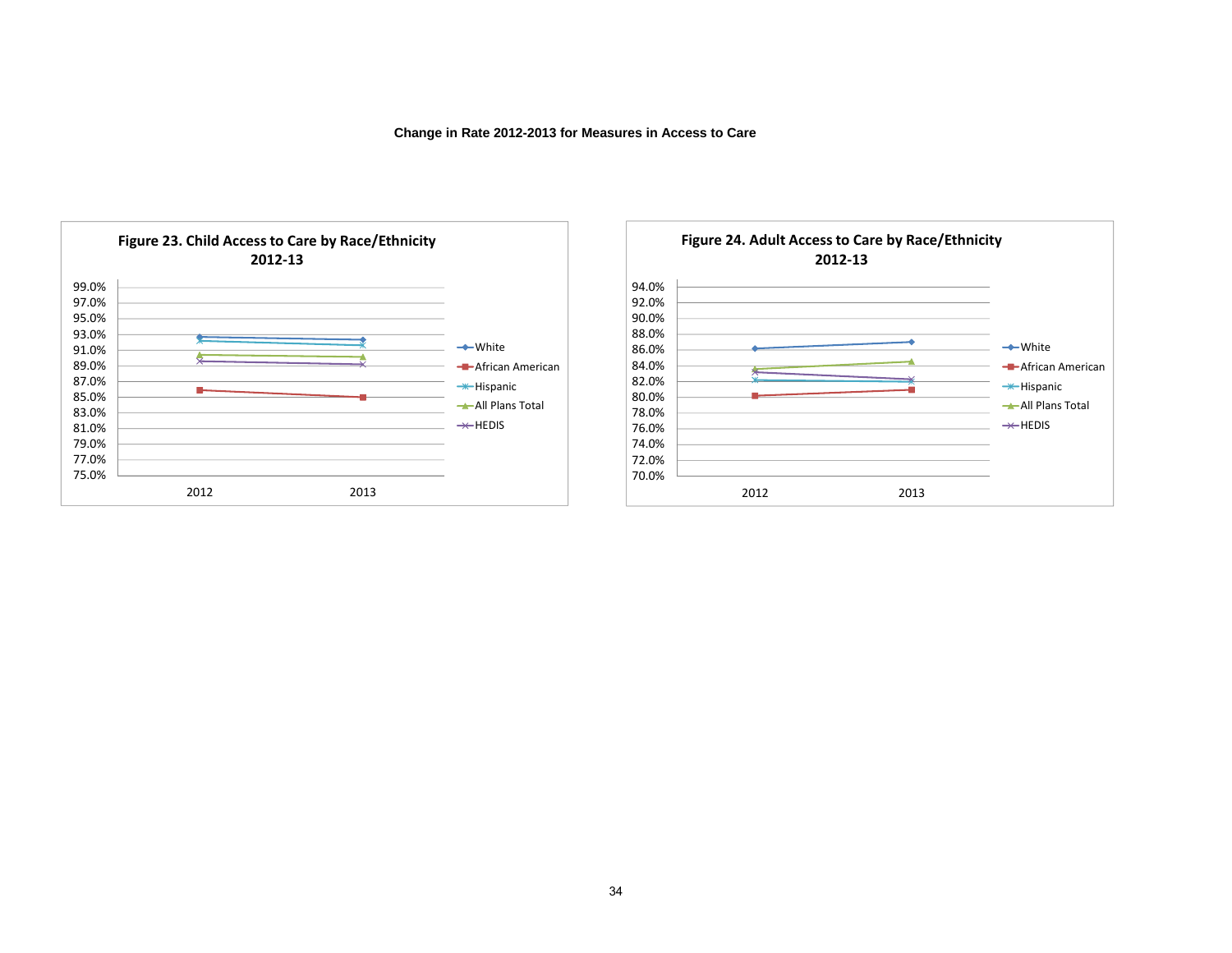





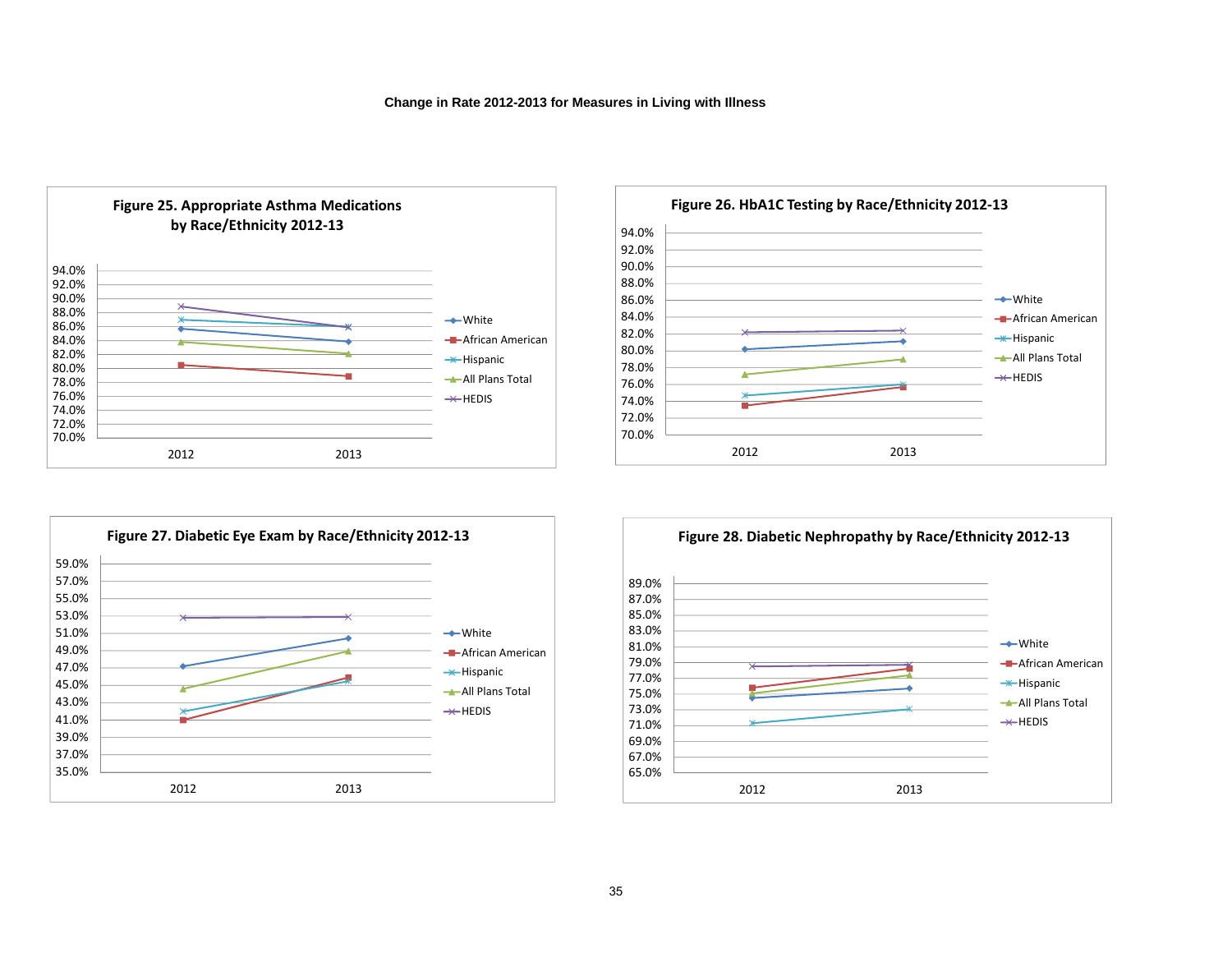### **Index of Disparity (ID) Summary Michigan Medicaid Managed Care All Plans**

| Indicator                                        | Abbr.            | 2011   | 2012   | 2013  |
|--------------------------------------------------|------------------|--------|--------|-------|
| <b>Breast Cancer Screening</b>                   | <b>BCS</b>       | 4.85%  | 5.36%  | 4.79% |
| <b>Cervical Cancer Screening</b>                 | <b>CCS</b>       | 10.04% | 6.38%  | 4.55% |
| <b>Chlamydia Screening</b>                       | <b>CHL</b>       | 15.57% | 10.20% | 8.00% |
| <b>Post-Partum Care</b>                          | <b>PPC</b>       |        | 8.22%  | 8.32% |
| <b>Childhood Immunizations Combo 3</b>           | <b>CIS</b>       | 8.95%  | 8.24%  | 8.38% |
| <b>Adolescent Immunizations</b>                  | <b>IMA</b>       |        | 4.17%  | 2.86% |
| <b>Blood Lead Screening</b>                      | <b>LSC</b>       |        | 5.36%  | 3.11% |
| Well Child Visits (3-6 Years)                    | W34              |        | 5.00%  | 4.83% |
| Child Access to Care (25 Months to 6 Years)      | CAP              | 3.59%  | 2.65%  | 3.25% |
| Adult Access to Care (20-44 Years)               | <b>AAP</b>       | 4.86%  | 2.73%  | 3.10% |
| <b>Appropriate Asthma Medications (Combined)</b> | <b>ASM</b>       | 5.85%  | 5.41%  | 7.96% |
| <b>HbA1C Testing</b>                             | CDC <sub>1</sub> | 4.50%  | 3.65%  | 4.07% |
| Diabetic Eye Exam                                | CDC <sub>2</sub> | ---    | 10.52% | 7.33% |
| <b>Diabetic Nephropathy</b>                      | CDC3             |        | 4.33%  | 4.03% |

Table 21. Index of Disparity for All Medicaid Managed Care Plans 2011-2013

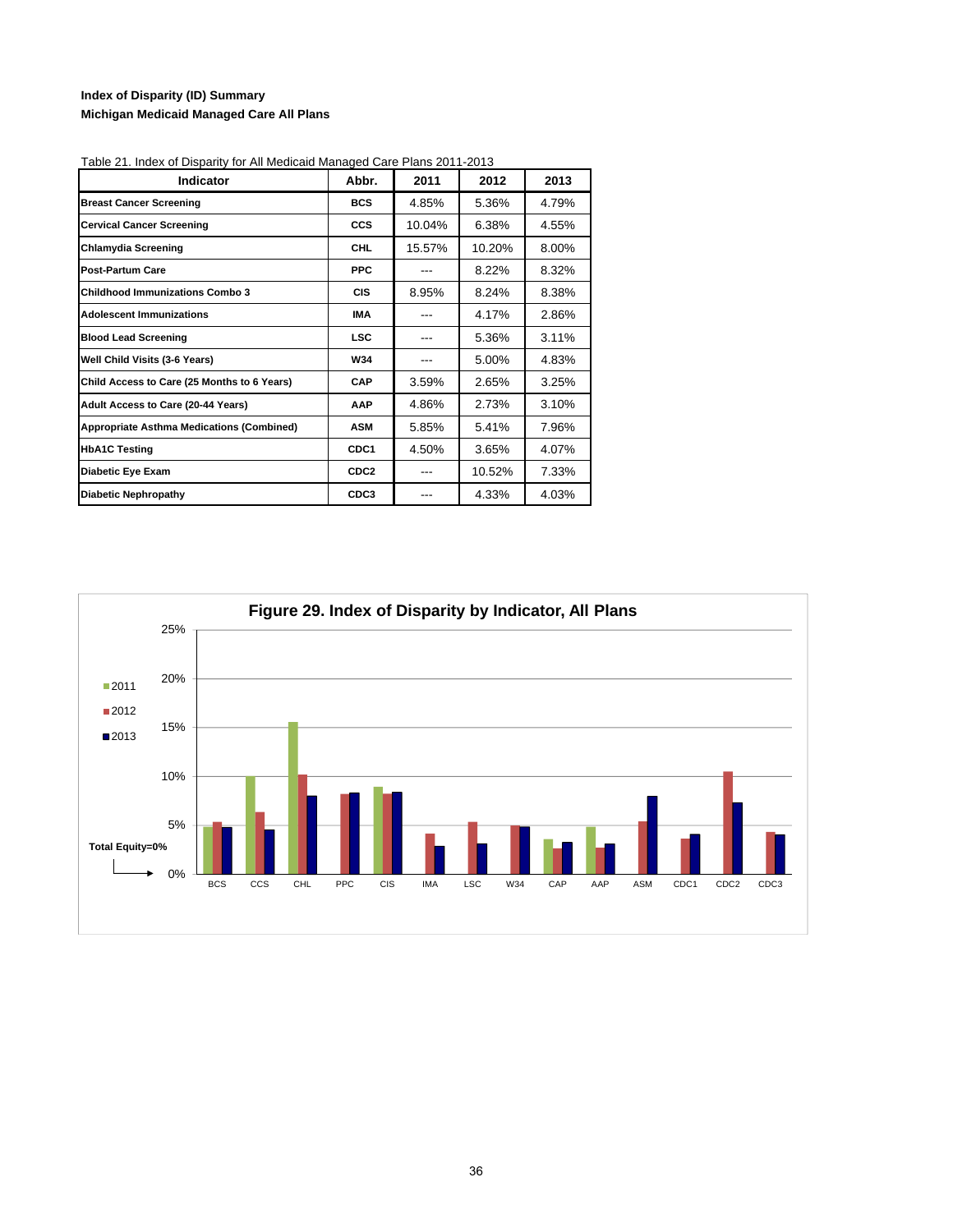### **Table 22. Confidence Intervals Michigan Medicaid Managed Care All Plans**

| Race/Ethnicity                          | $\frac{9}{6}$            | Confidence Interval      |                    |  |  |  |  |  |
|-----------------------------------------|--------------------------|--------------------------|--------------------|--|--|--|--|--|
| <b>Breast Cancer Screening</b>          |                          | <b>Lower Limit</b>       | <b>Upper Limit</b> |  |  |  |  |  |
| American Indian/ Alaska Native          | 49.0%                    | 41.0%                    | 57.0%              |  |  |  |  |  |
| Asian American                          | 56.3%                    | 49.5%                    | 63.1%              |  |  |  |  |  |
| African American                        | 56.4%                    | 55.6%                    | 57.1%              |  |  |  |  |  |
| Hispanic                                | 58.8%                    | 55.4%                    | 62.2%              |  |  |  |  |  |
| Native Hawaiian/ Other Pacific Islander |                          | <b>Insufficient Data</b> |                    |  |  |  |  |  |
| Other/Multiracial                       | 61.7%                    | 56.4%                    | 67.0%              |  |  |  |  |  |
| White                                   | 57.8%                    | 57.2%                    | 58.4%              |  |  |  |  |  |
| Unknown/Declined                        | 60.0%                    | 58.3%                    | 61.8%              |  |  |  |  |  |
| All Plan                                | 57.4%                    | 57.0%                    | 57.9%              |  |  |  |  |  |
|                                         |                          |                          |                    |  |  |  |  |  |
| <b>Cervical Cancer Screening</b>        |                          | <b>Lower Limit</b>       | <b>Upper Limit</b> |  |  |  |  |  |
| American Indian/ Alaska Native          | 61.6%                    | 56.1%                    | 67.1%              |  |  |  |  |  |
| Asian American                          | 64.4%                    | 60.7%                    | 68.0%              |  |  |  |  |  |
| African American                        | 68.1%                    | 67.7%                    | 68.5%              |  |  |  |  |  |
| Hispanic                                | 66.5%                    | 65.2%                    | 67.9%              |  |  |  |  |  |
| Native Hawaiian/ Other Pacific Islander |                          | <b>Insufficient Data</b> |                    |  |  |  |  |  |
| Other/Multiracial                       | 66.1%                    | 62.4%                    | 69.7%              |  |  |  |  |  |
| White                                   | 66.2%                    | 65.9%                    | 66.6%              |  |  |  |  |  |
| Unknown/Declined                        | 53.9%                    | 52.9%                    | 54.9%              |  |  |  |  |  |
| All Plan                                | 66.1%                    | 65.8%                    | 66.3%              |  |  |  |  |  |
|                                         |                          |                          |                    |  |  |  |  |  |
| <b>Chlamydia Screening</b>              |                          | <b>Lower Limit</b>       | <b>Upper Limit</b> |  |  |  |  |  |
| American Indian/ Alaska Native          | 62.2%                    | 51.1%                    | 73.2%              |  |  |  |  |  |
| Asian American                          | 56.0%                    | 48.1%                    | 63.9%              |  |  |  |  |  |
| African American                        | 75.2%                    | 74.6%                    | 75.7%              |  |  |  |  |  |
| Hispanic                                | 63.9%                    | 61.9%                    | 66.0%              |  |  |  |  |  |
| Native Hawaiian/ Other Pacific Islander | <b>Insufficient Data</b> |                          |                    |  |  |  |  |  |
| Other/Multiracial                       | 65.5%                    | 57.7%                    | 73.3%              |  |  |  |  |  |
| White                                   |                          |                          |                    |  |  |  |  |  |
|                                         | 58.0%                    | 57.3%                    | 58.6%              |  |  |  |  |  |
| Unknown/Declined                        | 61.9%                    | 59.9%                    | 63.8%              |  |  |  |  |  |
| All Plan                                | 65.8%                    | 65.4%                    | 66.3%              |  |  |  |  |  |
|                                         |                          |                          |                    |  |  |  |  |  |
| <b>Post-Partum Care</b>                 |                          | <b>Lower Limit</b>       | <b>Upper Limit</b> |  |  |  |  |  |
| American Indian/ Alaska Native          | 55.9%                    | 39.2%                    | 72.6%              |  |  |  |  |  |
| Asian American                          | 62.8%                    | 57.2%                    | 68.4%              |  |  |  |  |  |
| African American                        | 48.7%                    | 47.8%                    | 49.7%              |  |  |  |  |  |
| Hispanic                                | 62.1%                    | 60.7%                    | 63.5%              |  |  |  |  |  |
| Native Hawaiian/ Other Pacific Islander |                          | <b>Insufficient Data</b> |                    |  |  |  |  |  |
| Other/Multiracial                       | 55.4%                    | 42.3%                    | 68.4%              |  |  |  |  |  |
| White                                   | 61.8%                    | 61.1%                    | 62.4%              |  |  |  |  |  |
| Unknown/Declined                        | 65.7%                    | 63.9%                    | 67.6%              |  |  |  |  |  |
| All Plan                                | 58.4%                    | 57.9%                    | 58.9%              |  |  |  |  |  |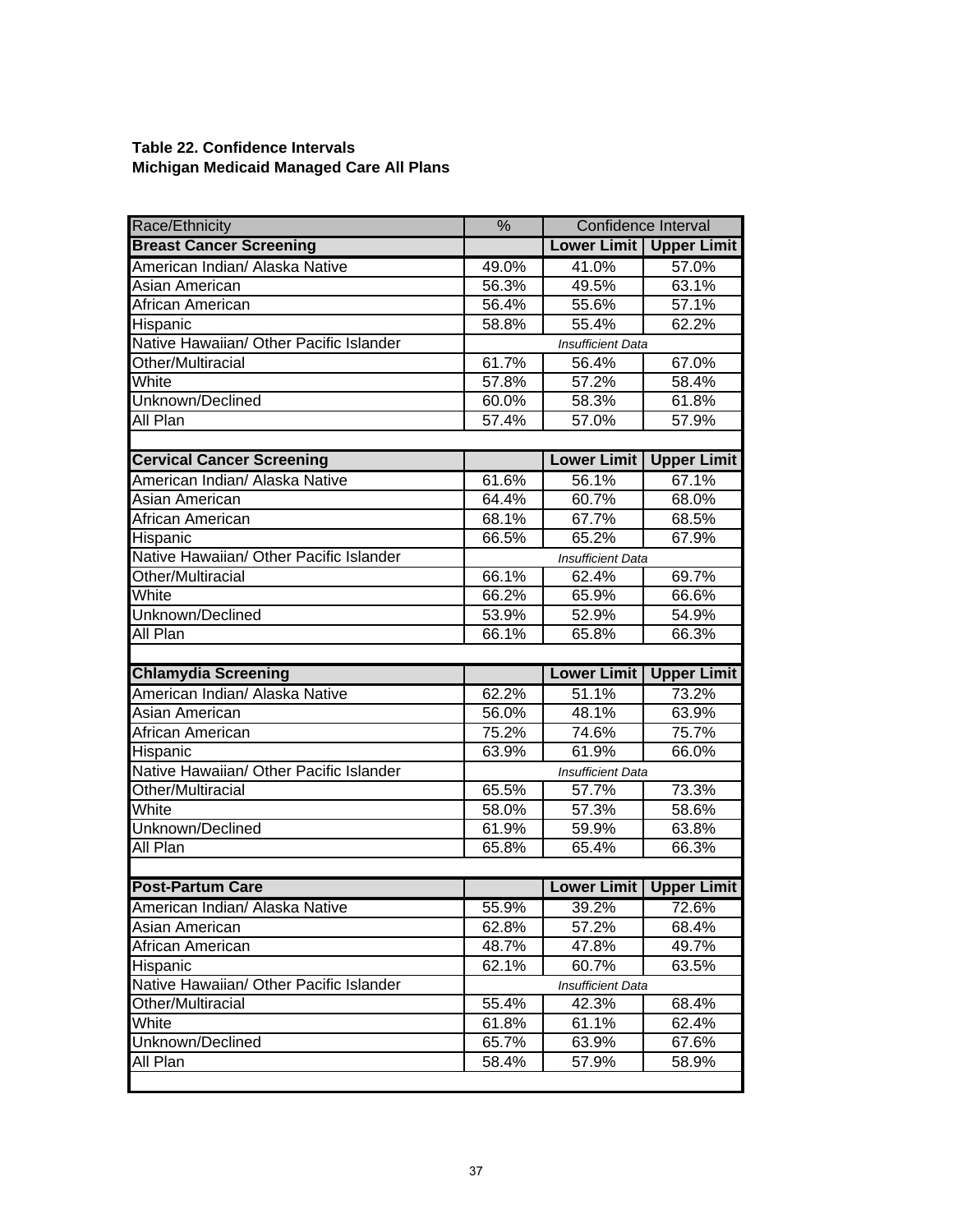| <b>Childhood Immunizations Combo 3</b>  |       | <b>Lower Limit</b>       | <b>Upper Limit</b>          |  |  |  |  |
|-----------------------------------------|-------|--------------------------|-----------------------------|--|--|--|--|
| American Indian/ Alaska Native          | 82.7% | 74.1%                    | 91.2%                       |  |  |  |  |
| Asian American                          | 79.8% | 74.4%                    | 85.2%                       |  |  |  |  |
| African American                        | 64.7% | 63.7%                    | 65.7%                       |  |  |  |  |
| Hispanic                                | 75.1% | 73.6%                    | 76.6%                       |  |  |  |  |
| Native Hawaiian/ Other Pacific Islander |       | <b>Insufficient Data</b> |                             |  |  |  |  |
| Other/Multiracial                       | 80.0% | 73.0%                    | 87.0%                       |  |  |  |  |
| White                                   | 74.9% | 74.2%                    | 75.6%                       |  |  |  |  |
| Unknown/Declined                        | 75.8% | 74.6%                    | 77.0%                       |  |  |  |  |
| All Plan                                | 72.2% | 71.8%                    | 72.7%                       |  |  |  |  |
|                                         |       |                          |                             |  |  |  |  |
| <b>Adolescent Immunizations Combo 1</b> |       | <b>Lower Limit</b>       | <b>Upper Limit</b>          |  |  |  |  |
| American Indian/ Alaska Native          | 87.5% | 78.8%                    | 96.2%                       |  |  |  |  |
| Asian American                          | 91.1% | 87.0%                    | 95.3%                       |  |  |  |  |
| African American                        | 83.8% | 83.1%                    | 84.6%                       |  |  |  |  |
| Hispanic                                | 89.3% | 88.0%                    | 90.6%                       |  |  |  |  |
| Native Hawaiian/ Other Pacific Islander |       | <b>Insufficient Data</b> |                             |  |  |  |  |
| Other/Multiracial                       | 82.6% | 76.9%                    | 88.4%                       |  |  |  |  |
| White                                   | 86.8% | 86.2%                    | 87.3%                       |  |  |  |  |
| Unknown/Declined                        | 85.0% | 83.2%                    | 86.9%                       |  |  |  |  |
| All Plan                                | 85.9% | 85.5%                    | 86.4%                       |  |  |  |  |
|                                         |       |                          |                             |  |  |  |  |
|                                         |       |                          |                             |  |  |  |  |
| <b>Blood Lead Screening</b>             |       |                          |                             |  |  |  |  |
| American Indian/ Alaska Native          | 81.8% | 73.2%                    | 90.4%                       |  |  |  |  |
| Asian American                          | 82.0% | 76.9%                    | 87.1%                       |  |  |  |  |
| African American                        | 77.8% | 76.9%                    | 78.6%                       |  |  |  |  |
| Hispanic                                | 82.5% | 81.2%                    | 83.8%                       |  |  |  |  |
| Native Hawaiian/ Other Pacific Islander |       | <b>Insufficient Data</b> |                             |  |  |  |  |
| Other/Multiracial                       | 84.4% | 78.0%                    | 90.9%                       |  |  |  |  |
| White                                   | 78.5% | 77.9%                    | 79.2%                       |  |  |  |  |
| Unknown/Declined                        | 79.4% | 78.3%                    | 80.5%                       |  |  |  |  |
| All Plan                                | 78.9% | 78.5%                    | 79.3%                       |  |  |  |  |
|                                         |       |                          | Lower Limit   Upper Limit   |  |  |  |  |
| <b>Well Child Visits 3-6 years</b>      |       | <b>Lower Limit</b>       |                             |  |  |  |  |
| American Indian/ Alaska Native          | 75.1% | 69.0%                    | 81.2%                       |  |  |  |  |
| Asian American                          | 78.4% | 75.8%                    | 81.1%                       |  |  |  |  |
| African American                        | 72.1% | 71.7%                    | 72.6%                       |  |  |  |  |
| Hispanic                                | 76.1% | 75.2%                    | 77.0%                       |  |  |  |  |
| Native Hawaiian/ Other Pacific Islander |       | <b>Insufficient Data</b> |                             |  |  |  |  |
| Other/Multiracial                       | 85.6% | 83.1%                    | 88.0%                       |  |  |  |  |
| White                                   | 73.5% | 73.2%                    | <b>Upper Limit</b><br>73.8% |  |  |  |  |
| Unknown/Declined                        | 75.7% | 74.9%                    | 76.6%                       |  |  |  |  |
| All Plan                                | 73.5% | 73.3%                    | 73.7%                       |  |  |  |  |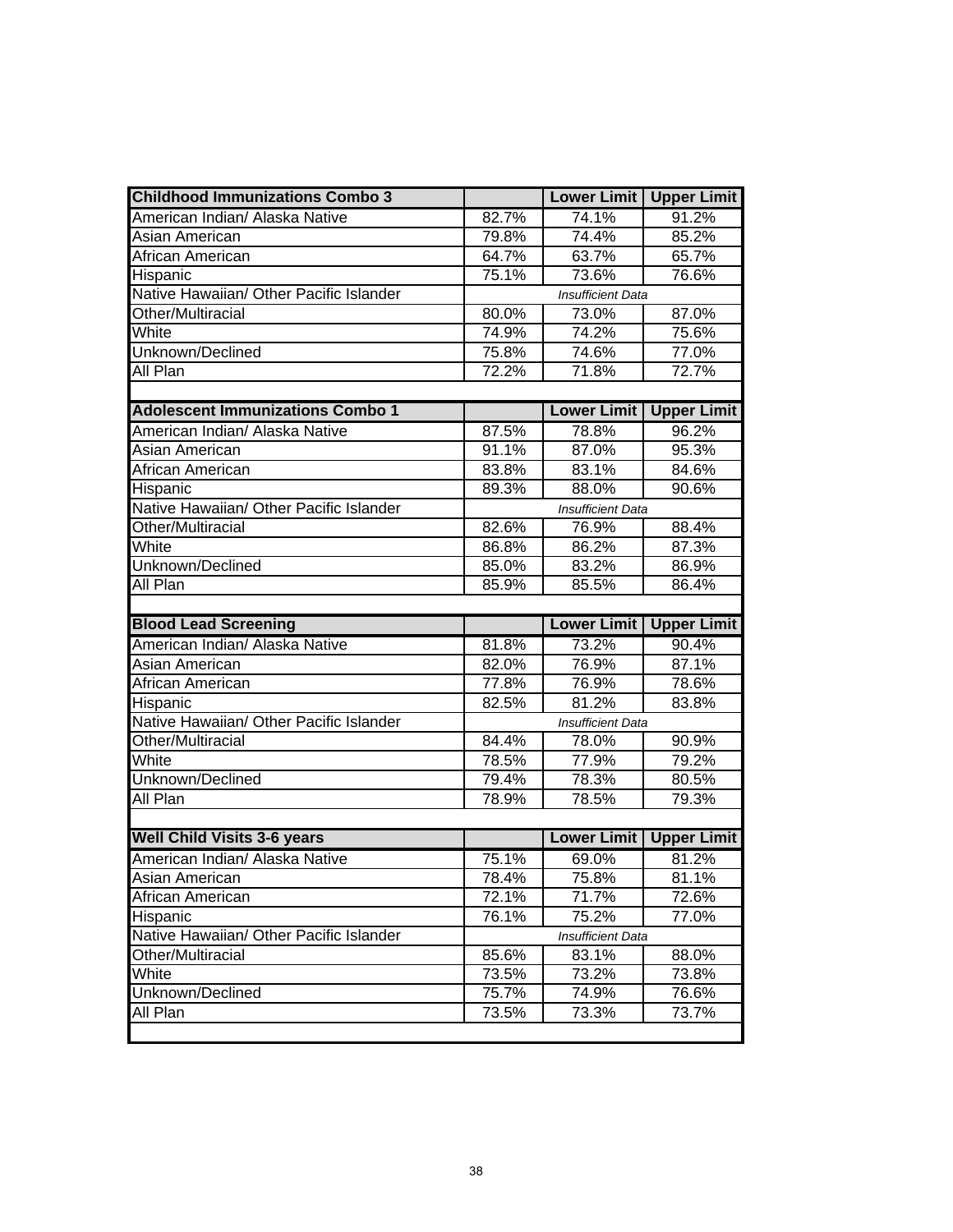| <b>Child Access to Care (25mos - 6yrs)</b> |       | <b>Lower Limit</b>       | <b>Upper Limit</b> |
|--------------------------------------------|-------|--------------------------|--------------------|
| American Indian/ Alaska Native             | 89.9% | 86.2%                    | 93.7%              |
| Asian American                             | 93.6% | 92.1%                    | 95.0%              |
| African American                           | 85.0% | 84.7%                    | 85.3%              |
| Hispanic                                   | 91.6% | 91.1%                    | 92.1%              |
| Native Hawaiian/ Other Pacific Islander    |       | <b>Insufficient Data</b> |                    |
| Other/Multiracial                          | 95.7% | 94.4%                    | 97.0%              |
| White                                      | 92.4% | 92.2%                    | 92.5%              |
| Unknown/Declined                           | 92.5% | 92.1%                    | 93.0%              |
| All Plan                                   | 90.1% | 90.0%                    | 90.3%              |
|                                            |       |                          |                    |
| <b>Adult Access to Care (20-44 years)</b>  |       | <b>Lower Limit</b>       | <b>Upper Limit</b> |
| American Indian/ Alaska Native             | 86.5% | 82.6%                    | 90.4%              |
| Asian American                             | 82.0% | 79.4%                    | 84.6%              |
| African American                           | 81.0% | 80.7%                    | 81.3%              |
| Hispanic                                   | 82.0% | 81.0%                    | 82.9%              |
| Native Hawaiian/ Other Pacific Islander    |       | <b>Insufficient Data</b> |                    |
| Other/Multiracial                          | 88.5% | 86.1%                    | 90.8%              |
| White                                      | 87.0% | 86.8%                    | 87.2%              |
| Unknown/Declined                           | 85.8% | 85.1%                    | 86.4%              |
| All Plan                                   | 84.5% | 84.4%                    | 84.7%              |
|                                            |       |                          |                    |
| <b>Appropriate Asthma Medications</b>      |       | <b>Lower Limit</b>       | <b>Upper Limit</b> |
| American Indian/ Alaska Native             | 66.7% | 49.8%                    | 83.5%              |
| Asian American                             | 85.5% | 77.2%                    | 93.8%              |
| African American                           | 78.9% | 77.9%                    | 79.9%              |
| Hispanic                                   | 86.0% | 83.3%                    | 88.7%              |
| Native Hawaiian/ Other Pacific Islander    |       | <b>Insufficient Data</b> |                    |
| Other/Multiracial                          | 95.7% | 92.0%                    | 99.4%              |
| White                                      | 83.8% | 83.0%                    | 84.6%              |
| Unknown/Declined                           | 86.7% | 84.4%                    | 88.9%              |
| All Plan                                   | 82.1% | 81.5%                    | 82.7%              |
|                                            |       |                          |                    |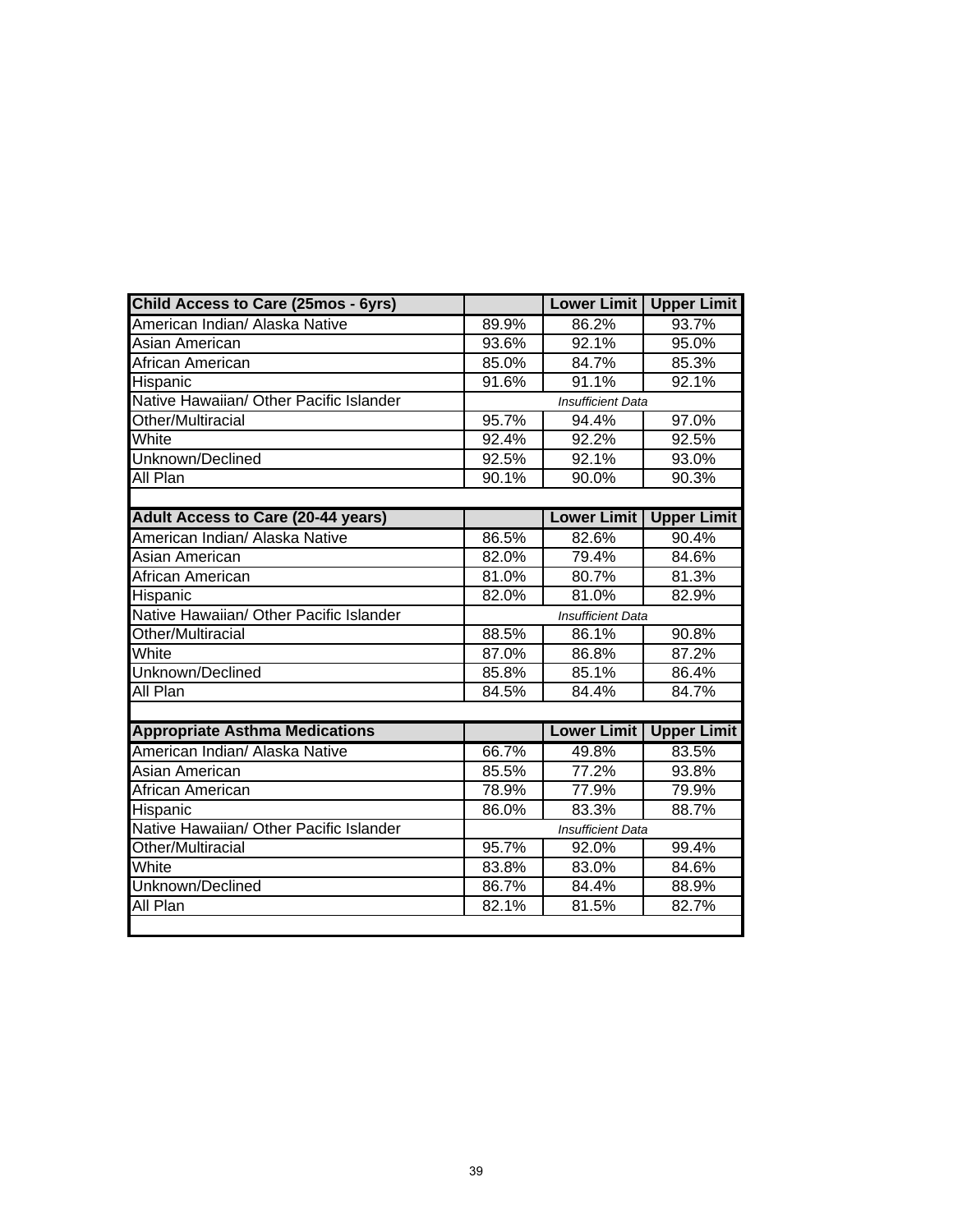| <b>HbA1C Testing</b>                    |       | <b>Lower Limit</b>       | <b>Upper Limit</b> |
|-----------------------------------------|-------|--------------------------|--------------------|
| American Indian/ Alaska Native          | 79.6% | 71.8%                    | 87.4%              |
| Asian American                          | 83.3% | 78.5%                    | 88.2%              |
| African American                        | 75.7% | 75.0%                    | 76.4%              |
| Hispanic                                | 76.0% | 73.3%                    | 78.7%              |
| Native Hawaiian/ Other Pacific Islander |       | <b>Insufficient Data</b> |                    |
| Other/Multiracial                       | 85.8% | 82.1%                    | 89.6%              |
| White                                   | 81.1% | 80.5%                    | 81.7%              |
| Unknown/Declined                        | 81.3% | 80.0%                    | 82.6%              |
| All Plan                                | 79.0% | 78.6%                    | 79.4%              |
|                                         |       |                          |                    |
| <b>Diabetic Eye Exam</b>                |       | <b>Lower Limit</b>       | <b>Upper Limit</b> |
| American Indian/ Alaska Native          | 43.7% | 34.1%                    | 53.3%              |
| Asian American                          | 53.5% | 47.0%                    | 60.0%              |
| African American                        | 45.9% | 45.1%                    | 46.7%              |
| Hispanic                                | 45.5% | 42.4%                    | 48.6%              |
| Native Hawaiian/ Other Pacific Islander |       | <b>Insufficient Data</b> |                    |
| Other/Multiracial                       | 51.0% | 45.7%                    | 56.4%              |
| White                                   | 50.4% | 49.7%                    | 51.2%              |
| Unknown/Declined                        | 54.2% | 52.5%                    | 55.8%              |
| All Plan                                | 49.0% | 48.4%                    | 49.5%              |
|                                         |       |                          |                    |
| <b>Diabetic Nephropathy</b>             |       | <b>Lower Limit</b>       | <b>Upper Limit</b> |
| American Indian/ Alaska Native          | 78.6% | 70.7%                    | 86.6%              |
| Asian American                          | 74.9% | 69.2%                    | 80.5%              |
| African American                        | 78.2% | 77.5%                    | 78.9%              |
| Hispanic                                | 73.1% | 70.3%                    | 75.9%              |
| Native Hawaiian/ Other Pacific Islander |       | <b>Insufficient Data</b> |                    |
| Other/Multiracial                       | 83.5% | 79.5%                    | 87.4%              |
| White                                   | 75.7% | 75.1%                    | 76.4%              |
| Unknown/Declined                        | 82.5% | 81.3%                    | 83.8%              |
| All Plan                                | 77.4% | 76.9%                    | 77.8%              |
|                                         |       |                          |                    |